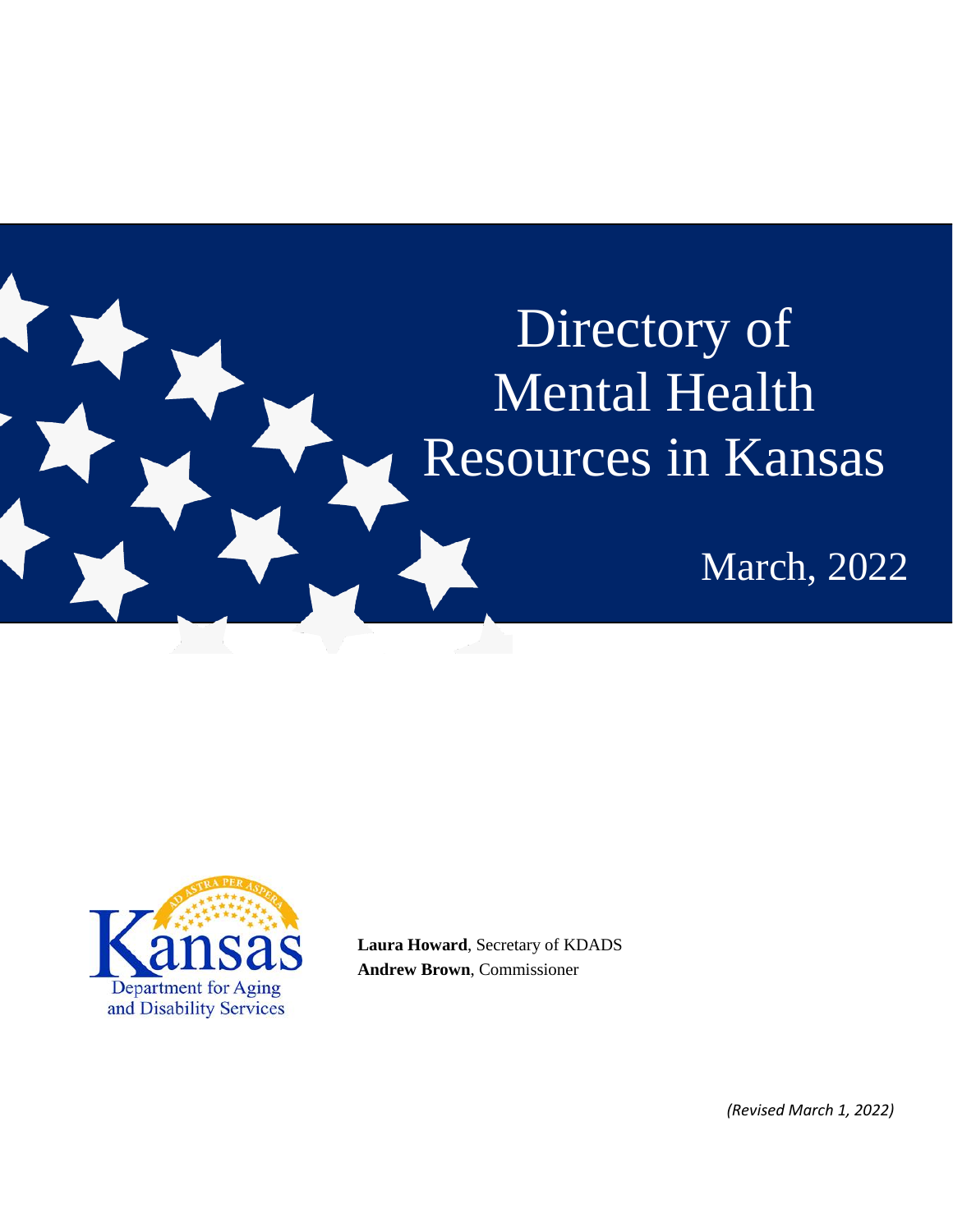## **PREFACE**

This publication is the twenty-second edition of the Directory of Mental Health Resources in Kansas. Copies of this publication can be printed by going to the following link: https://www.kdads.ks.gov/commissions/behavioral-health

Response to previous publications has been excellent and we hope this edition will be of equal value to persons using it. It is published to provide as current information as possible on the Community Mental Health Centers serving Kansas as well as other mental health resources. Obviously, there will be continuing changes in facilities and staff members listed, but we believe the basic information provided will be of assistance.

The listing of an agency, service, or individual does not constitute endorsement by Behavioral Health Services, nor does an omission infer disapproval.

Our sincerest thanks to personnel at all agencies and organizations for making available the necessary information used in this publication.

To update a listing in the Directory, please write or email:

KDADS/Behavioral Health Services Attn: Diana Marsh 503 S Kansas Avenue Topeka, KS 66603 Phone: (785) 296-3471 Fax: (785) 296-0253

• Email: [Diana.Marsh@.ks.gov](mailto:Diana.Marsh@.ks.gov)

Visit the Behavioral Health Services Website at:

<span id="page-1-0"></span>https://www.kdads.ks.gov/commissions/behavioral-health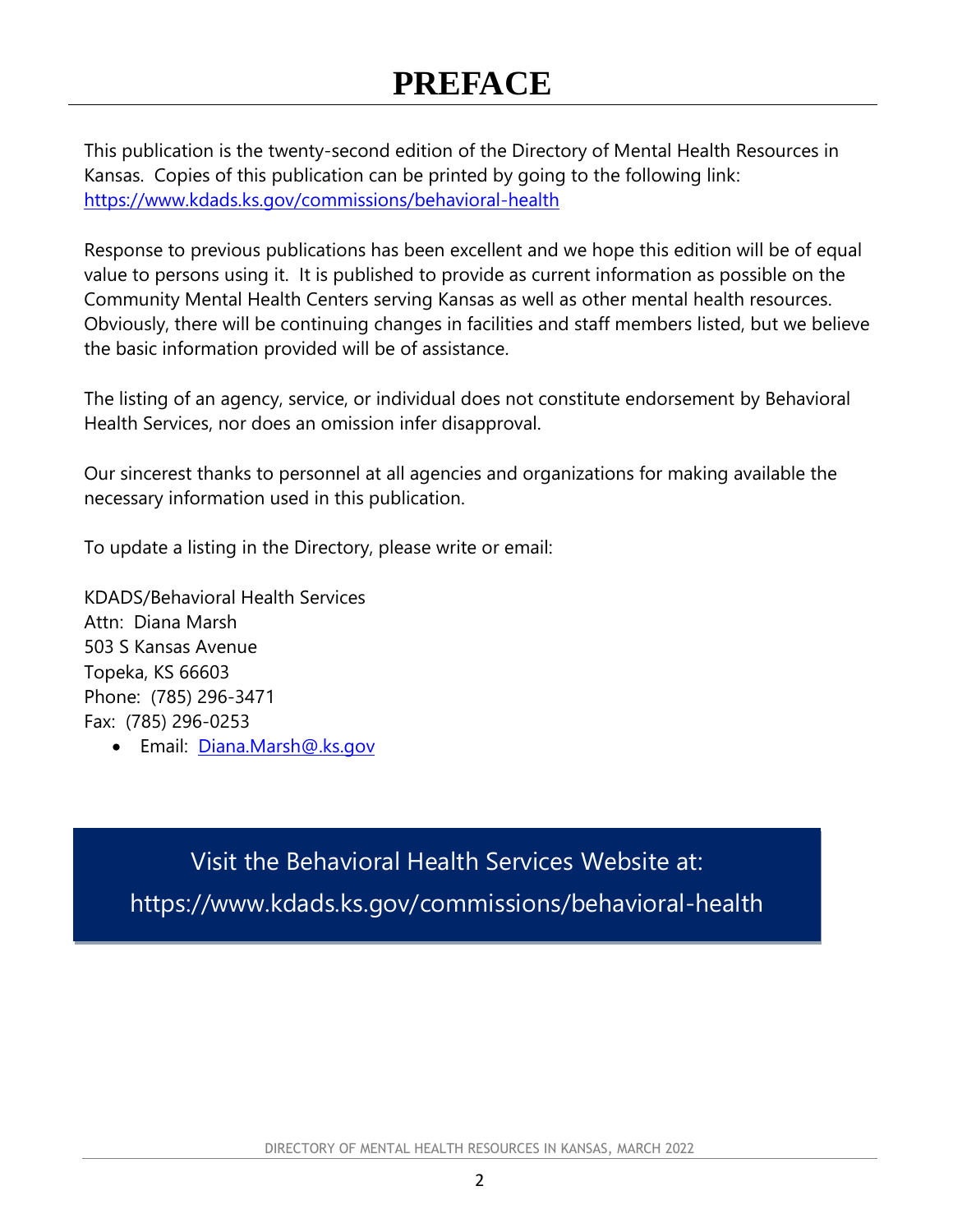## **TABLE OF CONTENTS**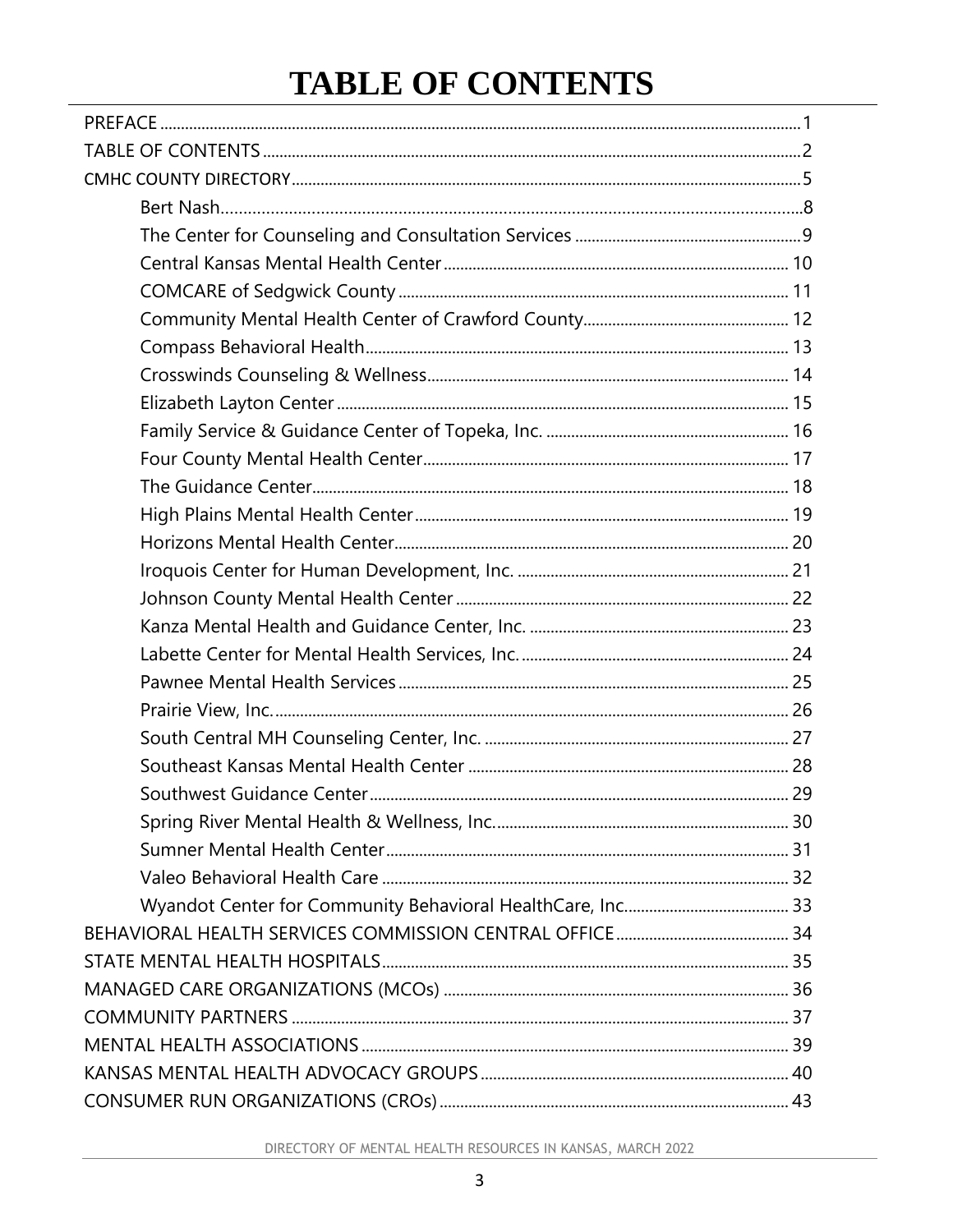<span id="page-3-0"></span>

| INPATIENT PSYCHIATRIC FACILITIES (by City) (Located within Hospitals)  55 |  |
|---------------------------------------------------------------------------|--|
|                                                                           |  |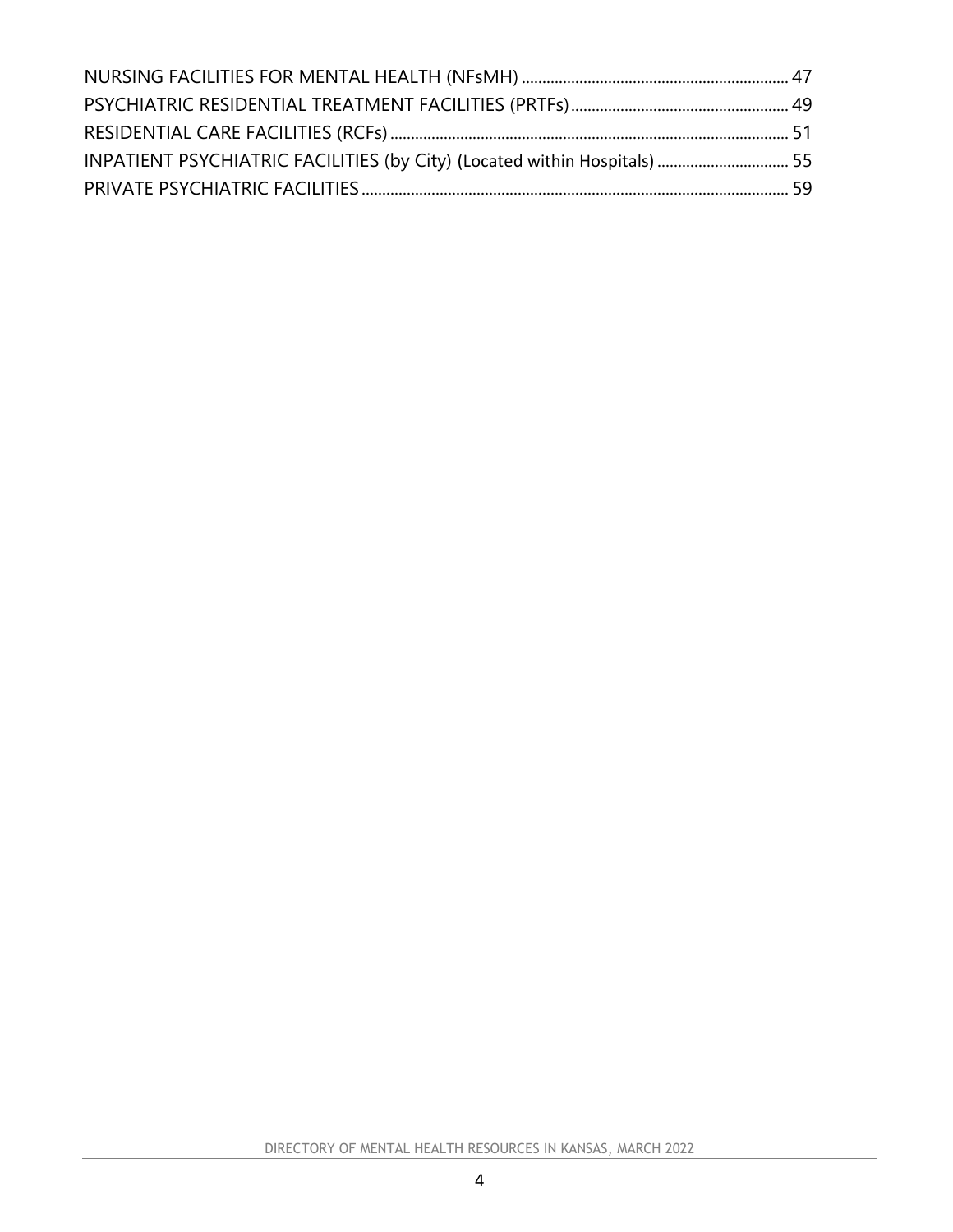## **CMHC COUNTY DIRECTORY**

<span id="page-4-0"></span>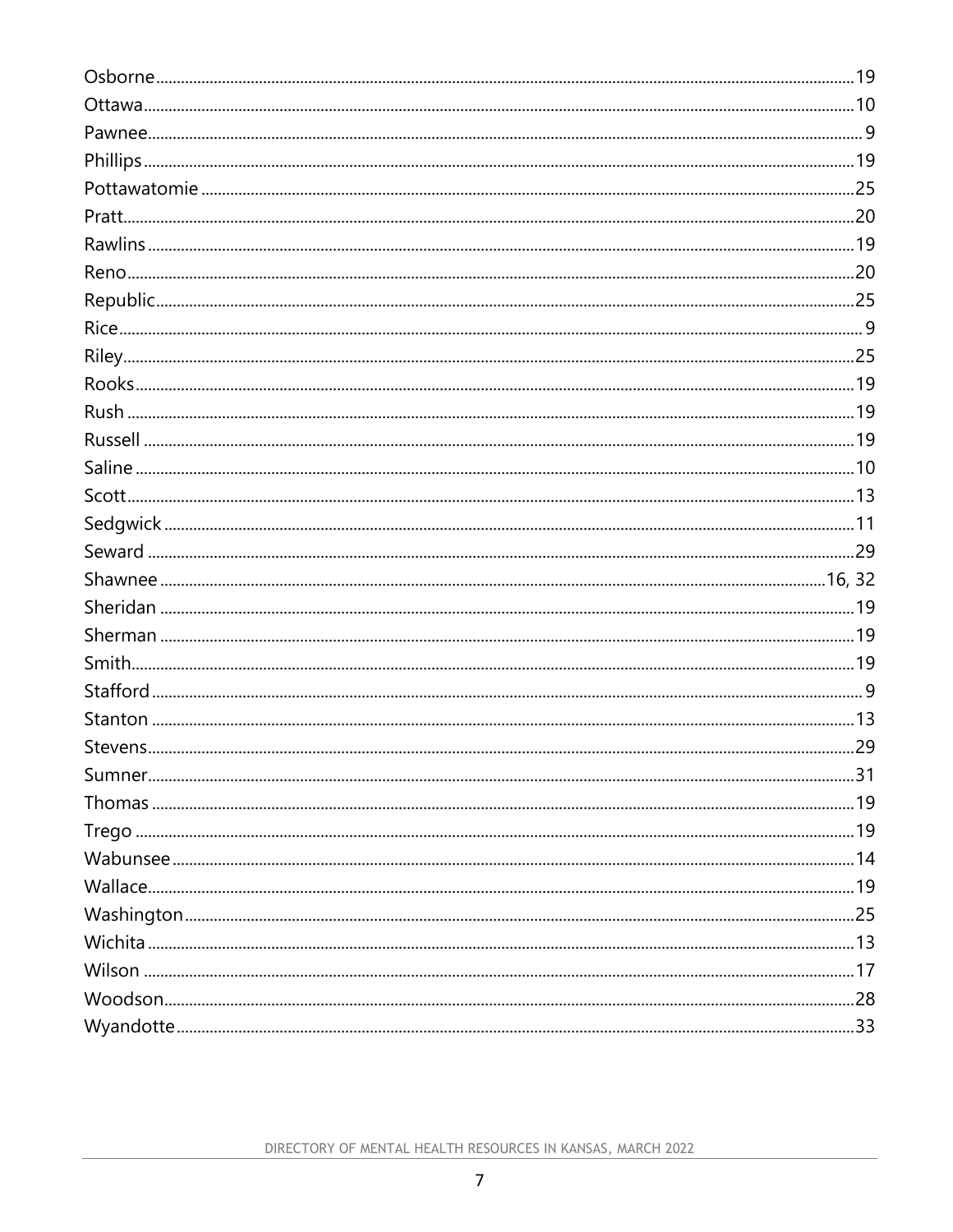## **Bert Nash Community Mental Health Center**

200 Maine Street, Suite A Lawrence, KS 66044 Phone: (785) 843-9192 Fax: (785) 843-2219 Emergency: (785) 843-9192 Website: [http://www.bertnash.org](http://www.bertnash.org/)

**COUNTY SERVED:** Douglas **CATCHMENT AREA:** Osawatomie

**EXECUTIVE DIRECTOR:** Patrick Schmitz **Email:** [pschmitz@bertnash.org](mailto:pschmitz@bertnash.org)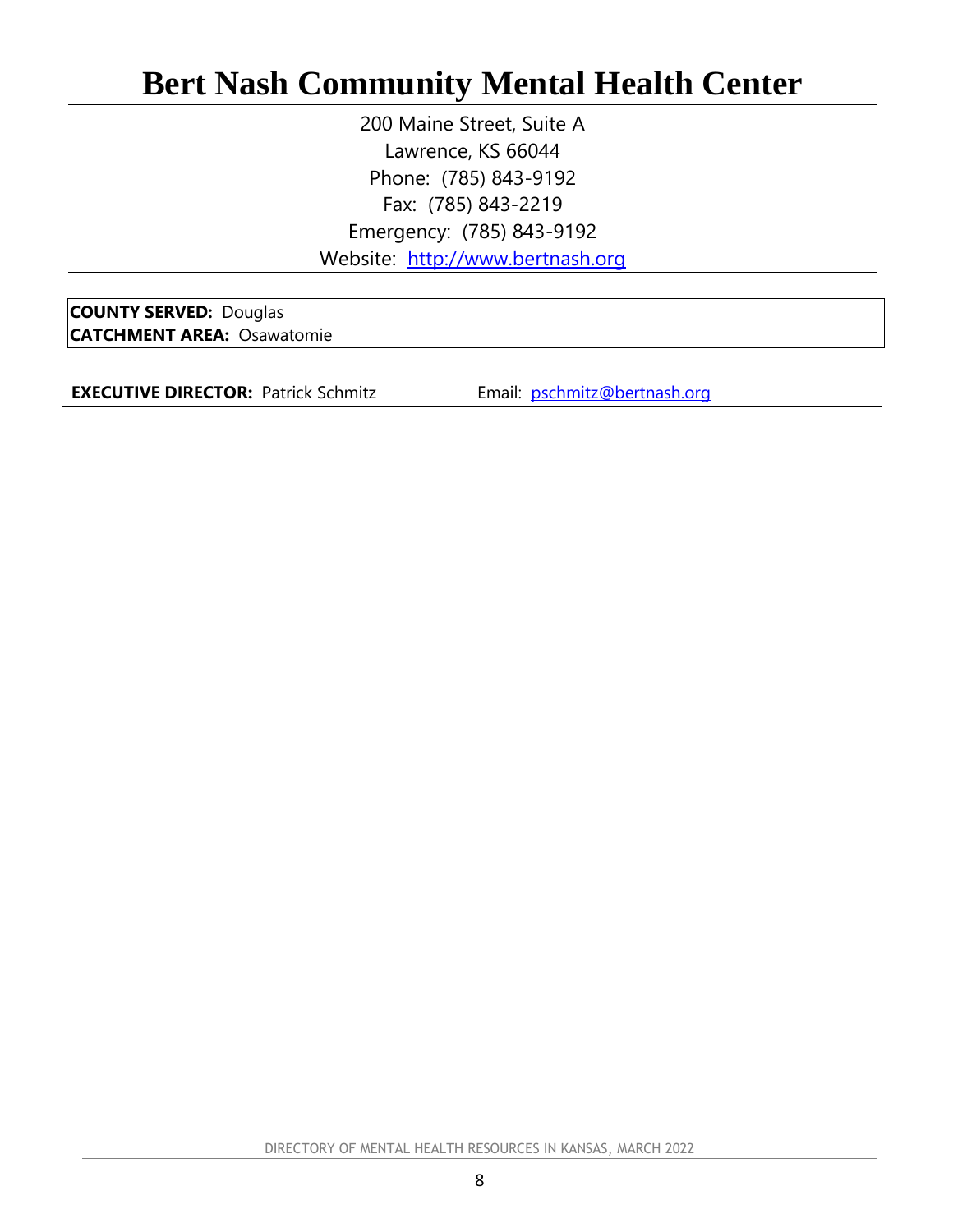## <span id="page-8-0"></span>**The Center for Counseling and Consultation Services**

5815 Broadway Great Bend, KS 67530 Phone: (620) 792-2544 Fax: (620) 792-7052 Toll-Free: 1 (800) 875-2544

**COUNTIES SERVED:** Barton, Pawnee, Rice, Stafford **CATCHMENT AREA:** Larned

**EXECUTIVE DIRECTOR:** Julie Kramp, Director *[juliek@thecentergb.org](mailto:juliek@thecentergb.org)* 

**SATELLITE OFFICES:** (Call main office for hours and appointments)

Larned Lyons St. John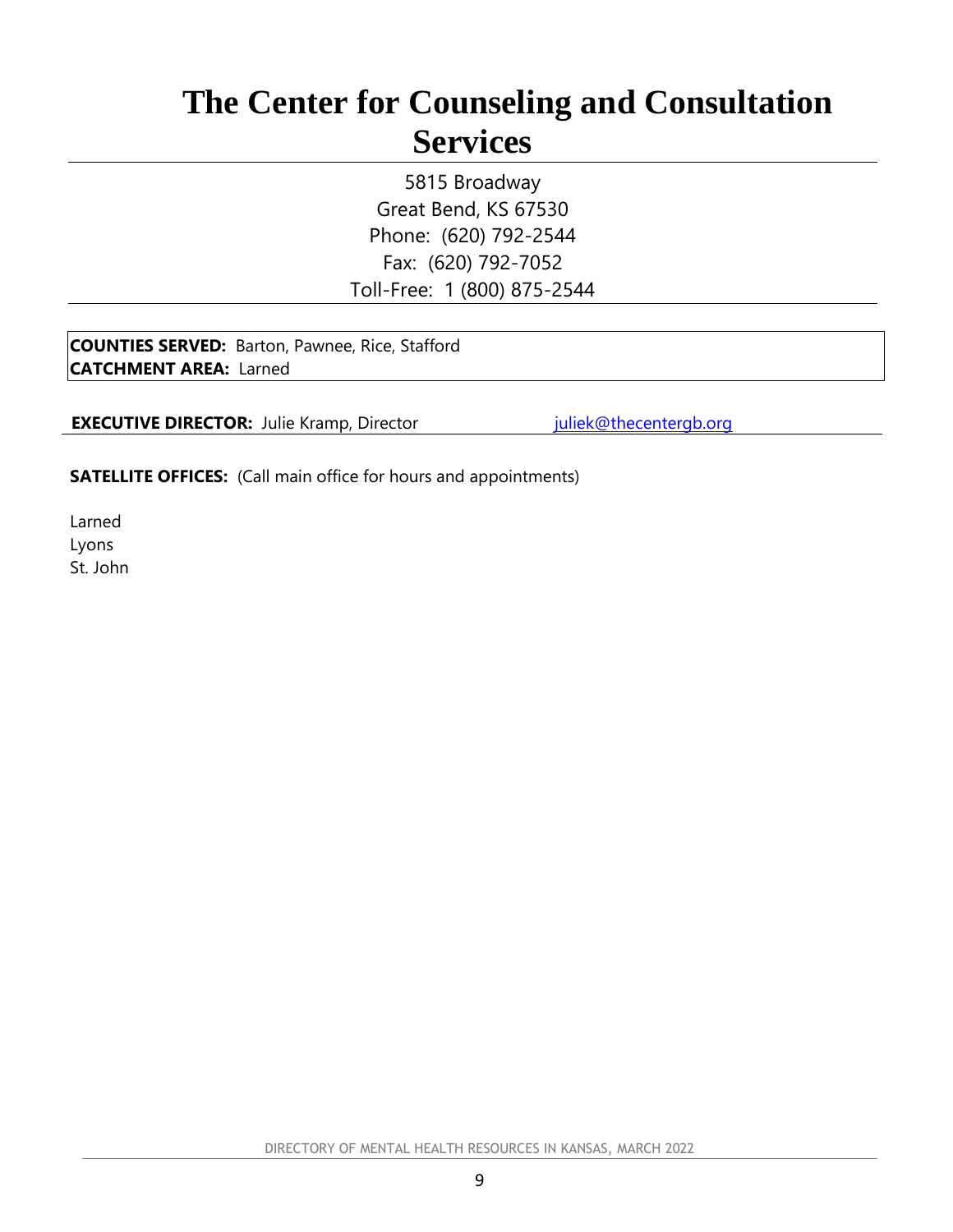## <span id="page-9-0"></span>**Central Kansas Mental Health Center**

809 Elmhurst Salina, KS 67401 Phone: (785) 823-6322 Fax: (785) 823-3109 Emergency: (785) 823-6324 and 1 (866) 823-6380 Website: [http://www.ckmhc.org](http://www.ckmhc.org/) Email: [ckmhc@ckmhc.org](mailto:ckmhc@ckmhc.org)

**COUNTIES SERVED:** Dickinson, Ellsworth, Lincoln, Ottawa, Saline **CATCHMENT AREA:** Larned

**EXECUTIVE DIRECTOR:** Kathy Mosher **Email:** [kmosher@ckmhc.org](mailto:kmosher@ckmhc.org)

**SATELLITE OFFICES:** (All appointments scheduled through (785) 823-6322 or 1 (800) 794-8281)

Abilene Ellsworth Herington Lincoln **Minneapolis**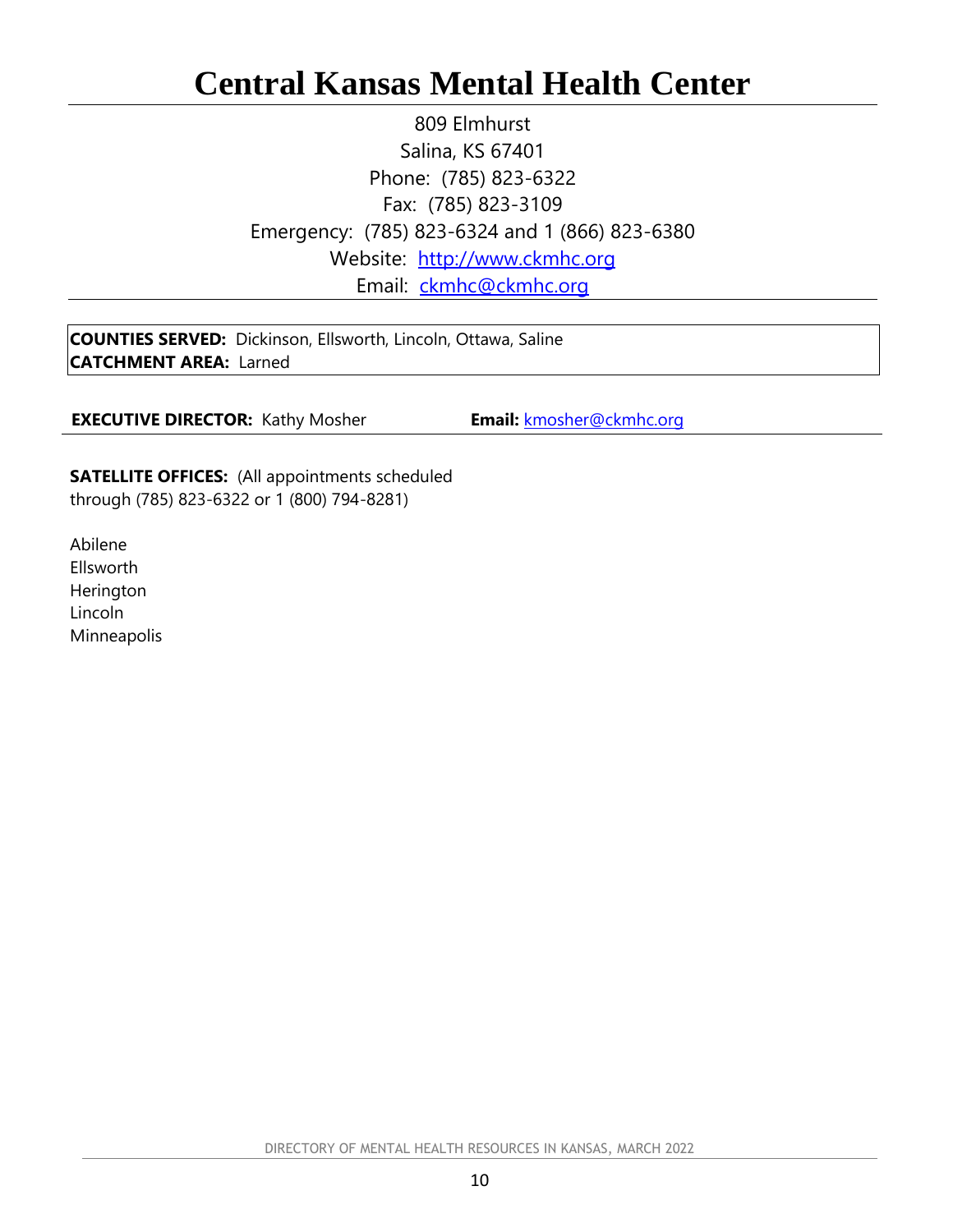## <span id="page-10-0"></span>**COMCARE of Sedgwick County**

635 North Main Wichita, KS 67203 Phone: (316) 660-7600 Fax: (316) 660-7510 TTY: 800-766-3777 Emergency: (316) 660-7500 First Appointment: (316) 660-7540 Website: <http://www.sedgwickcounty.org/comcare>

**COUNTY SERVED:** Sedgwick **CATCHMENT AREA:** Osawatomie

**EXECUTIVE DIRECTOR:** Joan Tammany **Email:** [JTammany@sedgwick.gov](mailto:JTammany@sedgwick.gov)

#### **SATELLITE OFFICES:**

COMCARE INTAKE & ASSESSMENT CENTER Phone: (316) 660-7540

ADDICTION TREATMENT SERVICES Phone: (316) 660-7550

CENTER CITY HOMELESS PROGRAM Phone: (316) 660-7800

COMMUNITY SUPPORT SERVICES Phone: (316) 660-7700

SEDGWICK CO OFFENDER ASSESSMENT PROGRAM Phone: (316) 660-1900

ADULT OUTPATIENT SERVICES Phone: (316) 660-7675

CHILDREN'S SERVICES Phone: (316) 660-9600

CRISIS INTERVENTION SERVICES General number: (316) 660-7525 24 hour number: (316) 660-7500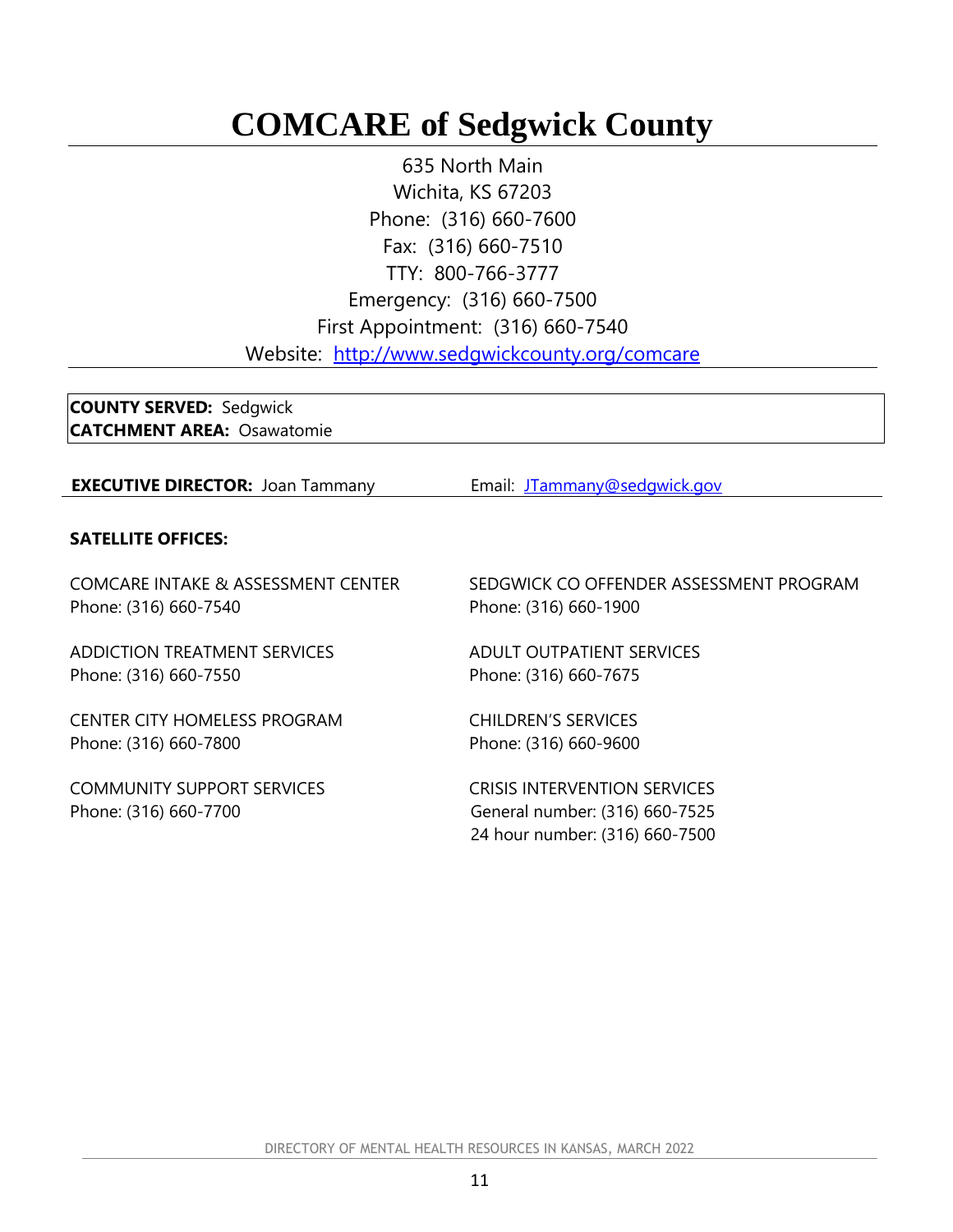## <span id="page-11-0"></span>**Community Mental Health Center of Crawford County**

911 E. Centennial Pittsburg, KS 66762 Phone: (620) 231-5130 Fax: (620) 235-7148 Emergency: (620) 232-7283

**COUNTY SERVED:** Crawford **CATCHMENT AREA:** Osawatomie

**EXECUTIVE ADMIN:** Michael Ehling, Interim Email: [mehling@cmhccc.org](mailto:mehling@cmhccc.org)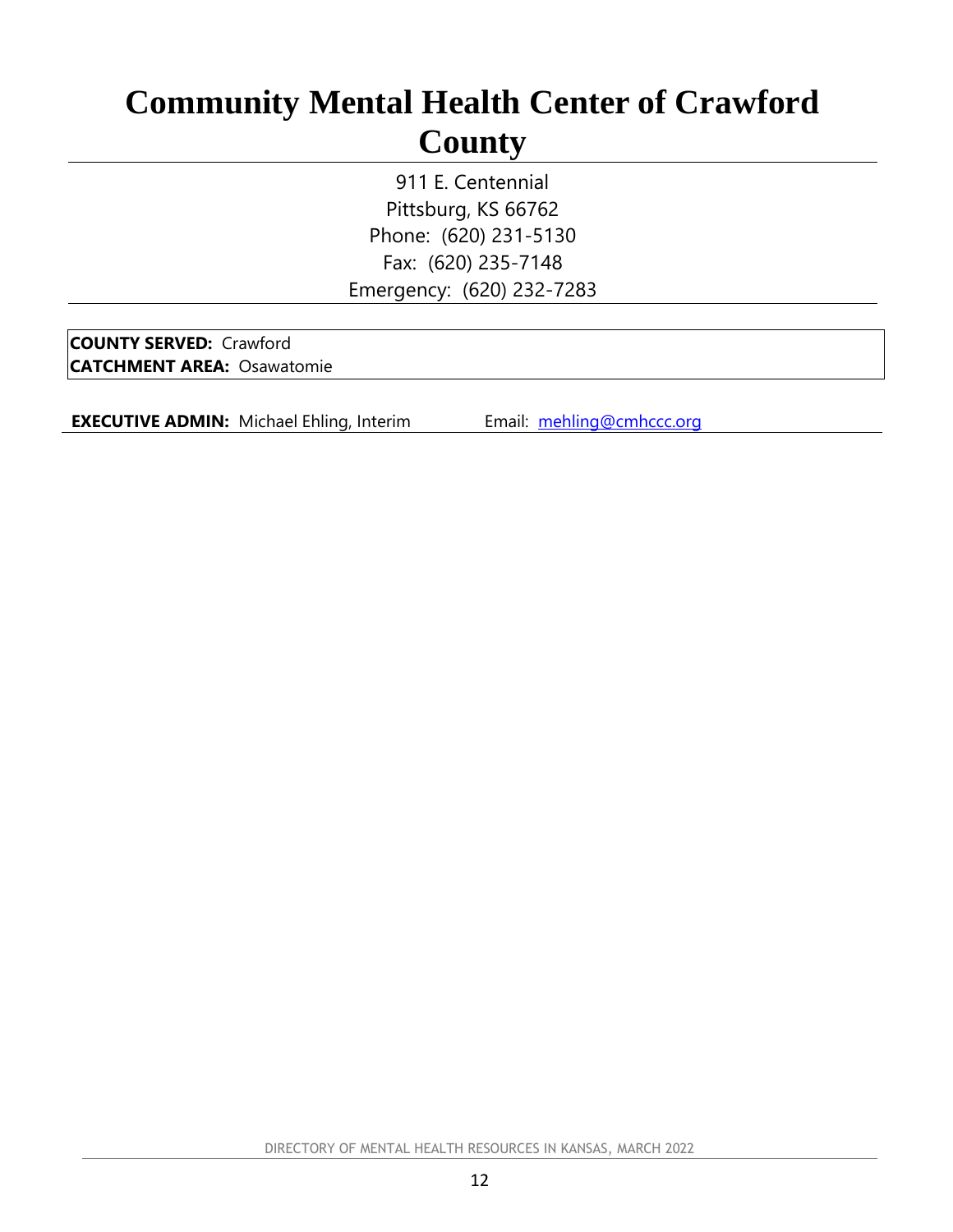## <span id="page-12-0"></span>**Compass Behavioral Health**

531 Campusview Box #1195 Garden City, KS 67846 Phone: (620) 276-7689 Fax: (620) 276-6117

Website: [http://www.compassbh.org](http://www.areamhc.org/)

**COUNTIES SERVED:** Finney, Ford, Grant, Gray, Greeley, Hamilton, Hodgeman, Kearny, Lane, Morton, Scott, Stanton, Wichita **CATCHMENT AREA:** Larned

**EXECUTIVE DIRECTOR:** Lisa Southern P.O. Box 477, Garden City, KS 67846

Phone: (620) 276-6470 Fax: (620) 276-0501

#### **ASSOCIATE OFFICES:**

BUSINESS OFFICE

531 Campusview PO Box 477 Garden City, KS 67846-5999 Phone: (620) 275-0625 Fax: (620) 275-7908

COMMUNITY SUPPORT SERVICES

531 Campus View St. P.O. Box 477 Garden City, KS 67846-0477 Phone: (620) 275-9434 Fax: (620) 275-1448

COMMUNITY SUPPORT SERVICES 3000 N 14<sup>th</sup> P.O. Box 370 Dodge City, KS 67801-0370 Phone: (620) 227-5040 Fax: (620) 227-7306

INPATIENT SERVICES Behavioral Health Service St. Catherine Hospital 401 E. Spruce Garden City, KS 67846-5672 Phone: (620) 272-2500 Fax: (620) 272-2508 GARDEN CITY (SATELLITE OFFICES: LAKIN, SYRACUSE) 1111 East Spruce Garden City, KS 67846-5999 Phone: (620) 276-7689 Fax: (620) 276-6117

DODGE CITY 2101 W. Highway 50 Bypass P.O. Box 1376 Dodge City, KS 67801-1376 Phone: (620) 227-8566 Fax: (620) 225-5824

ULYSSES (SATELLITE OFFICES: ELKHART, JOHNSON CITY) 404 N. Baughman P.O. Box 757 Ulysses, KS 67880-0757 Phone: (620) 356-3198 Fax: (620) 356-3101

SCOTT CITY (SATELLITE OFFICES: DIGHTON, LEOTI, TRIBUNE) 210 W  $4^{\text{th}}$ Scott City, KS 67871-1205 Phone: (620) 872-5338 Fax: (620) 872-2879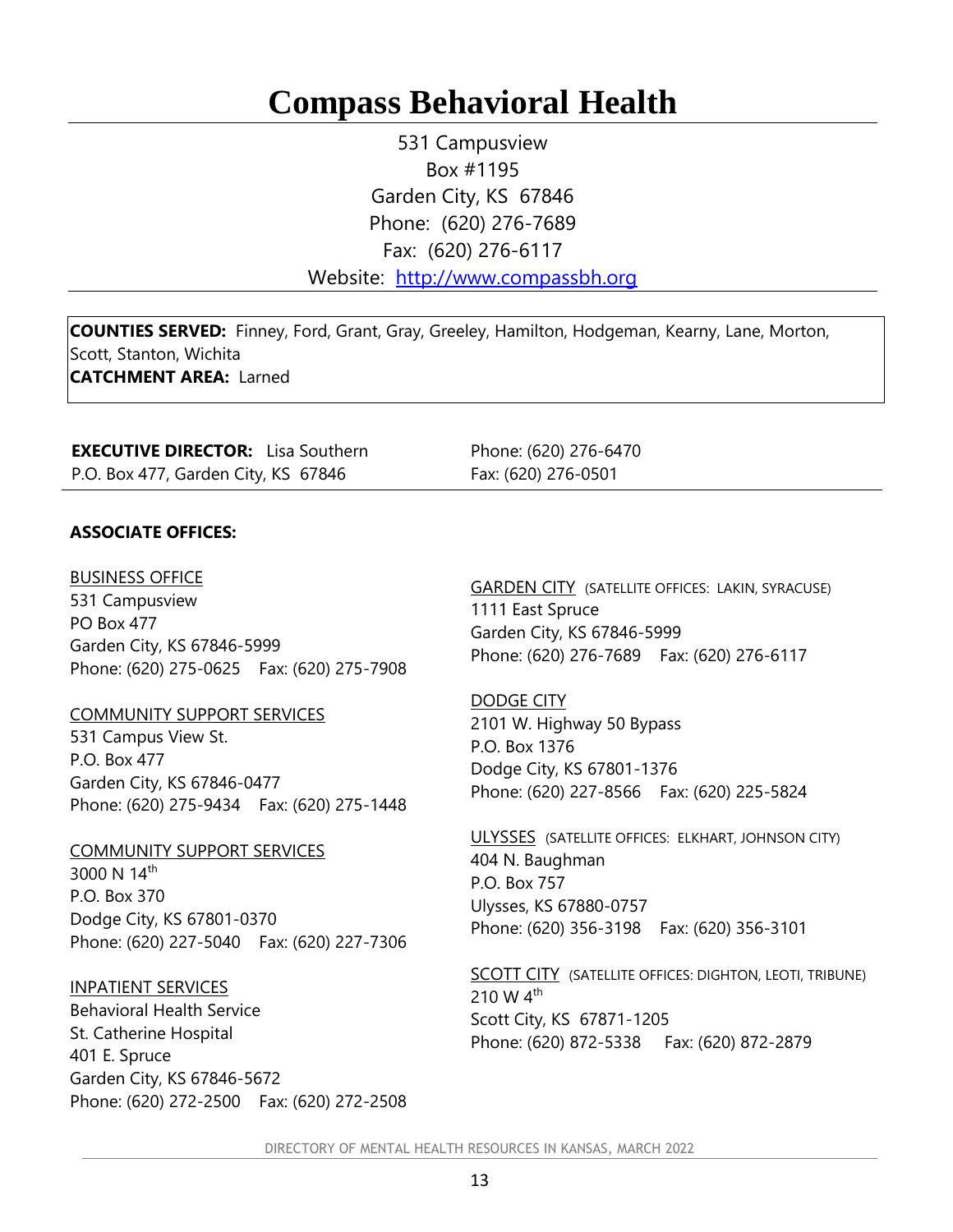## <span id="page-13-0"></span>**Crosswinds Counseling & Wellness**

#### **Main Office:**

1000 Lincoln Emporia, KS 66801 (620) 343-2211 (800) 279-3645 Toll Free

Emergency Phone During Office Hours: (620) 343-2211 Local 800-279-3645 Toll Free Emergency Phone After Office Hours: (620) 343-2626 Local (866) 330-3310 Toll Free

> Fax Number: (620) 342-1021

Website: [http://www.crosswindsks.org](http://www.crosswindsks.org/)

**COUNTIES SERVED:** Chase, Coffey, Greenwood, Lyon, Morris, Osage, Wabaunsee **CATCHMENT AREA:** Osawatomie

**EXECUTIVE DIRECTOR:** Amanda Cunningham Email: [acunningham@crosswindsks.org](mailto:acunningham@crosswindsks.org)

#### **SATELLITE OFFICES:**

Alma Burlington Cottonwood Falls Council Grove Eureka Lyndon Osage City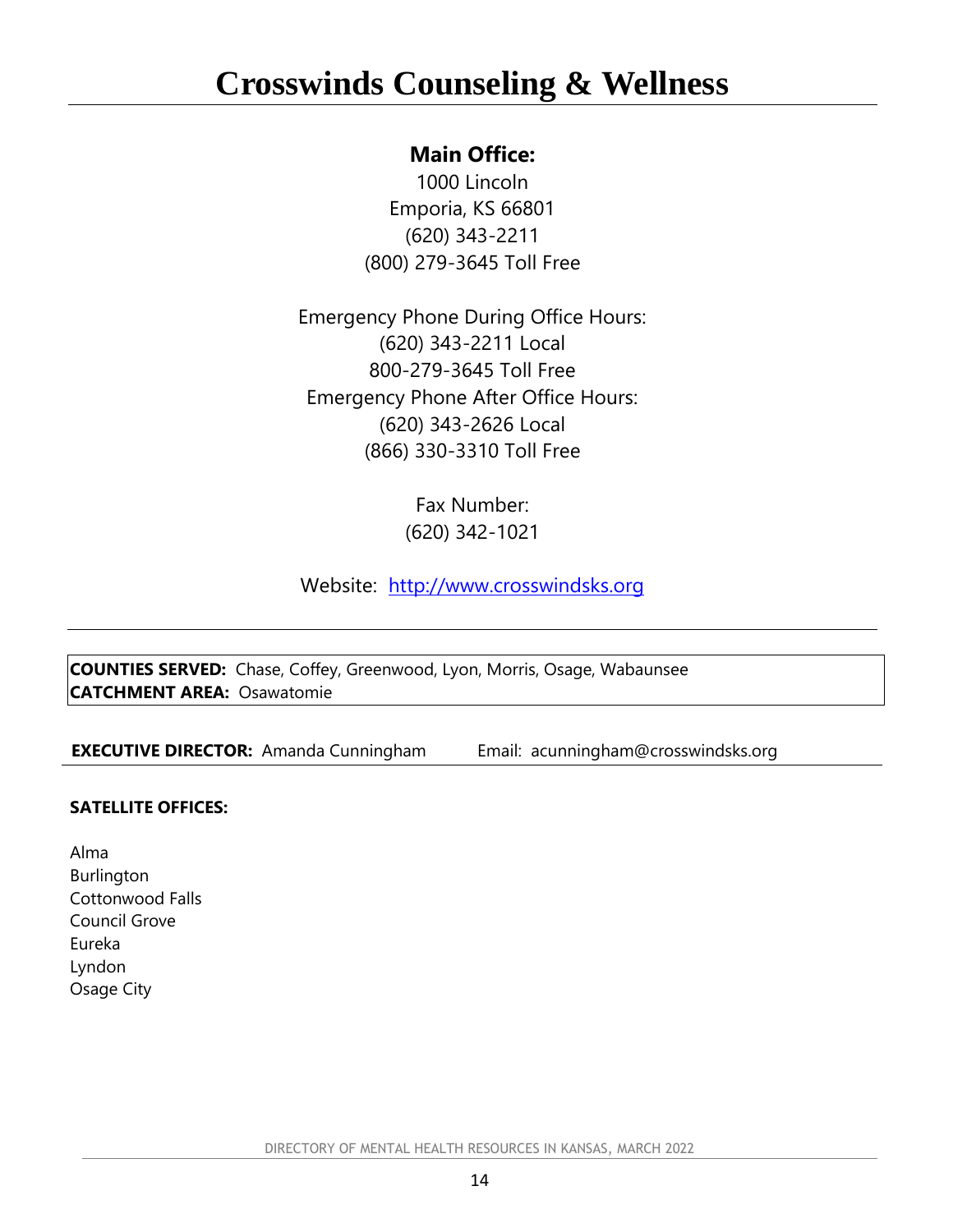## <span id="page-14-0"></span>**Elizabeth Layton Center**

PO Box 677 Ottawa, KS 66067-0677 Phone: (785) 242-3780 Fax: (785) 242-6397 Emergency: (800) 241-1266 Website: [http://www.laytoncenter.org](http://www.laytoncenter.org/)

**COUNTIES SERVED:** Franklin, Miami **CATCHMENT AREA:** Osawatomie

**EXECUTIVE DIRECTOR:** Leslie Bjork, Director **Email:** [lbjork@laytoncenter.org](mailto:lbjork@laytoncenter.org)

#### **MIAMI COUNTY OFFICES:**

COMMUNITY SUPPORT SERVICES 401 North East Street Paola, KS 66071 Phone: (913) 557-9096 Fax: (913) 294-4996

OUTPATIENT SERVICES AND CBS SERVICES

25955 W 327<sup>th</sup> Paola, KS 66071 Phone: (913) 557-9096 Fax: (913) 755-6754

#### **FRANKLIN COUNTY OFFICES:**

COMMUNITY SUPPORT SERVICES 204 East 15<sup>th</sup> Street Ottawa, KS 66067 Phone: (785) 242-3780 Fax: (785) 242-3593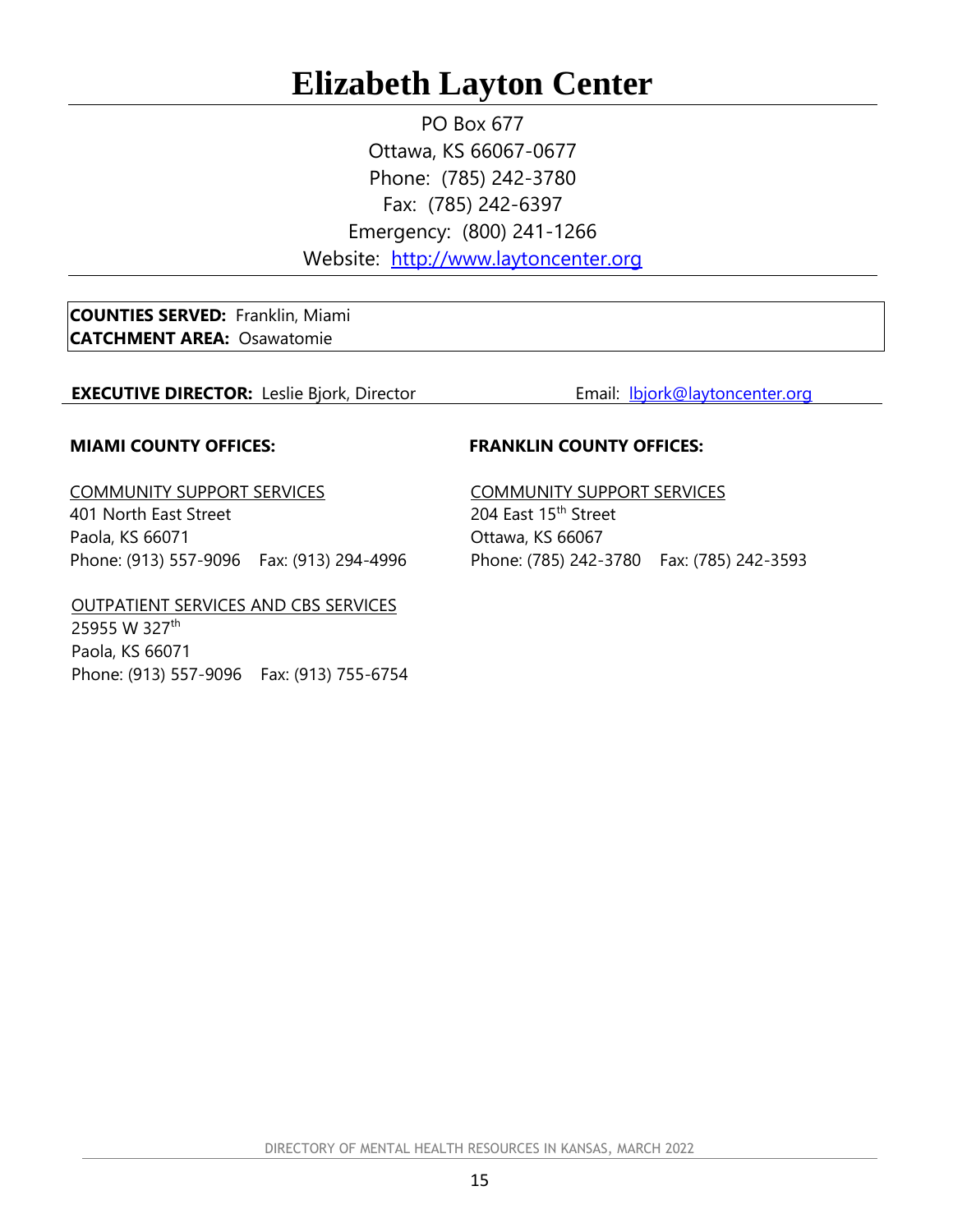## <span id="page-15-0"></span>**Family Service & Guidance Center of Topeka, Inc.**

325 SW Frazier Topeka, KS 66606 Phone: (785) 232-5005 Fax: (785) 232-0160 Emergency: (785) 232-5005 Website: [http://www.fsgctopeka.com](http://www.fsgctopeka.com/)

**COUNTY SERVED:** Shawnee **CATCHMENT AREA:** Osawatomie

**CEO:** Brenda Mills **CEO:** Brenda Mills **EMAIL:** Email: **[bmills@fsgctopeka.com](mailto:bmills@fsgctopeka.com)** 

(Affiliate of Valeo Behavioral Health Care)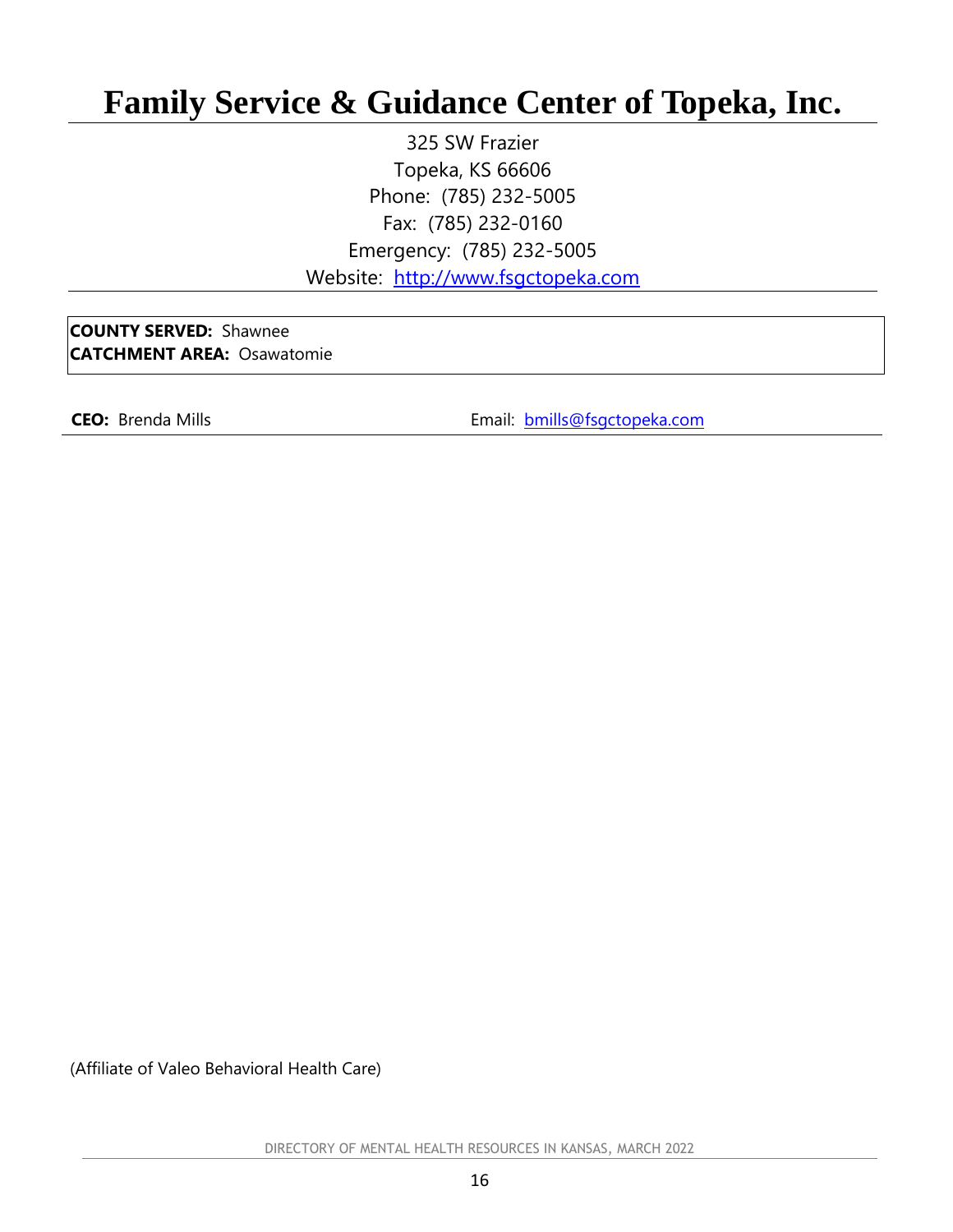## <span id="page-16-0"></span>**Four County Mental Health Center**

3751 West Main P.O. Box 688 Independence, KS 67301 Phone: (620) 331-1748 Fax: (620) 332-1940 TDD: (620) 331-0134 Emergency: 1 (800) 499-1748

**COUNTIES SERVED:** Chautauqua, Cowley, Elk, Montgomery, Wilson **CATCHMENT AREA:** Osawatomie (Chautauqua, Elk, Montgomery, Wilson); Larned (Cowley)

#### **EXECUTIVE DIRECTOR:** Greg Hennen **Email:** [ghennen@fourcounty.com](mailto:ghennen@fourcounty.com)

#### **BRANCH OFFICE:**

1601 W.  $4^{th}$ Coffeyville, KS 67337 Phone: (620) 251-8180 Fax: (620) 464-3199

2221 D Street Strother Field Winfield, KS 67156 Phone: (620) 221-9664 Fax: (620) 442-4559

COMMUNITY SERVICES

1101 Donald Ave - P.O. Box 688 Independence, KS 67301 Phone: (620) 331-3131 Fax: (620) 332-5110

CRISIS DIVERSION SERVICES 3751 West Main - P.O. Box 688 Independence, KS 67301 Phone: (620) 331-5151 Fax: (620) 332-1990

#### **SATELLITE OFFICES:**

Fredonia Phone: (620) 378-4400

Howard Phone: (620) 374-2370

Neodesha Phone: (620) 325-2611

Sedan Phone: (620) 725-3115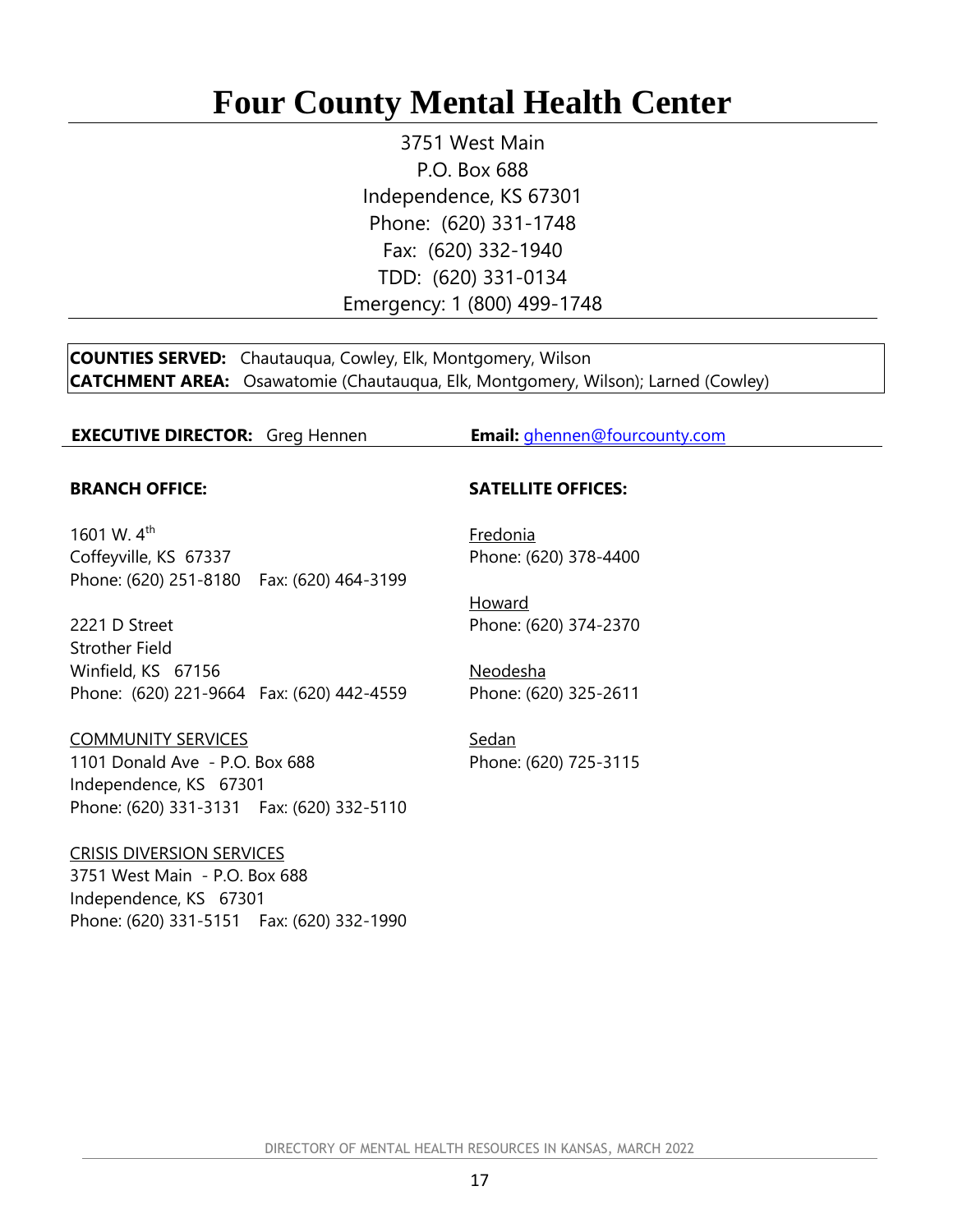## <span id="page-17-0"></span>**The Guidance Center**

J. David Kaaz Memorial Campus 500 Limit Street Leavenworth, KS 66048 Phone: (913) 682-5118 Fax: (913) 682-4664

Website: http://www.thequidance-ctr.org

**COUNTIES SERVED:** Atchison, Jefferson, Leavenworth **CATCHMENT AREA:** Osawatomie

**EXECUTIVE DIRECTOR:** Keith Rickard **Email:** krickard@thequidance-ctr.org

#### **SATELLITE OFFICES:**

ATCHISON 1301 N. 2<sup>nd</sup> Street Atchison, KS 66002 Phone: (913) 367-1593 Fax: (913) 367-1627

LEAVENWORTH J. David Kaaz Memorial Campus 500 Limit Street Leavenworth, KS 66048 Phone: (913) 682-5118 Fax: (913) 682-4664

OSKALOOSA 1102 Walnut P.O. Box 127 Oskaloosa, KS 66066 Phone: (785) 863-2929 Fax: (785) 863-2972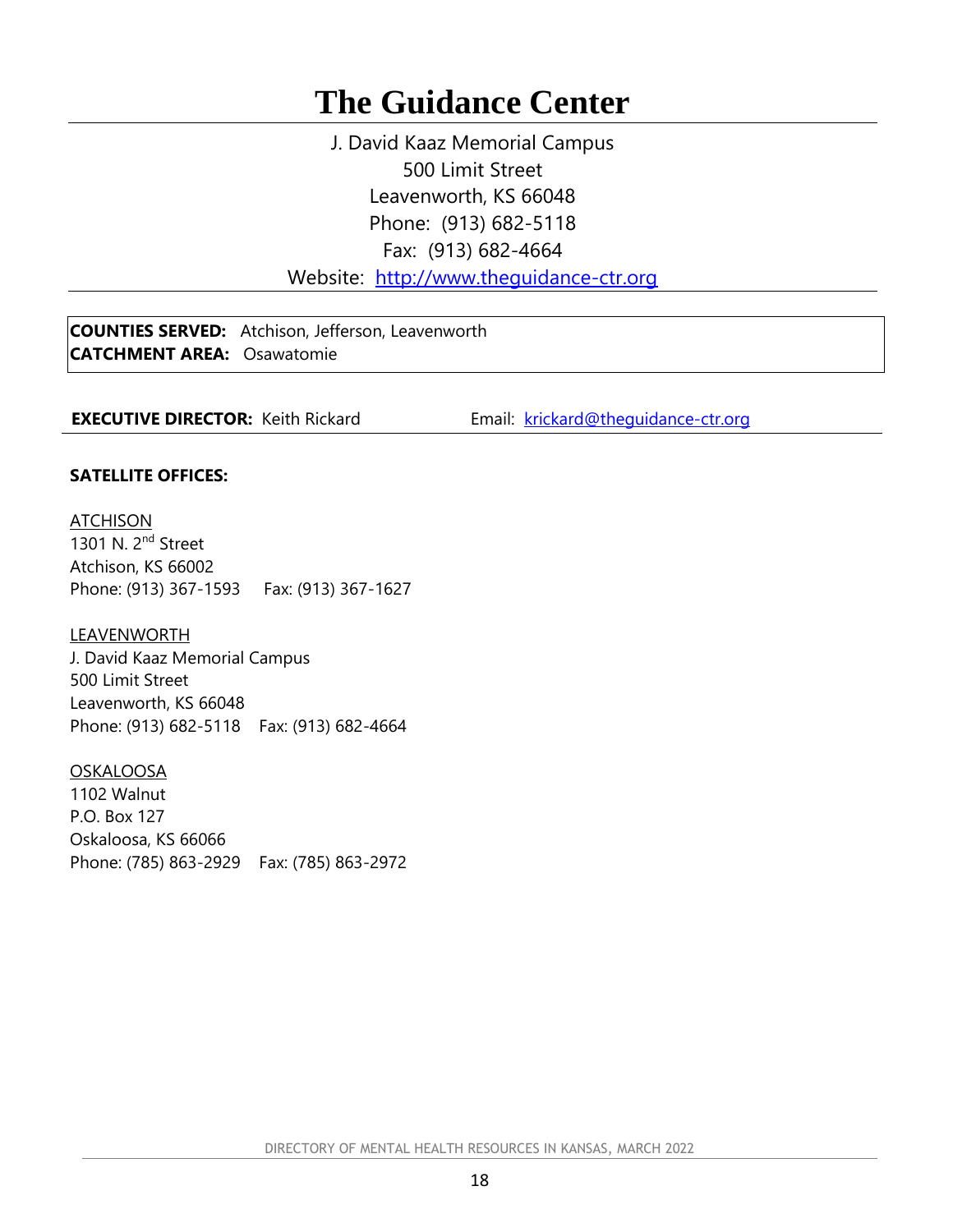## <span id="page-18-0"></span>**High Plains Mental Health Center**

208 East 7<sup>th</sup> Street Hays, KS 67601-4199 Phone: (785) 628-2871

Fax: (785) 628-1438

Emergency: (785) 628-2871 or 1 (800) 432-0333

Website: [http://www.highplainsmentalhealth.com](http://www.highplainsmentalhealth.com/)

**COUNTIES SERVED:** Cheyenne, Decatur, Ellis, Gove, Graham, Logan, Ness, Norton, Osborne, Phillips, Rawlins, Rooks, Rush, Russell, Sheridan, Sherman, Smith, Thomas, Trego, Wallace **CATCHMENT AREA:** Larned

| <b>EXECUTIVE DIRECTOR: Walter Hill, M.S., LMLP, LCP</b> | Email: walt.hill@hpmhc.com                                                               |
|---------------------------------------------------------|------------------------------------------------------------------------------------------|
| <b>BRANCH OFFICES:</b>                                  | <b>COMMUNITY OUTREACH OFFICES</b>                                                        |
| <b>COLBY</b>                                            | RAWLINS COUNTY HEALTH CENTER (2 days/month)                                              |
| 750 S. Range                                            | Atwood, KS 67730 Phone: (785) 628-2871                                                   |
| Colby, KS 67701                                         |                                                                                          |
| Phone: (785) 628-2871Fax: (785) 462-3690                | SHERIDAN COUNTY HEALTH COMPLEX (2-3 days/month)<br>Hoxie, KS 67740 Phone: (785) 628-2871 |
| <b>GOODLAND</b>                                         |                                                                                          |
| 723 Main                                                | DECATUR COUNTY HEALTH DEPARTMENT (2 days/week)                                           |
| Goodland, KS 67735                                      | Oberlin, KS 67749 Phone: (785) 628-2871                                                  |
| Phone: (785) 628-2871Fax: (785) 899-2533                |                                                                                          |
|                                                         | SMITH COUNTY MEMORIAL HOSPITAL (1 day/week)                                              |
| <u>NORTON</u>                                           | Smith Center, KS 66967 Phone: (785) 628-2871                                             |
| 211 S Norton                                            |                                                                                          |
| Norton, KS 67654                                        | RUSSELL COUNTY HEALTH DEPARTMENT (1 day/week)                                            |
| Phone: (785) 628-2871 Fax: (785) 877-5142               | Russell, KS 67665 Phone: (785) 628-2871                                                  |
|                                                         |                                                                                          |
| <u>OSBORNE</u>                                          | <b>BLUESTEM MEDICAL CENTER (1 day/week)</b>                                              |
| 209 W Harrison                                          | Quinter, KS 67752 Phone: (785) 628-2871                                                  |
| Osborne, KS 67473                                       |                                                                                          |
| Phone: (785) 628-2871 Fax: (785) 346-2487               | <b>WAKEENY FAMILY CARE CENTER (1 day/week)</b>                                           |
|                                                         | Wakeeny, KS 66967 Phone: (785) 628-2871                                                  |
| <b>PHILLIPSBURG</b>                                     |                                                                                          |
| 783 7 <sup>th</sup> Street                              |                                                                                          |
| Phillipsburg, KS 67661                                  | <b>GRAHAM COUNTY HOSPITAL (1 day/week)</b>                                               |
| Phone: (785) 628-2871Fax: (785) 543-5285                | Hill City, KS 67642 Phone: (785) 628-2871                                                |
| <b>OTHER LOCATIONS:</b>                                 | ROOKS COUNTY HEALTH CENTER (1 day/week)                                                  |
|                                                         | Plainville, KS 67663 Phone: (785) 628-2871                                               |
| <b>WOODHAVEN</b> (CSS Program)                          |                                                                                          |
| 1412 East 29th                                          | RUSH COUNTY MEMORIAL HOSPITAL (1 day/week)                                               |
| Hays, KS 67601                                          | LaCrosse, KS 67548 Phone: (785) 628-2871                                                 |
| Phone: (785) 628-2871                                   |                                                                                          |
|                                                         |                                                                                          |
| <b>WESTSIDE ALTERNATIVE SCHOOL (CBS Program)</b>        | CHEYENNE COUNTY HOSPITAL (1 day/week)                                                    |
| 323 West 12 <sup>th</sup>                               | St. Francis, KS 67756 Phone: (785) 628-2871                                              |
| Hays, KS 67601                                          |                                                                                          |
| Phone: (785) 628-2871                                   | LOGAN COUNTY HOSPITAL (1 day/week)                                                       |
|                                                         | Oakley, KS 67748 Phone: (785) 628-2871                                                   |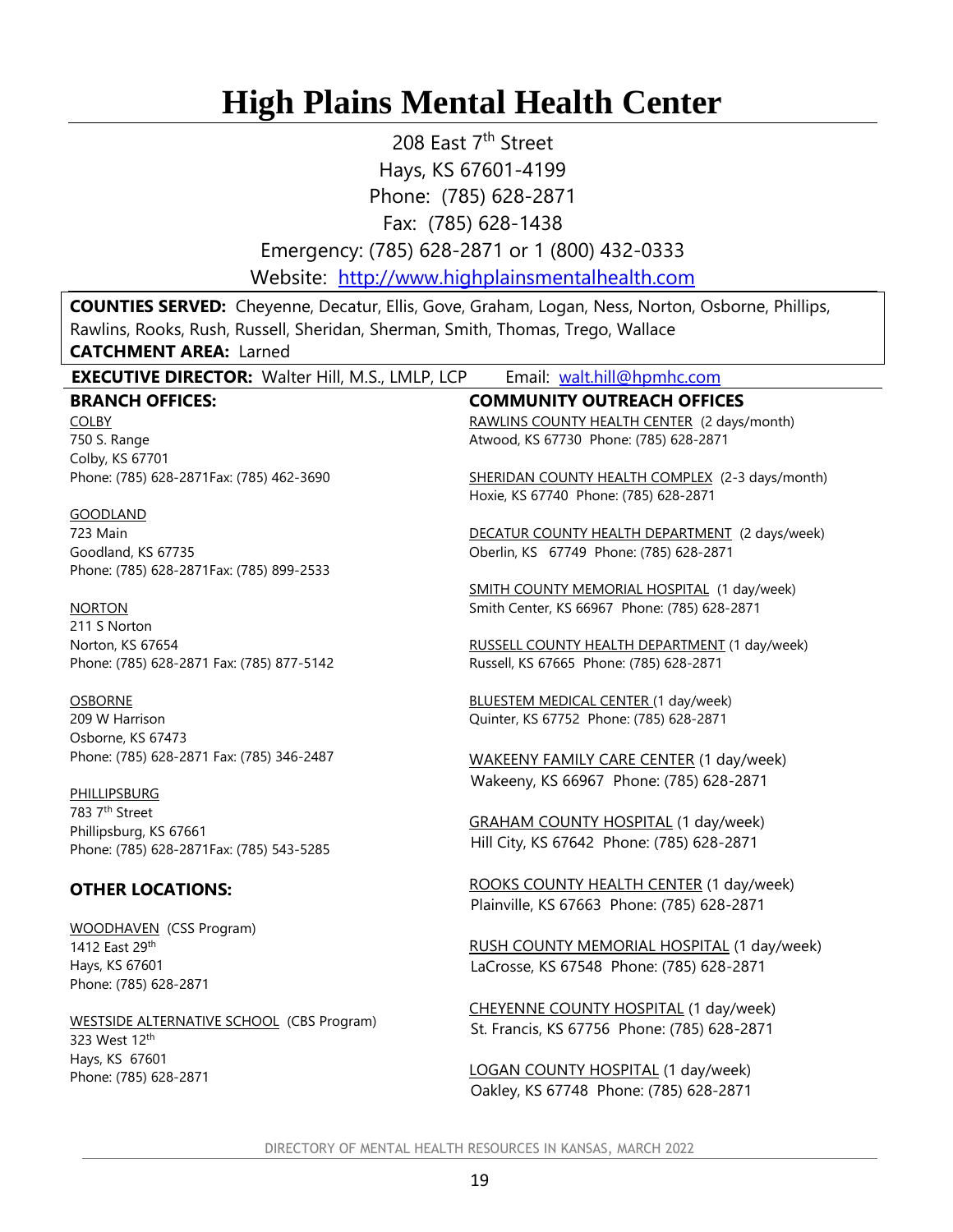## **Horizons Mental Health Center**

<span id="page-19-0"></span>1600 N. Lorraine, Suite 202 Hutchinson, KS 67501 Phone: (620) 663-7595 Fax: (620) 513-5098 Crisis Management Service (Call 24 hours): (620) 888-6001 (Hutchinson) 1 (800) 794-0163 (Toll Free, Crisis Management only)

**COUNTIES SERVED:** Barber, Harper, Kingman, Pratt, Reno **CATCHMENT AREA:** Larned

**CEO:** L. Michael Garrett **MEDICAL DIRECTOR:** Veronica Amey-Perrin, M.D.

#### **BRANCH OFFICES:**

#### BARBER COUNTY AREA OFFICE

102 South Main P.O. Box 212 Medicine Lodge, KS 67104-0212 Phone: (620) 886-5057 Fax: (620) 886-3473

#### HARPER COUNTY AREA OFFICE

123 N. Pennsylvania Anthony, KS 67003-2935 Phone: (620) 842-3768 Fax: (620) 842-5881

#### KINGMAN COUNTY AREA OFFICE

701 East D Avenue Kingman, KS 67068-0227 Phone: (620) 532-3895 Fax: (620) 532-3710

#### PRATT COUNTY AREA OFFICE

602 E. 2nd Pratt, KS 67124-2867 Phone: (620) 672-2332 Fax: (620) 672-3162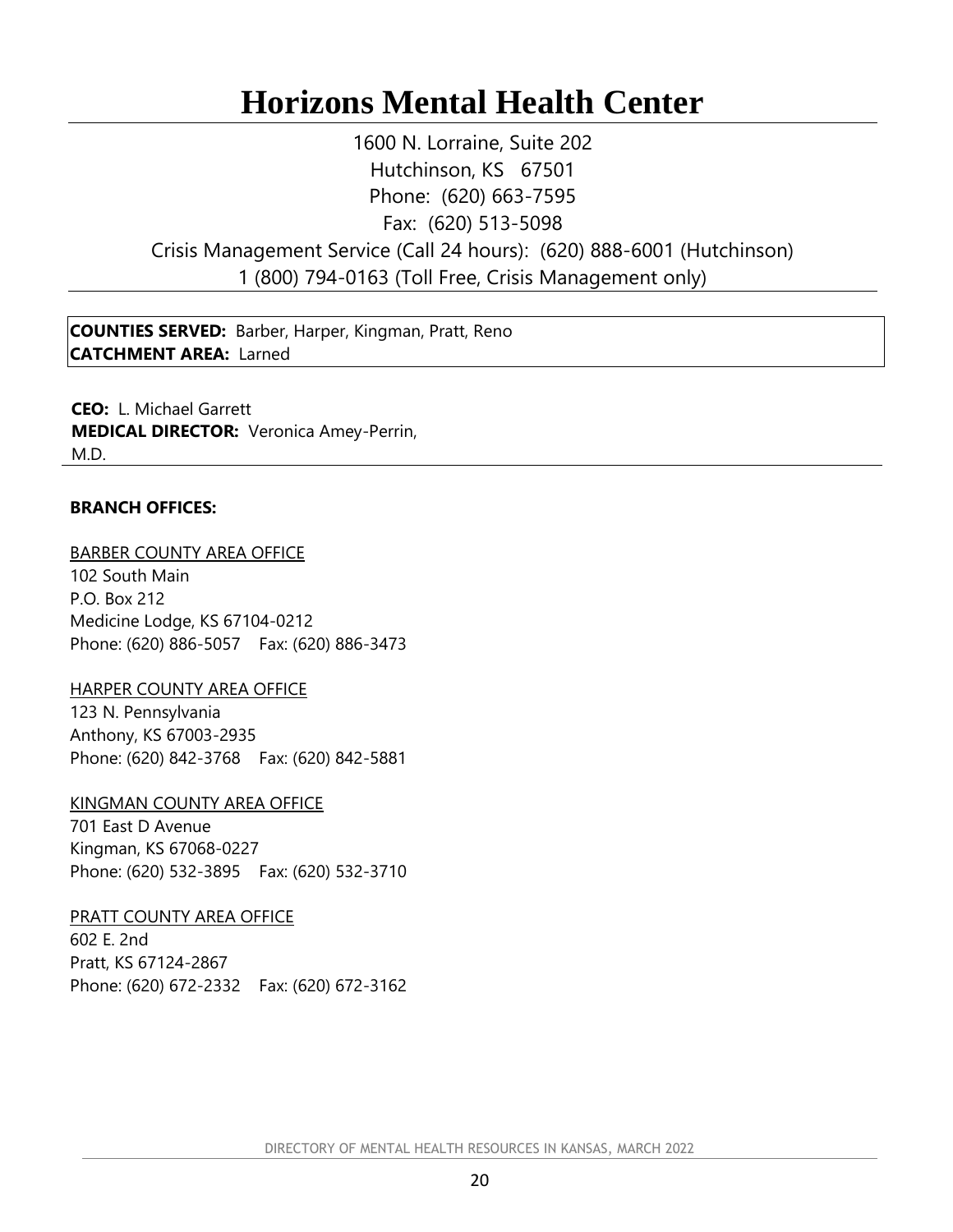## <span id="page-20-0"></span>**Iroquois Center for Human Development, Inc.**

610 E. Grant St. Greensburg, KS 67054 Phone: (620) 723-2272 Fax: (620) 723-3450 Crisis: (620) 723-2656 or 1 (888) 877-0375

**COUNTIES SERVED:** Clark, Comanche, Edwards, Kiowa **CATCHMENT AREA:** Larned

#### **ACTING CLINICAL DIRECTOR:** Ric Dalke **[RicDalke@irqcenter.com](mailto:RicDalke@irqcenter.com)**

#### **SATELLITE OFFICES: Please call main office for appointments.**

#### **TRANSITIONAL LIVING HOUSES**

Julius House – 501 S. Pine Greensburg Kelly House – 202 E. Nebraska Greensburg

Ashland – 709 Oak Street Coldwater – 207 S. Washington Kinsley – 620 W. 8th Minneola – 232 Main St.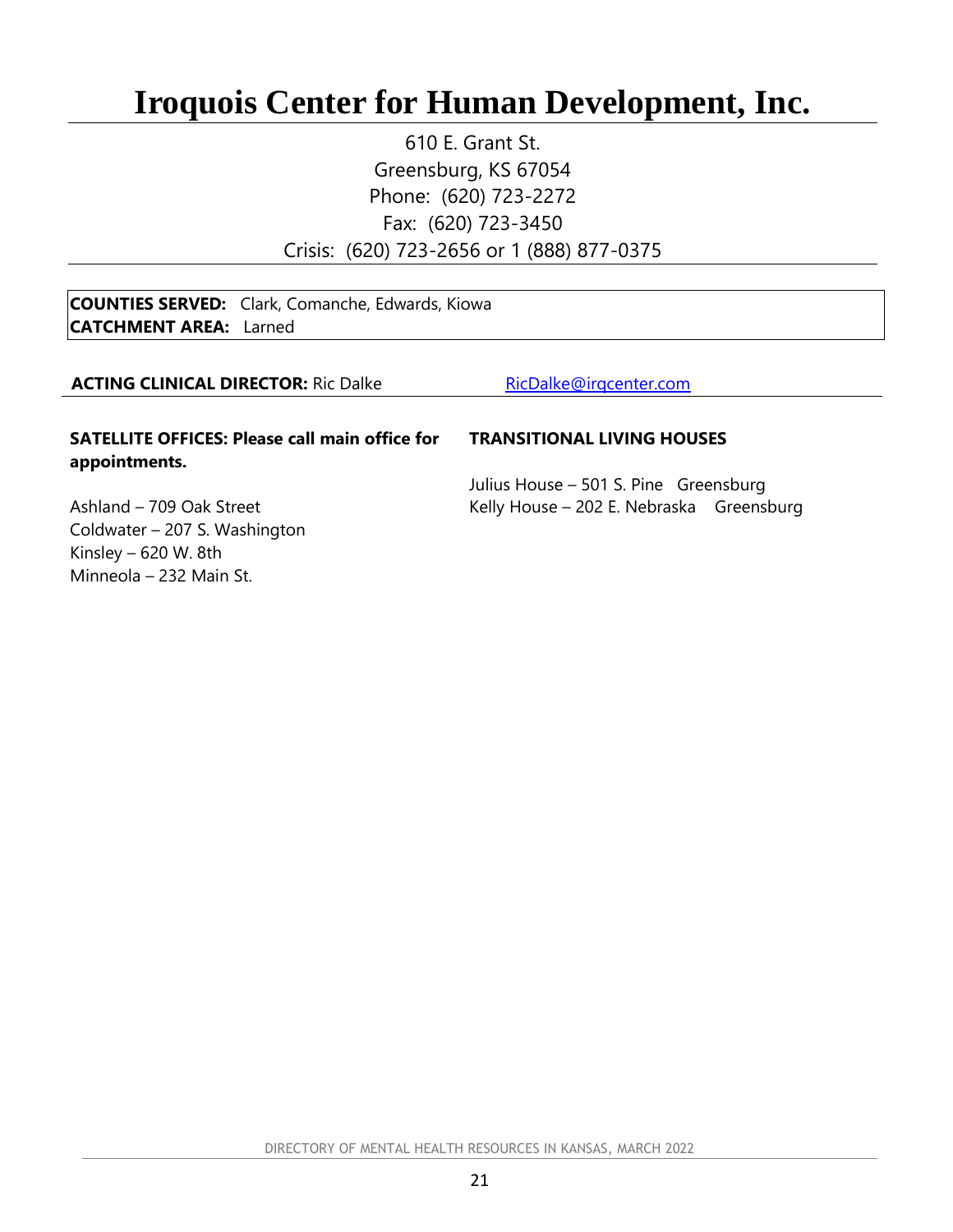## <span id="page-21-0"></span>**Johnson County Mental Health Center**

6000 Lamar, Suite 130 Mission, KS 66202 Phone: (913) 831-2550 Fax: (913) 826-1608 Emergency: (913) 268-0156

Website: http:/[/www.jocogov.org/mentalhealth](http://www.jocogov.org/mentalhealth)

#### **COUNTY SERVED:** Johnson **CATCHMENT AREA:** Osawatomie

#### **EXECUTIVE DIRECTOR:** Tim DeWeese **Email:** [Tim.DeWeese@jocogov.org](mailto:Tim.DeWeese@jocogov.org)

#### **SATELLITE OFFICES:**

#### OLATHE OFFICE

1125 West Spruce Olathe, KS 66061 Phone: (913) 715-7700 Fax: (913) 782-1186

#### ADULT SERVICES

6440 Nieman Road Shawnee, KS 66203 Phone: (913) 826-4000 Fax: (913) 962-7843

#### FAMILY FOCUS (CHILDREN'S SERVICES)

1125 West Spruce Olathe, KS 66061 Phone: (913) 715-7700 Fax: (913) 782-1186

#### FAMILY FOCUS (CHILDREN'S SERVICES) 6000 Lamar, Suite 130

Mission, KS 66202 Phone: (913) 831-2550 Fax: (913) 826-1608

#### ADOLESCENT CENTER FOR TREATMENT

301 North Monroe Street Olathe, KS 66061 Phone: (913) 782-0283 Fax: (913) 782-0609

#### JOHNSON CO ADULT DETOXIFICATION UNIT

11120 W. 65th Street Shawnee, KS 66203 Phone: (913) 826-4100 Fax: (913) 826-4104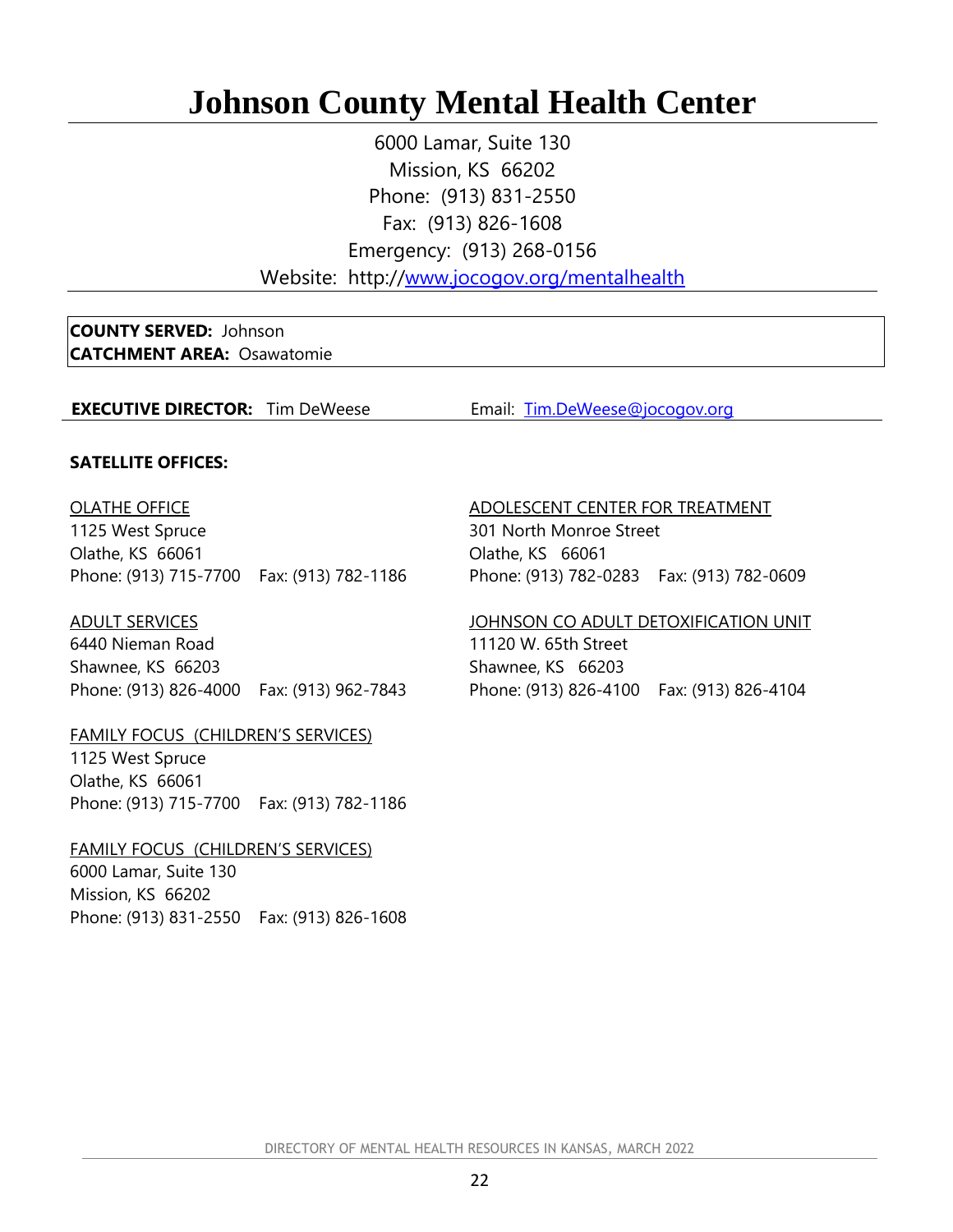## <span id="page-22-0"></span>**Kanza Mental Health and Guidance Center, Inc.**

909 South Second Street P.O. Box 319 Hiawatha, KS 66434 Phone: (785) 742-7113 Fax: (785) 742-3085 After-Hours Emergency: (785) 742-3666

**COUNTIES SERVED:** Brown, Doniphan, Jackson, Nemaha **CATCHMENT AREA:** Osawatomie

**CEO:** David Jasper **CEO:** David Jasper **EMAIL:** Email: [djasper@kanzamhgc.org](mailto:djasper@kanzamhgc.org)

**COMMUNITY SERVICES BUILDING (CBS & CSS Services Office) 2291 Linden Rd. Hiawatha, KS 66434 Daytime Phone: (785) 742-2275 Fax: (785) 742-3550 Afterhours Emergency: (785) 742-3666**

**SATELLITE OFFICES:** (For appointments in satellite offices: 1) Call Holton directly, and 2) all other satellites, call Hiawatha number.)

Holton (785) 364-4536 Sabetha Seneca Troy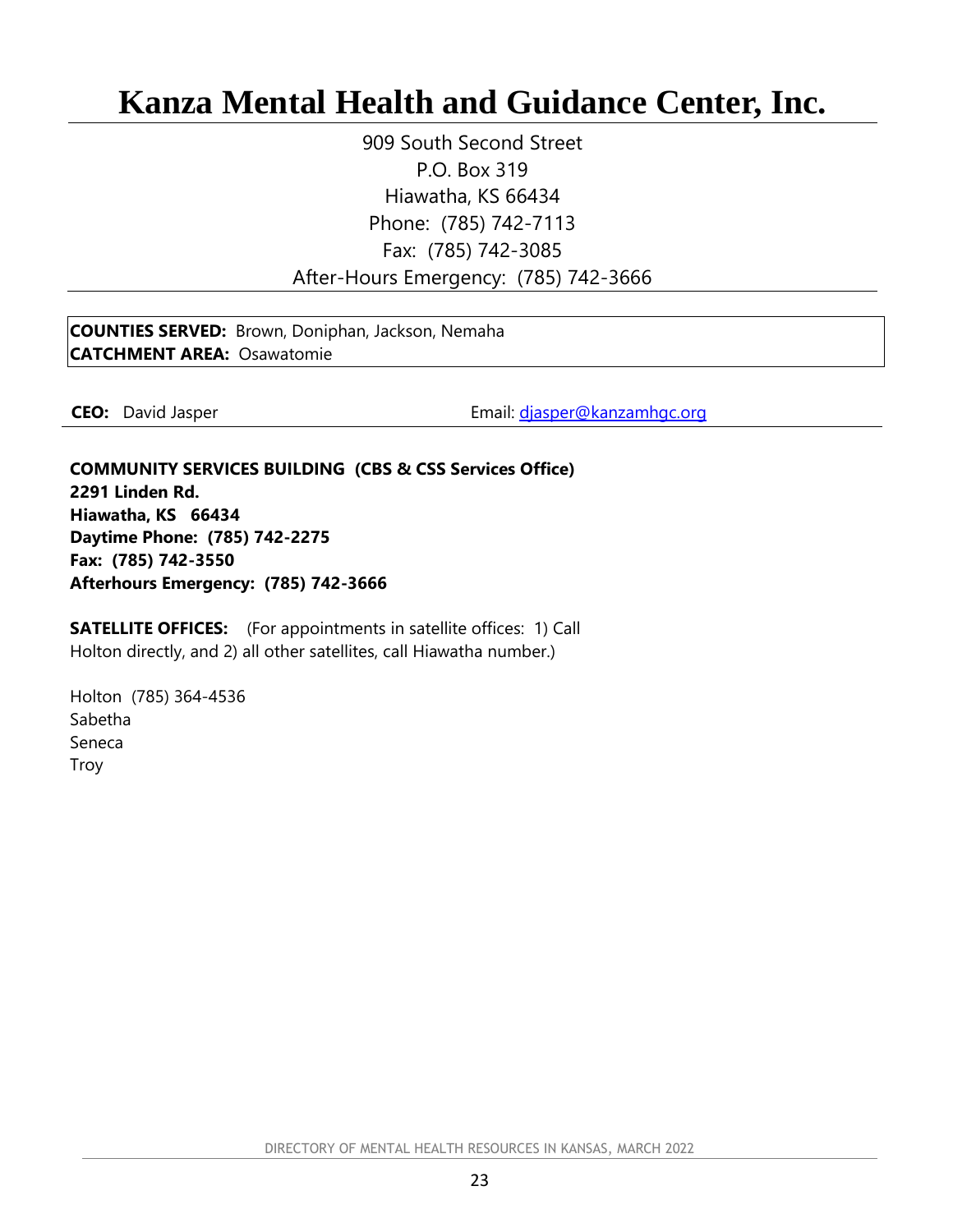## <span id="page-23-0"></span>**Labette Center for Mental Health Services, Inc.**

1730 Belmont P.O. Box 258 Parsons, KS 67357 Phone: (620) 421-3770 Fax: (620) 421-0665

Emergency (When office is closed): (620) 421-3770 or 1 (800) 303-3770 (24 Hours)

**COUNTY SERVED:** Labette **CATCHMENT AREA:** Osawatomie

**EXECUTIVE DIR:** Matthew M. Atteberry, LSCSW Email: [matt@lcmhs.com](mailto:matt@lcmhs.com)

#### **SATELLITE OFFICES:**

COMMUNITY SUPPORT PROGRAM Phone: (620) 421-9402 or (620) 421-3770

**OSWEGO** Phone: (620) 421-3770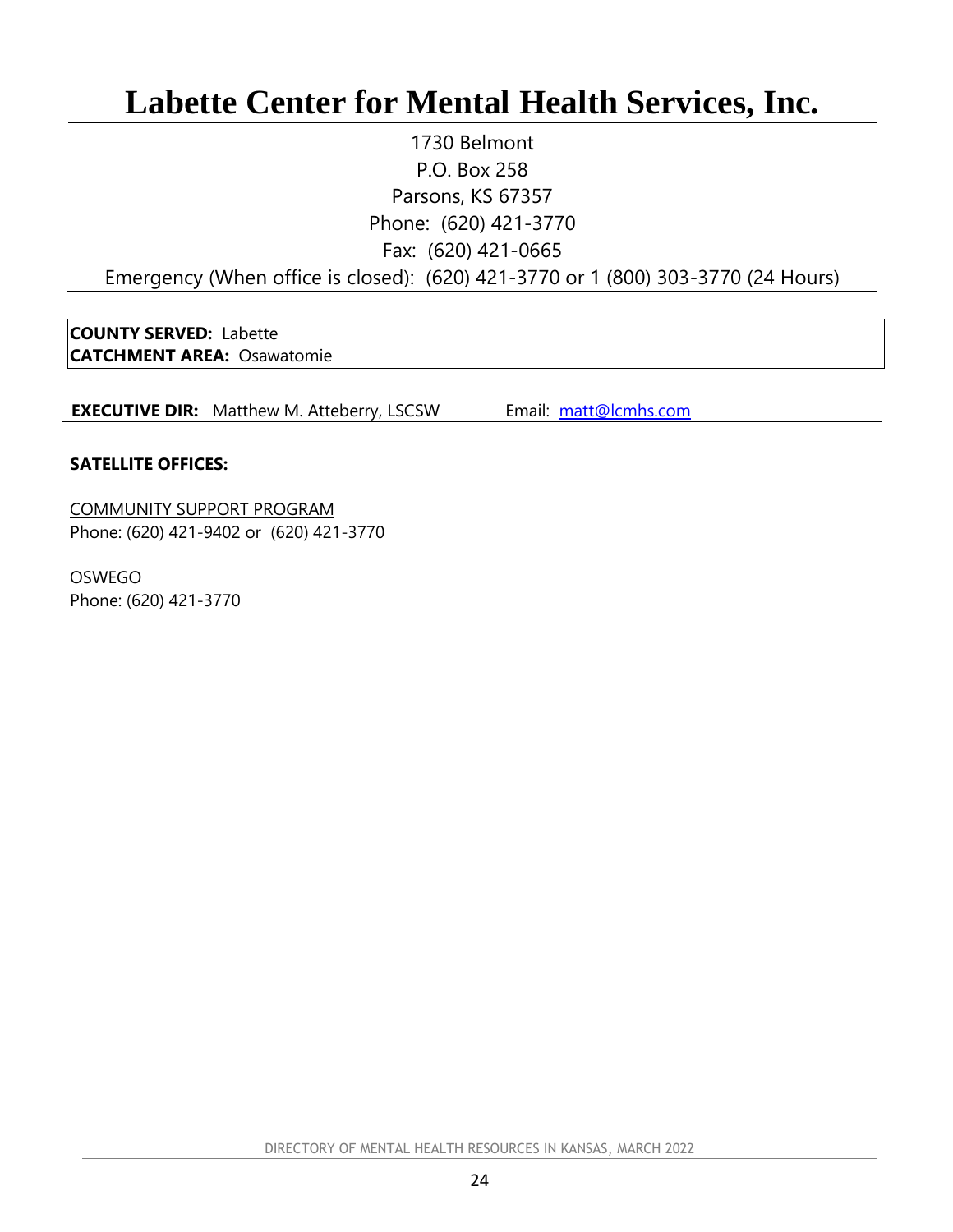## <span id="page-24-0"></span>**Pawnee Mental Health Services**

2001 Claflin Road Manhattan, KS 66502 Phone: (785) 587-4300 Fax: (785) 587-4377 Emergency: 1 (800) 609-2002 (all offices)

| <b>COUNTIES SERVED:</b> Clay, Cloud, Geary, Jewell, Marshall, Mitchell, Pottawatomie, Republic, Riley,<br>Washington<br><b>CATCHMENT AREA: Osawatomie</b>                                                                                          |                                                                                                                                                                                                                        |
|----------------------------------------------------------------------------------------------------------------------------------------------------------------------------------------------------------------------------------------------------|------------------------------------------------------------------------------------------------------------------------------------------------------------------------------------------------------------------------|
| <b>EXECUTIVE DIRECTOR:</b> Robbin Waldner Cole                                                                                                                                                                                                     | Email: Robbin.Cole@pawnee.org                                                                                                                                                                                          |
| <b>SATELLITE OFFICES:</b>                                                                                                                                                                                                                          |                                                                                                                                                                                                                        |
| <b>BELLEVILLE OFFICE</b><br>1836 M Street<br>Belleville, KS 66935 Phone: (785) 527-2549                                                                                                                                                            | <b>MANHATTAN COMMUNITY SUPPORT SVCS OFC</b><br>1558 Hayes Dr.<br>Manhattan, KS 66502 Phone: (785) 587-4333                                                                                                             |
| <b>BELOIT OFFICE</b><br>207-5 North Mill<br>Beloit, KS 67420 Phone: (785) 738-5363                                                                                                                                                                 | <b>MANHATTAN OUTPATIENT OFFICE</b><br>2001 Claflin Road<br>Manhattan, KS 66502 Phone: (785) 587-4300                                                                                                                   |
| <b>CLAY CENTER OFFICE</b><br>503 Grant Ave<br>Clay Center, KS 67432 Phone: (785) 632-2108                                                                                                                                                          | <b>MANKATO OFFICE</b><br>114 East Main<br>Mankato, KS 66956 Phone: (785) 378-3898                                                                                                                                      |
| <b>CONCORDIA OFFICE</b><br>210 W 21st Street<br>Concordia, KS 66901<br>Phone: (785) 243-8900<br>Fax: (785) 243-8933<br><b>JUNCTION CITY OFFICE</b><br>814 Caroline Avenue<br>Junction City, KS 66441<br>Phone: (785) 762-5250  Fax: (785) 762-2144 | <b>MARYSVILLE OFFICE</b><br>406 N. 3rd Street, Suite 3<br>Marysville, KS 66508 Phone: (785) 562-3907<br><b>WASHINGTON OFFICE</b><br>321 C Street, Suite 102, P.O. Box 95<br>Washington, KS 66968 Phone: (785) 325-3252 |
| MANHATTAN COMMUNITY BASED SVCS OFC<br>437 Houston St.<br>Manhattan, KS 66502 Phone: (785) 587-4361                                                                                                                                                 |                                                                                                                                                                                                                        |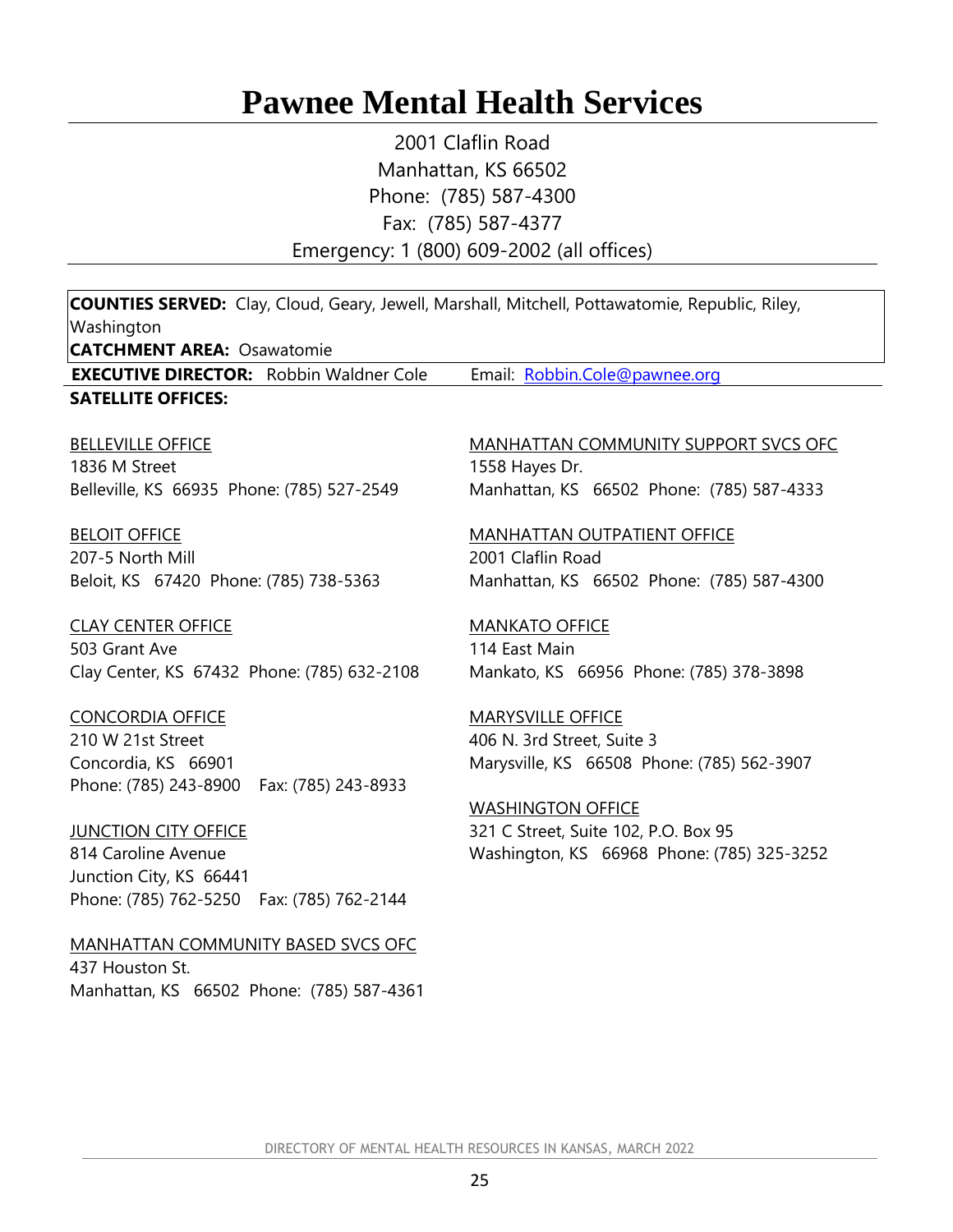## <span id="page-25-0"></span>**Prairie View, Inc.**

1901 East 1st Street Box 467 Newton, KS 67114 Phone: (316) 284-6400 Fax: (316) 284-6491 Website: [http://www.pvi.org](http://www.pvi.org/) Emergency: (800) 992-6292

**COUNTIES SERVED:** Harvey, Marion, McPherson **CATCHMENT AREA:** Larned

**PRESIDENT/CEO:** Matt Fuqua **Email:** Email: [fuquame@pvi.org](mailto:fuquame@pvi.org)

#### **SATELLITE OFFICES:**

#### **HILLSBORO**

508 S Ash Hillsboro, KS 67063-0185 Phone: (620) 947-3200

**McPHERSON** 

1102 Hospital Dr. McPherson, KS 67460-2318 Phone: (620) 245-5000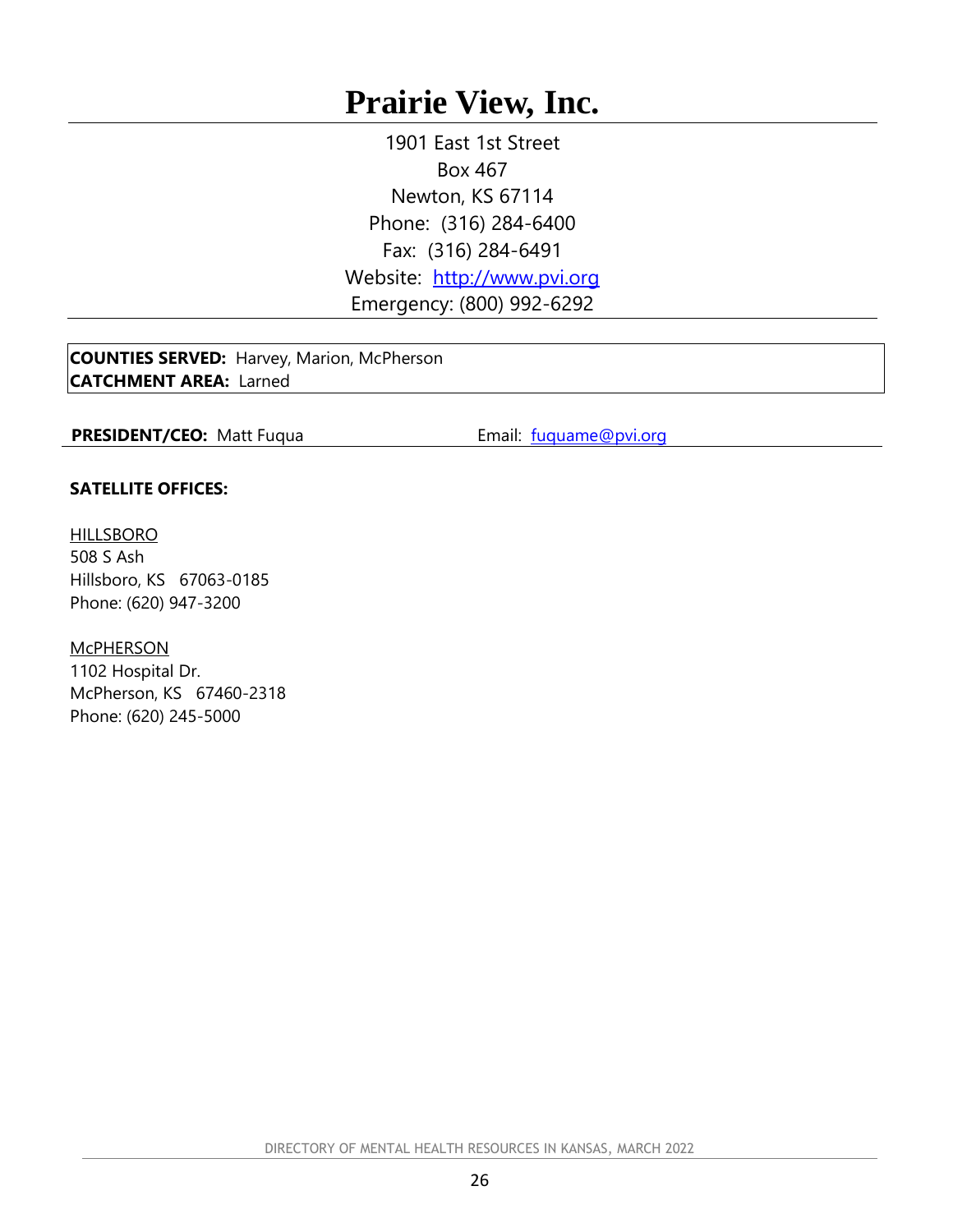## <span id="page-26-0"></span>**South Central MH Counseling Center, Inc.**

2365 West Central El Dorado, KS 67042 Phone: (316) 321-6036 Fax: (316) 321-6336 Emergency: 1-866-660-3300

#### **COUNTY SERVED:** Butler **CATCHMENT AREA:** Larned

**EXECUTIVE DIRECTOR:** Dan Rice, Ph.D. Administration Office, 520 E. Augusta Ave., Augusta, KS 67010

Email: [danrice@scmhcc.org](mailto:danrice@scmhcc.org) Phone: (316) 775-5491 Ext. 9

#### **SATELLITE OFFICES:**

Administrative Offices: 520 E Augusta Augusta, KS 67010 Phone: (316) 775-5491 Fax: (316) 775-5442

El Dorado Clinic 2365 W. Central El Dorado, KS 67042 Phone: (316) 321-6036 Fax: (316) 321-6336 Toll Free: (316) 775-6245

El Dorado–East 325 N. Vine El Dorado, KS 67042 CBS #: (316) 322-0253 Fax: (316) 322-7000 CSS #: (316) 322-0176

**Andover Clinic** 217 Ira Ct. Andover, KS 67002 Phone: (316) 733-5047 Fax: (316) 733-5060

Andover-South 450 N 159<sup>th</sup> St. Andover, KS 67002 CBS #: (316) 440-1312 Fax: (316) 440-1318 CSS #: (316) 440-1317 NeuroPsych: (316) 558-3158

Augusta Clinic 2821 Brookside Dr. Augusta, KS 67010 Phone: (316) 425-0073 Fax: (316) 260-7909 CBS #: (316) 440-4478 CSS #: (316) 440-4035 Toll Free: (866) 359-0001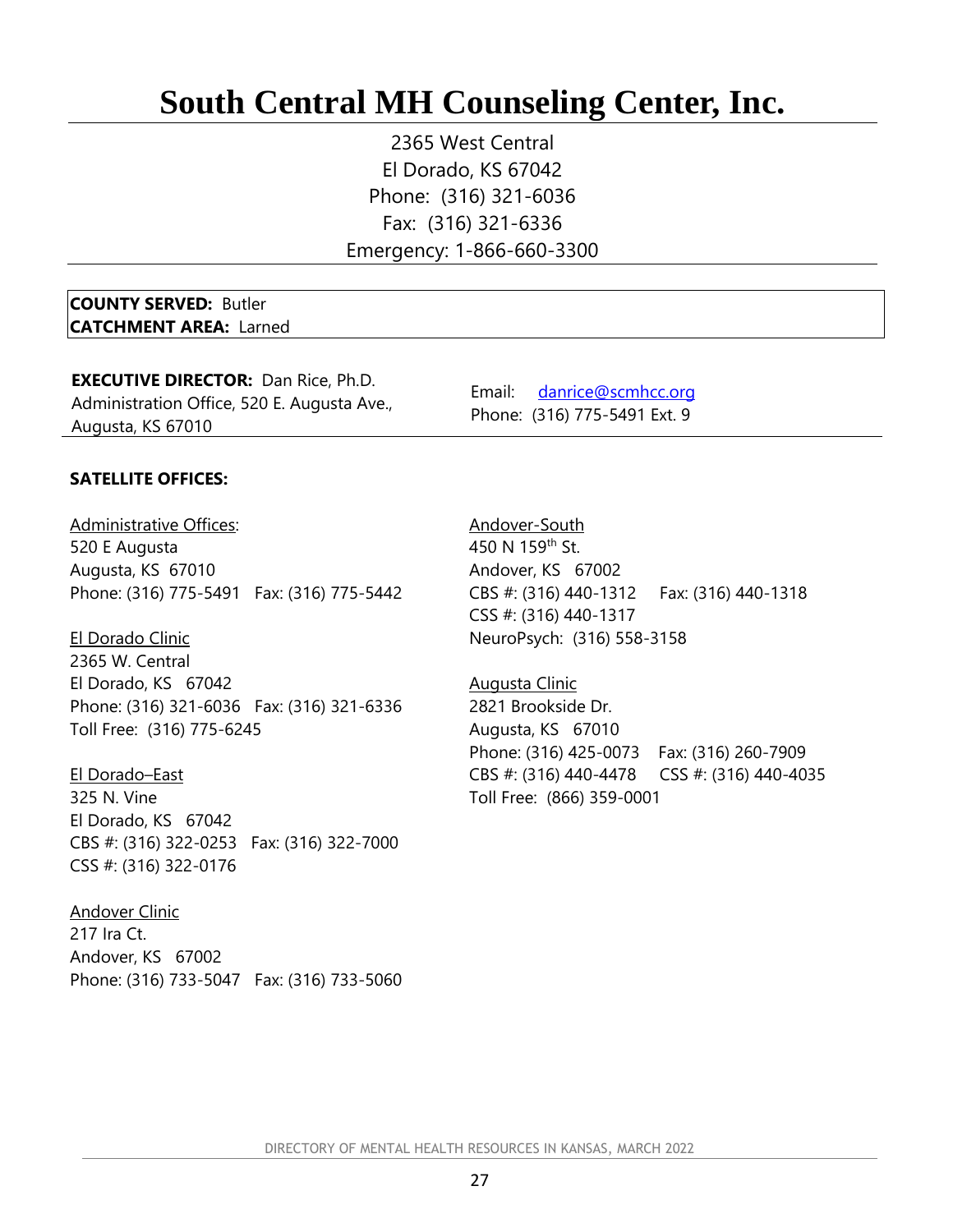## <span id="page-27-0"></span>**Southeast Kansas Mental Health Center**

304 North Jefferson P.O. Box 807 Iola, KS 66749 Phone: (620) 365-8641 Fax: (620) 365-8642 Toll Free: 1-866-973-2241 After Hours Emergency: 1-888-588-6774

**COUNTIES SERVED:** Allen, Anderson, Bourbon, Linn, Neosho, Woodson **CATCHMENT AREA:** Osawatomie

#### **EXECUTIVE DIRECTOR:** Nathan Fawson **Email:** [nfawson@sekmhc.org](mailto:nfawson@sekmhc.org)

#### **OFFICES:**

**CHANUTE** 402 S. Kansas Chanute, KS 66720 Phone: (620) 431-7890

FORT SCOTT 212 State Street Fort Scott, KS 66701 Phone: (620) 223-5030

**GARNETT** 519 South Elm Garnett, KS 66032 Phone: (785) 448-6806

IOLA 304 North Jefferson Avenue Iola, KS 66749 Phone: (620) 365-5717

PLEASANTON 505 West 15th Pleasanton, KS 66075 Phone: (913) 352-8214 HUMBOLDT 1106 South Ninth Humboldt, KS 66748 Phone: (620) 473-2241

#### **OUTREACH OFFICE:**

YATES CENTER 204 South Main Yates Center, KS 66783 Phone: (620) 431-7890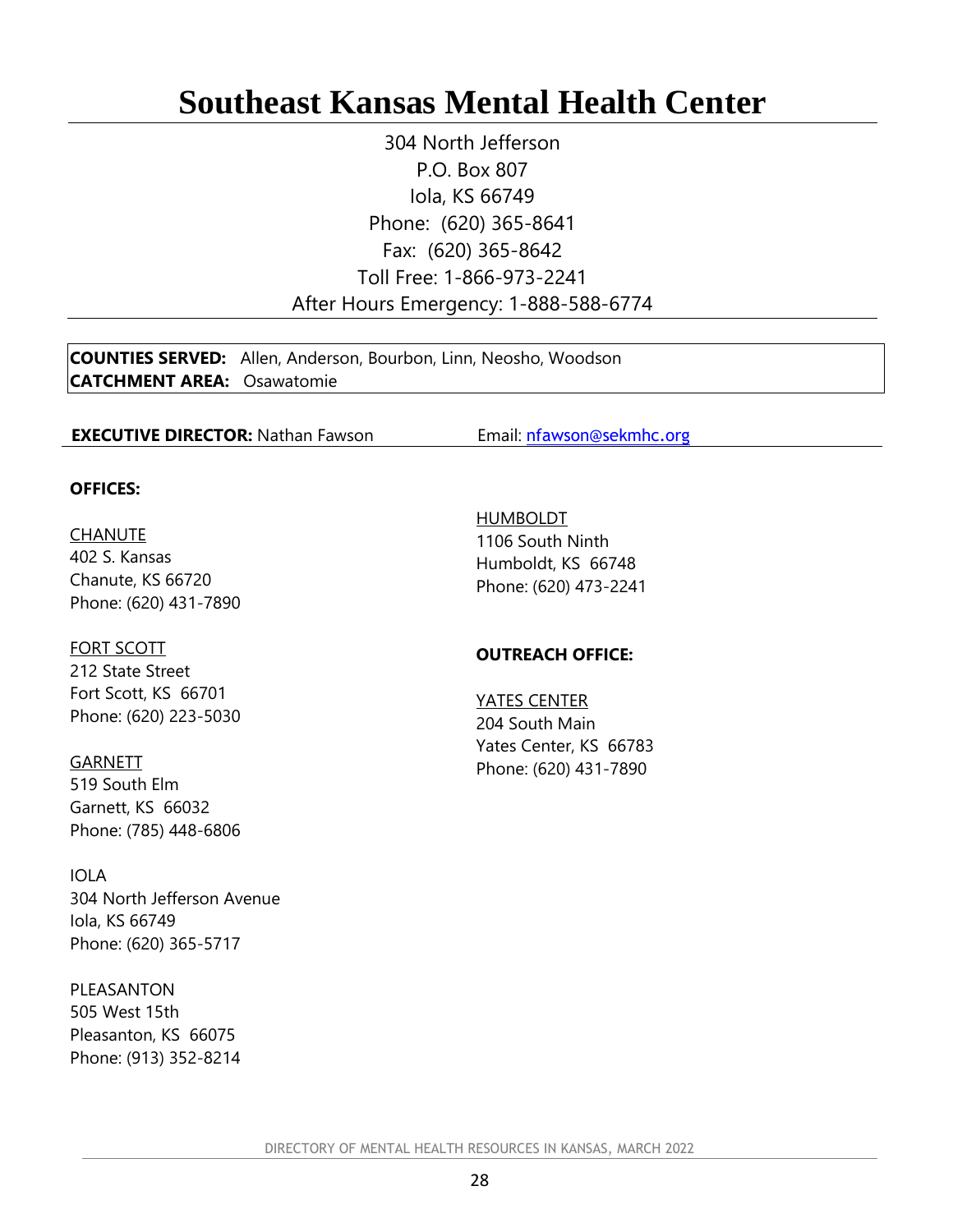### **Southwest Guidance Center**

P.O. Box 2945 Liberal, KS 67905-2945 Phone: (620) 624-8171 Fax: (620) 624-0114

Email: [gbarrows@swguidance.org](mailto:gbarrows@swguidance.org)

<span id="page-28-0"></span>**COUNTIES SERVED:** Haskell, Meade, Seward, Stevens **CATCHMENT AREA:** Larned

**EXECUTIVE DIRECTOR:** Leslie Bissell **EMAIL:** <u>Ibissell@swquidance.org</u>

#### **SATELLITE OFFICES:**

**HUGOTON** Phone: (620) 544-8511 Ext. 180

#### MEADE Phone: (620) 873-5556

**SUBLETTE** Phone: (620) 675-8556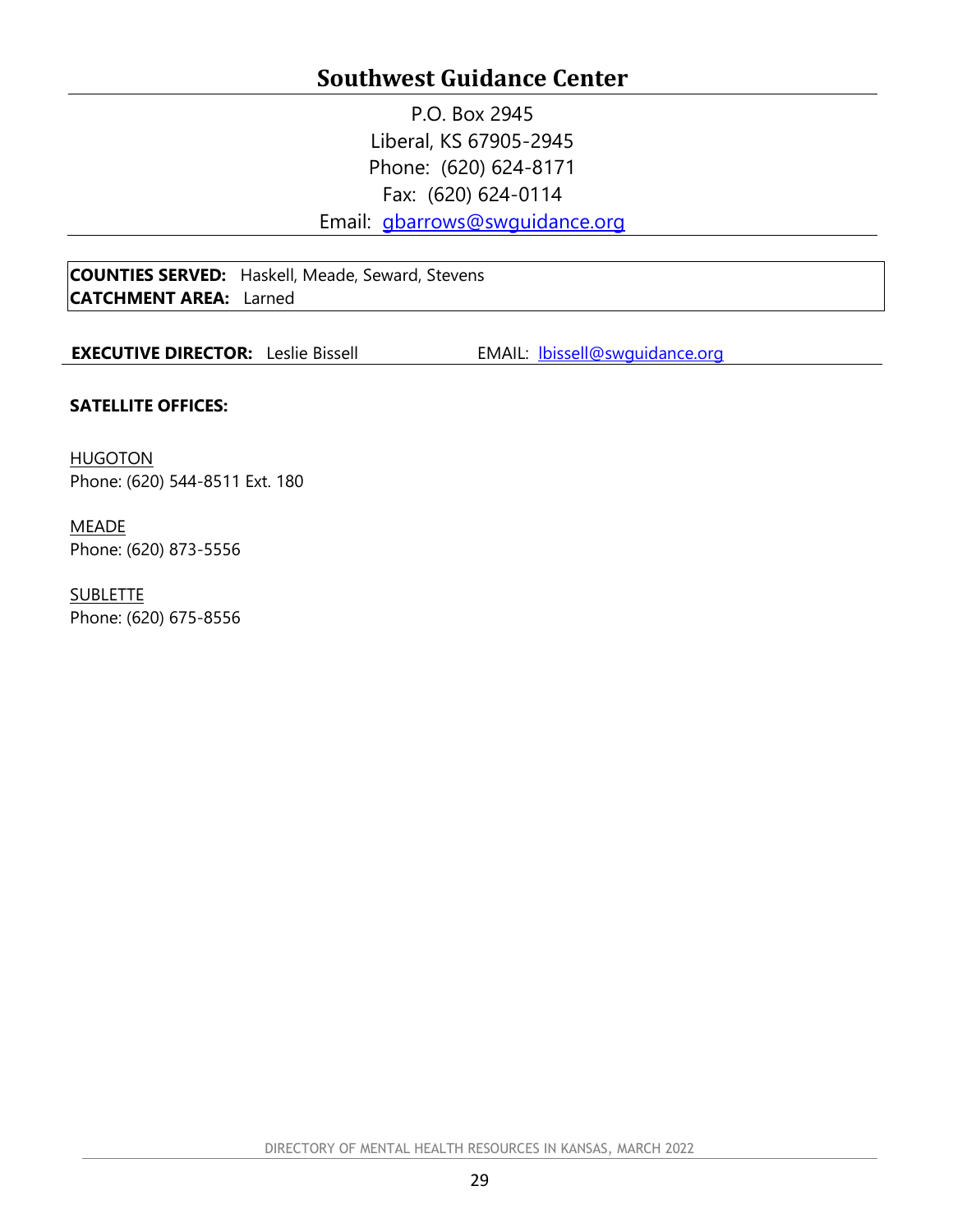## <span id="page-29-0"></span>**Spring River Mental Health & Wellness, Inc.**

(formerly Family Life Center, Inc.) 6610 S.E. Quakervale Rd P.O. Box 550 Riverton, KS 66770 Phone: (620) 848-2300 Fax: (620) 848-2301 Emergency: 1 (866) 634-2301

**COUNTY SERVED:** Cherokee **CATCHMENT AREA:** Osawatomie

| <b>EXECUTIVE DIRECTOR: Stacy Manbeck</b>          | EMAIL: smanbeck@srmhw.org      |
|---------------------------------------------------|--------------------------------|
| <b>ASSISTANT DIRECTOR:</b> Susan Lopez, LCP, LCAC | EMAIL: <u>slopez@srmhw.org</u> |

#### **SATELLITE OFFICE:**

COLUMBUS OUTPATIENT OFFICE 201 W. Walnut Columbus, KS 66725 Phone: (620) 429-1860 Fax: (620) 429-1041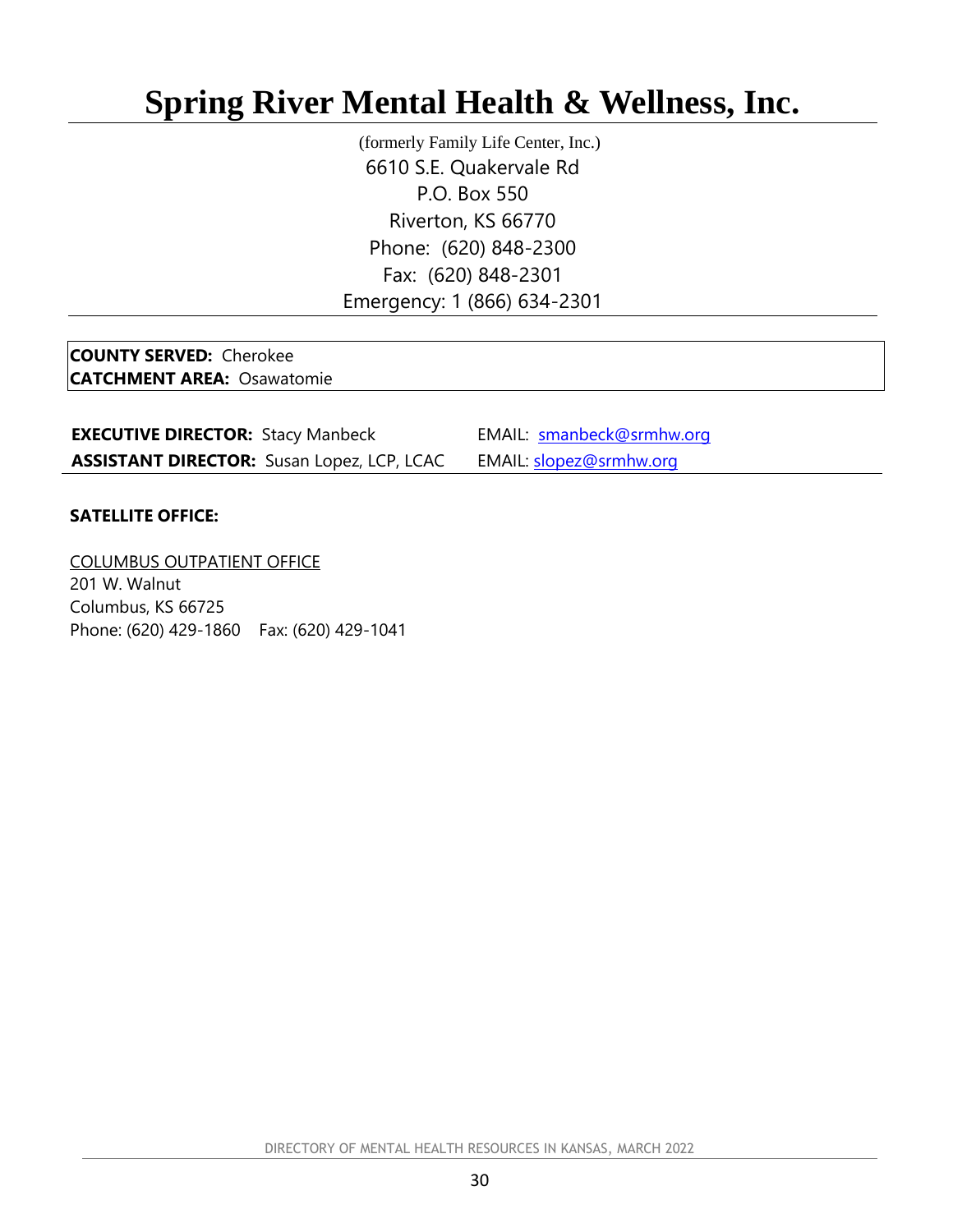## <span id="page-30-0"></span>**Sumner Mental Health Center**

1601 W. 16th Street P.O. Box 607 Wellington, KS 67152-0607 Phone: (620) 326-7448 Fax: (620) 326-6662 Emergency: 1 (800) 369-8222

**COUNTIES SERVED:** Sumner **CATCHMENT AREA:** Larned

**CHIEF EXECUTIVE OFFICER:** Rick Gaskill Jeanne Brown (as of November 30<sup>th</sup>)

EMAIL: [rgaskill@sumnermentalhealth.org](mailto:rgaskill@sumnermentalhealth.org) [jeannebrown@sumnermentalhealth.org](mailto:jeannebrown@sumnermentalhealth.org)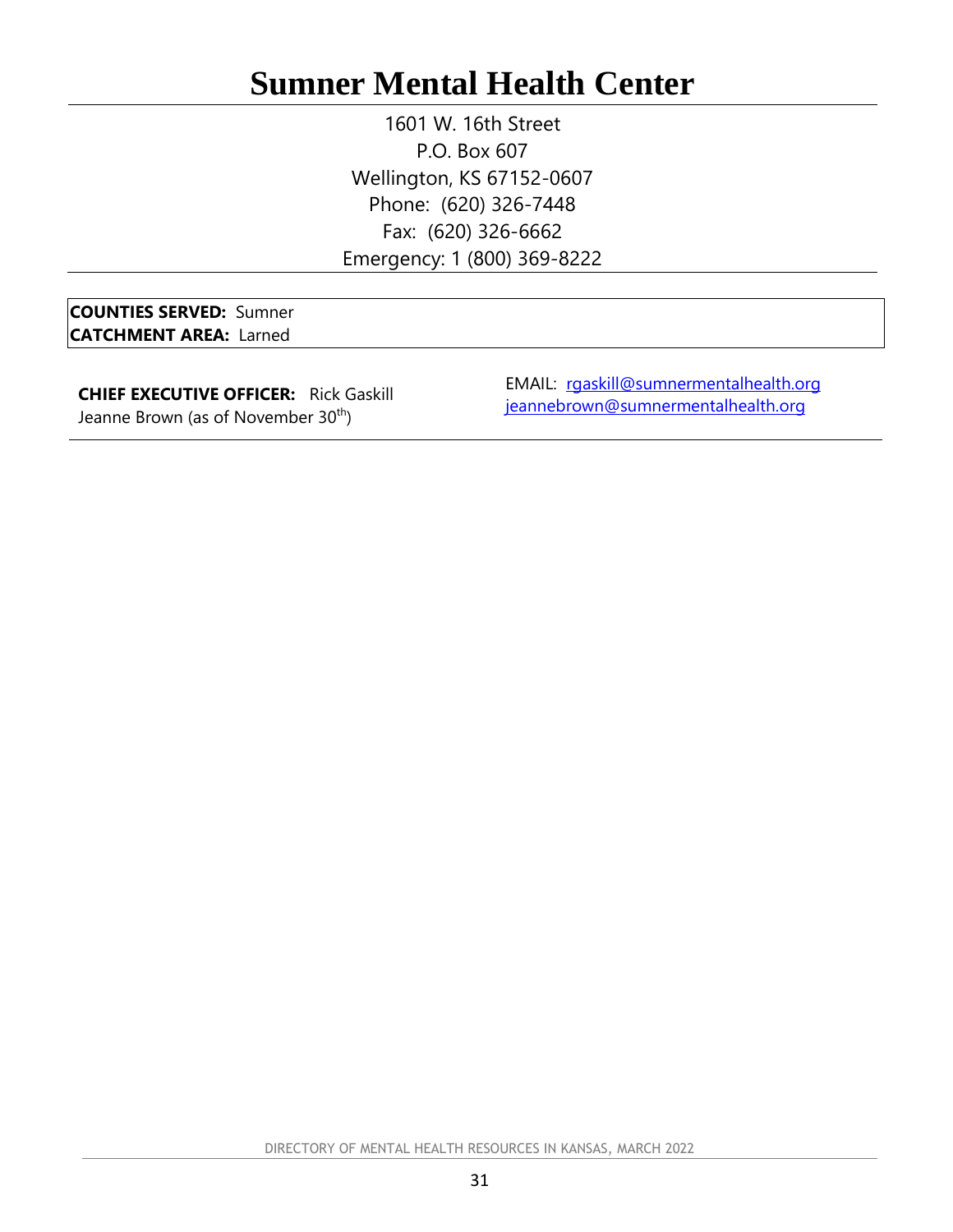## <span id="page-31-0"></span>**Valeo Behavioral Health Care**

Administration Office 5401 West 7th Street Topeka, KS 66606 Phone: (785) 273-2252 Fax: (785) 273-2736 Crisis: (785) 234-3300

#### **COUNTY SERVED:** Shawnee **CATCHMENT AREA:** Osawatomie

**CEO:** Bill Persinger **Email:** [bpersinger@valeotopeka.org](mailto:bpersinger@valeotopeka.org)

#### **MENTAL HEALTH & SUBSTANCE ABUSE SERVICES OFFICE**

330 SW Oakley Topeka, KS 66606 Phone: (785) 233-1730 Fax: (785) 233-0085

#### **AFFILIATED AGENCIES:**

BREAKTHROUGH INC 603 SW Topeka Blvd. Topeka, KS 66603 Phone: (785) 232-6807

FAMILY SERVICE AND GUIDANCE CENTER 325 SW Frazier Topeka, KS 66606 Phone: (785) 232-5005

**ST. FRANCIS HOSPITAL & MEDICAL CENTER** Phone: (785) 295-8380

STORMONT-VAIL REGIONAL MEDICAL CENTER Phone: (785) 354-6000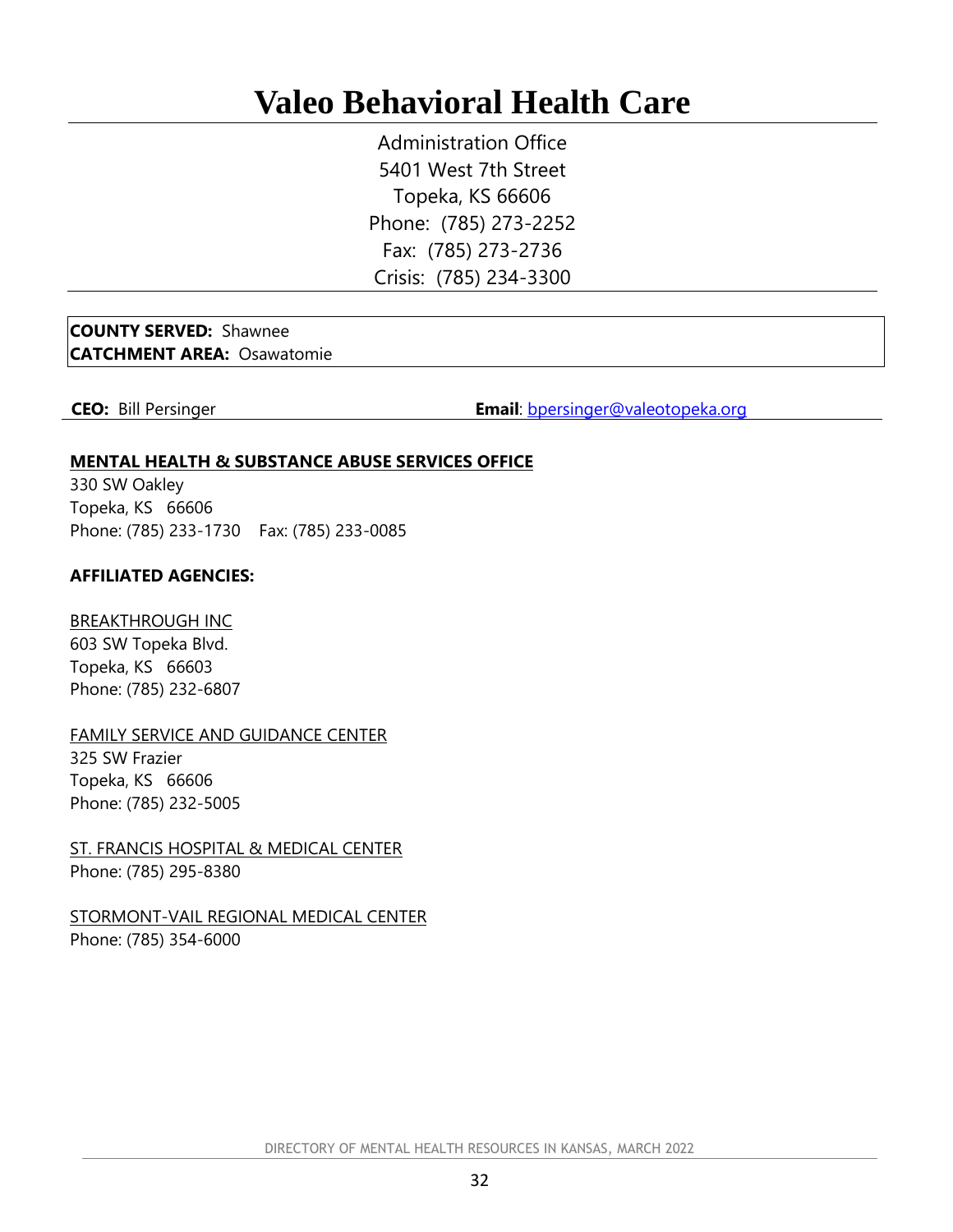## <span id="page-32-0"></span>**Wyandot Center for Community Behavioral HealthCare, Inc.**

757 Armstrong Kansas City, KS 66101 **Mailing Address: P.O. Box 171578, Kansas City, KS 66117** Phone: (913) 233-3300 Fax: (913) 233-3350 Emergency: (913) 788-4200 Website: [www.wyandotcenter.org](http://www.wyandotcenter.org/)

**COUNTY SERVED:** Wyandotte **CATCHMENT AREA:** Osawatomie

**Wyandot, Inc CEO:** Randy Callstrom Email: Callstrom r@wmhci.org

#### **SATELLITE OFFICES:**

BONNER SPRINGS 420 N. Park Bonner Springs, KS 66012 Phone: (913) 441-1400 Fax: (913) 441-1463

BETHANY OFFICE Bethany Medical Building 21 N. 12<sup>th</sup> St., Suite 485 Kansas City, KS 66102 Phone: (913) 890-7900

FRANK WILLIAMS HOUSING RESOURCE CTR. 1201 N. 7<sup>th</sup> Street Kansas City, KS 66101 Phone: (913) 371-1996 Fax: (913) 371-1971

47th STREET

1301 N. 47th Kansas City, KS 66102 Phone: (913) 328-4600 Fax: (913) 287-0354

#### WASHINGTON WEST

7840 Washington Ave. Kansas City, KS 66112 Phone: (913) 328-4600 Fax: (913) 328-4604

RAINBOW SERVICES, INC. (CRISIS STABILIZATION) 2205 W. 36th St Kansas City, KS 66103 Phone: (913) 956-5620

#### **PACES (Child and Family Services)**

McDOWEL BUILDING 1620 S.  $37<sup>th</sup>$  St. Kansas City, KS 66106 Phone: (913) 956-3720 Fax: (913) 956-3466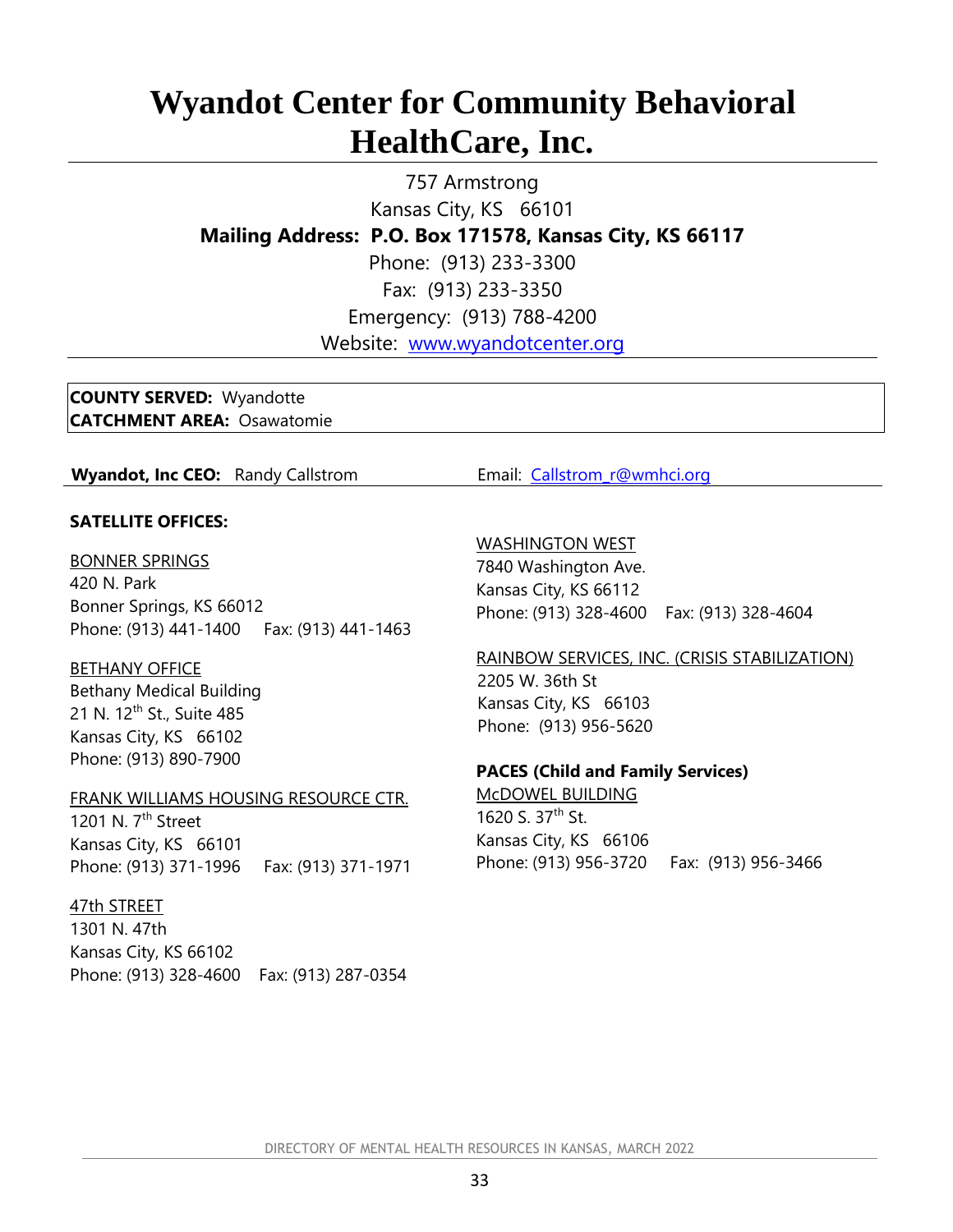## <span id="page-33-0"></span>**BEHAVIORAL HEALTH SERVICES COMMISSION**

NEW ENGLAND BUILDING 503 SW KANSAS AVE TOPEKA, KS 66612-1570 PHONE: (785) 296-3471 FAX: (785) 296-0256

| Kansas Department for Aging & Disability Services, Office of the Secretary                                                                                                                                                                                                                                                                                              |                                                                                                                                                                                                                                                                                                                                                                                                                      |
|-------------------------------------------------------------------------------------------------------------------------------------------------------------------------------------------------------------------------------------------------------------------------------------------------------------------------------------------------------------------------|----------------------------------------------------------------------------------------------------------------------------------------------------------------------------------------------------------------------------------------------------------------------------------------------------------------------------------------------------------------------------------------------------------------------|
| <b>Behavioral Health Services Administration</b>                                                                                                                                                                                                                                                                                                                        |                                                                                                                                                                                                                                                                                                                                                                                                                      |
| Carol Spiker<br>Cissy McKinzie<br>Michele Reese<br><b>Misty Powers</b><br>Ronna Corliss<br>Adult Mental Health Services (785) 296-3471<br>Jamie Wallen, Adult Mental Health Program Manager<br>Alex Zelkovitz<br>Carrie Billbe<br>Cindy Edwards<br>Cissy McKinzie<br>Erin Olson<br>Jonathan Pendergrass<br>Melissa Bogart-Starkey<br>Children's Services (785) 296-3471 | <b>Community Integration Team</b> (785) 296-3471<br>Sarah Hussain, CARE/PASRR Director<br>Shaun Sanz, CCBHC Program Manager<br>Dylan O'Connell, CARE Manager<br>Andee Garst<br>April White<br>Cindy Edwards<br>Danecia Martin<br>Elena Ivanov<br>Jasper Lumadue<br>Jodi Wall<br>Latifa Hazim-Rogers<br>Matthew Mackey<br>Patricia Satterlee<br>Rebecca Keeling<br><b>Ruth Herman</b><br>Tara Jo Latham<br>Zac Wilson |
| Debra Garcia, Children's Community and Inpatient<br>Program Manager<br>Stephanie Rhinehart, Prevention Program Manager<br><b>Ashley Raletz</b><br>Austin Hendrickson<br>Chris Bush<br>Douglas Bowman<br>Linda Buchheister<br>Lindsey Spooner-Gabaldon                                                                                                                   | Crisis Services (785) 296-3471<br>Leslie Hamilton<br>Jane Faubion<br>Jessica Mays                                                                                                                                                                                                                                                                                                                                    |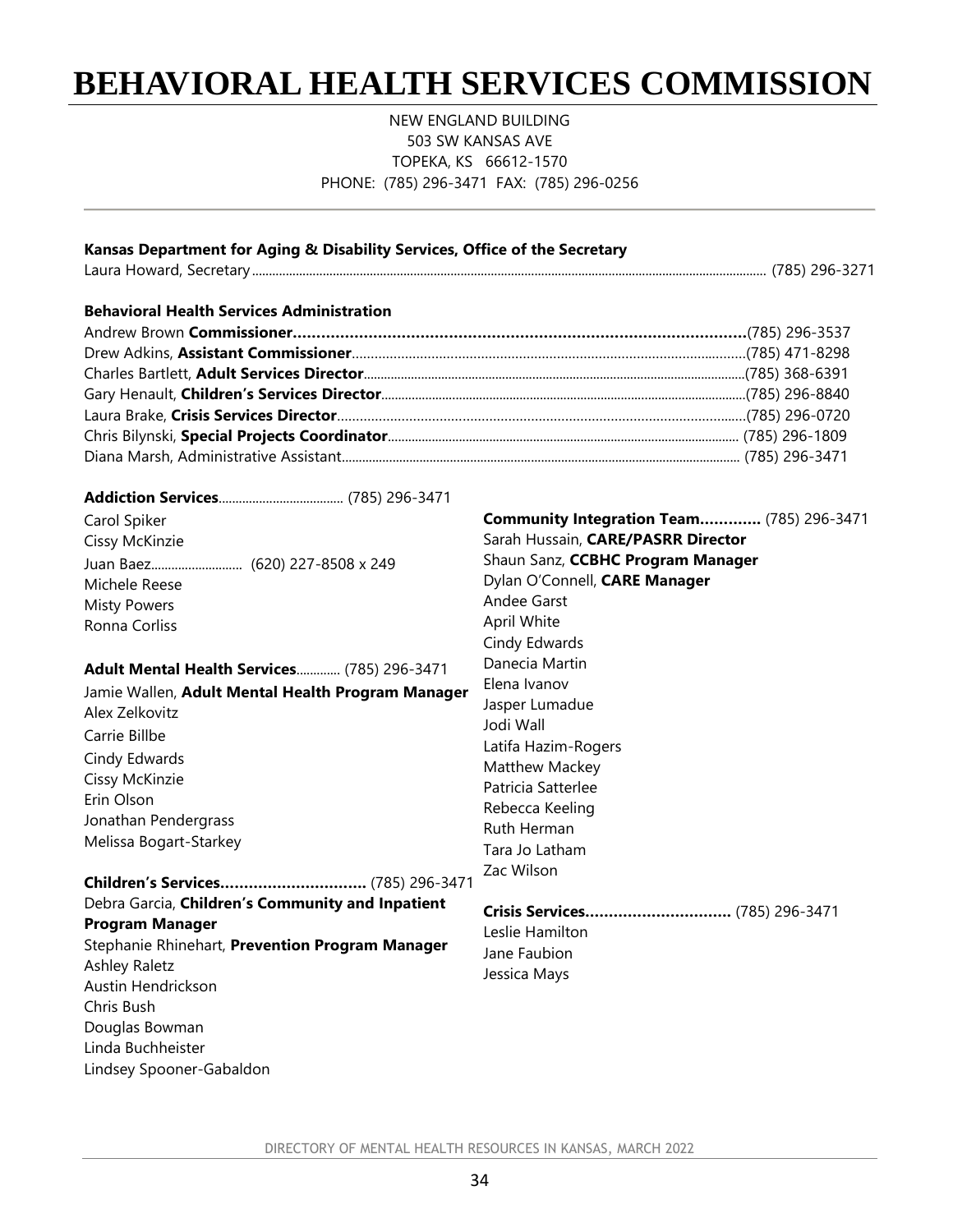## <span id="page-34-0"></span>**STATE MENTAL HEALTH HOSPITALS**

#### **LARNED STATE HOSPITAL**

Address: RR 3, Box 89 Larned, KS 67550-9365 Phone: (620) 285-2131 Fax: (620) 285-4357 Superintendent: Lesia Dipman, Superintendent Administrative Officer: Mary Medina - 620-285-4360

#### **OSAWATOMIE STATE HOSPITAL**

| Address:                | 500 Hospital Drive                |
|-------------------------|-----------------------------------|
|                         | Osawatomie, KS 66064              |
| Phone:                  | $(913)$ 755-7000                  |
| Fax:                    | $(913)$ 755-2637                  |
| Superintendent:         | Mike Dixon, Acting Superintendent |
| Administrative Officer: | Patty Armstrong - 913-755-7073    |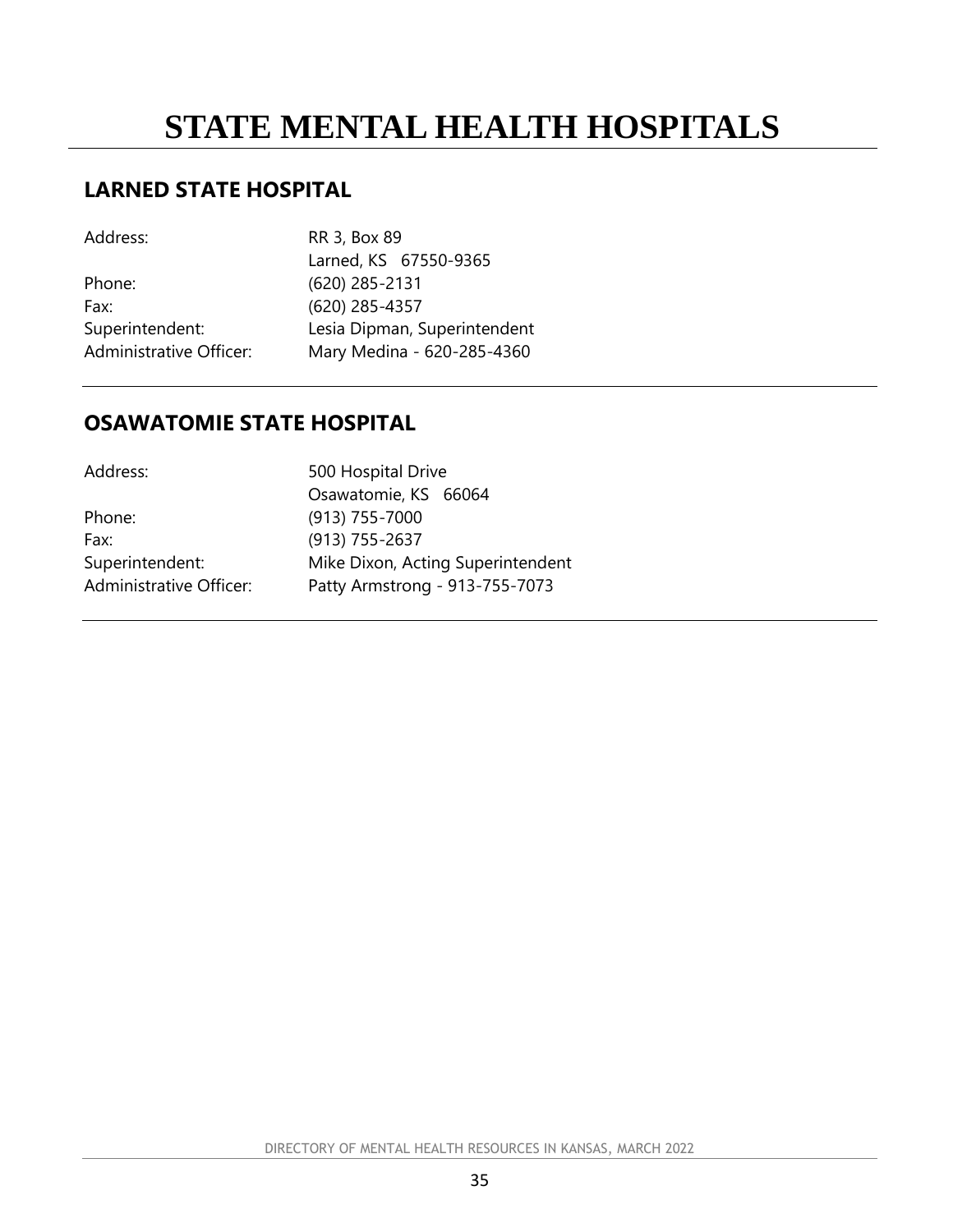## <span id="page-35-0"></span>**MANAGED CARE ORGANIZATIONS (MCOs)**

As of January 1st, 2013 and the implementation of KanCare, Kansas Behavioral Health Services for the Medicaid population are covered by three Managed Care Organizations (MCOs). Information for each of the MCOs can be found below.

For more information on KanCare, please visit<http://www.kancare.ks.gov/> or use the following methods of contact:

| Email:     | KanCare@kdheks.gov |
|------------|--------------------|
| Toll-Free: | 1-(866)-305-5147   |

#### **AETNA**

Address:

Phone: 1-(855)-221-5656 Website: <https://www.aetnabetterhealth.com/kansas>

### **SUNFLOWER STATE HEALTH PLAN**

Address:

Phone: 1-(877)-644-4623 Website: <http://www.sunflowerstatehealth.com/>

### **UNITED HEALTHCARE OF THE MIDWEST**

Address:

Phone: 1-(877)-542-9238 Website: <http://www.uhccommunityplan.com/kansas-plans>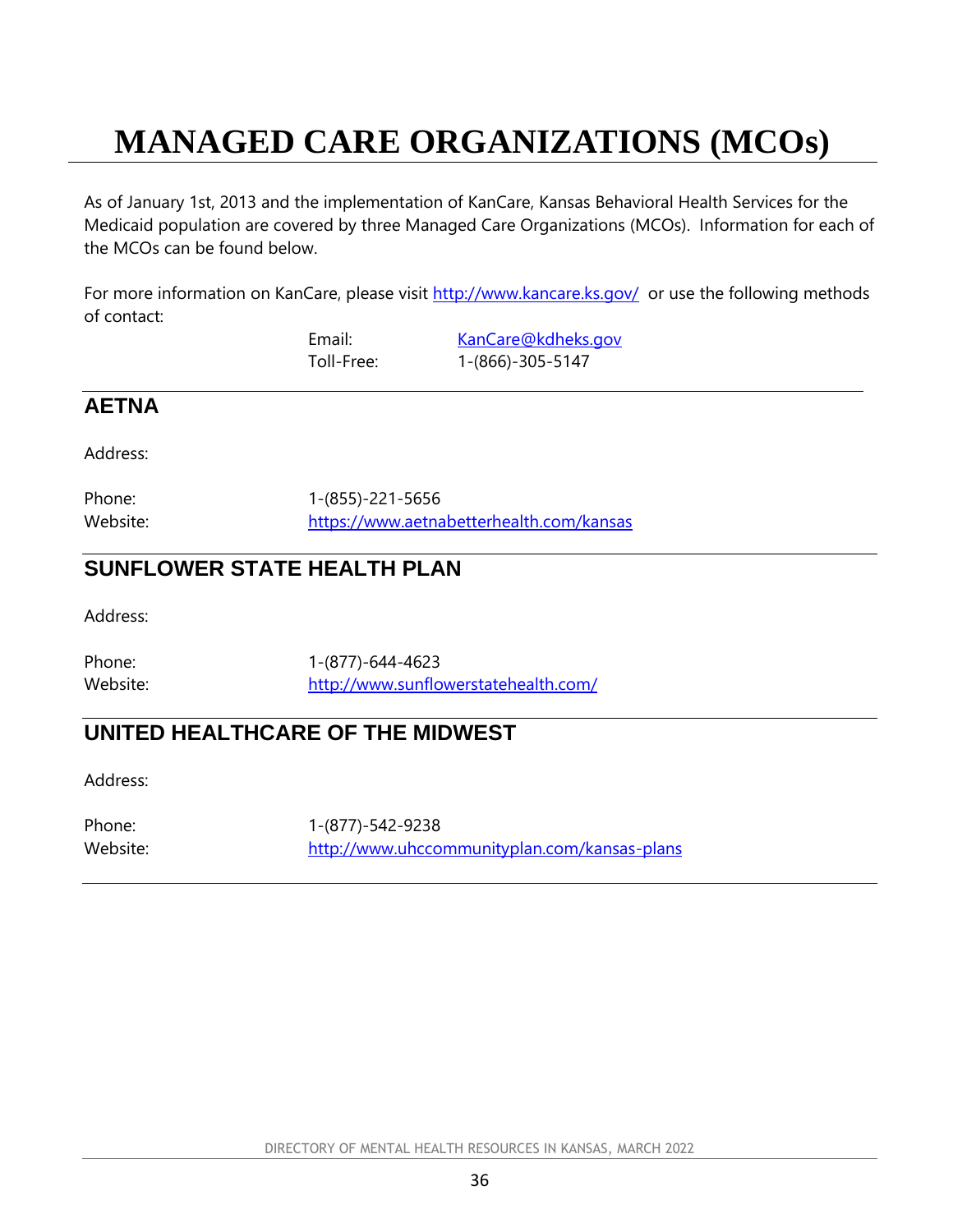## **COMMUNITY PARTNERS**

### <span id="page-36-0"></span>**ASSOCIATION OF COMMUNITY MENTAL HEALTH CENTERS OF KANSAS (ACMHCK)**

| Address:                   | 534 S. Kansas Ave., Suite 330 |
|----------------------------|-------------------------------|
|                            | Topeka, KS 66603              |
| Phone:                     | (785) 234-4773                |
| Fax:                       | (785) 234-3189                |
| Website:                   | www.acmhck.org                |
| <b>Executive Director:</b> | Kyle Kesslier                 |
| Email:                     | kkessler@acmhck.org           |
|                            |                               |

## **HEALTH SOURCE INTEGRATED SOLUTIONS –** is a Kansas-based, non-profit managed care

company.

| Address:                | 2121 SW Chelsea Drive        |
|-------------------------|------------------------------|
|                         | Topeka, KS 66614             |
| Phone:                  | (866) 547-0222               |
| Fax:                    | (785) 234-2410               |
| Website:                | http://www.healthsrc.org/    |
| Crisis Line 24/7:       | 1 (800) 466-2222             |
| TDD/TTY:                | 1 (800) 766-3777 or dial 711 |
| <b>Member Services:</b> | 1 (888) 547-2878             |
|                         |                              |

**BEACON HEALTH OPTIONS OF KANSAS -** serves as a Substance Abuse Prepaid Inpatient Health Plan (SA-PIHP) Contractor to manage statewide substance abuse (SA) services for Members eligible for Medicaid (T-XIX) and Members eligible for Substance Abuse Prevention and Treatment (SAPT) Block Grant-funded substance abuse services as well as 4<sup>th</sup> time DUI offenders.

| Address:                        | 100 SE 9 <sup>th</sup> Street, 5 <sup>th</sup> Floor, Suite 501 |
|---------------------------------|-----------------------------------------------------------------|
|                                 | Topeka, KS 66612                                                |
| Referral $#$ :                  | 1-866-645-8216, option 2                                        |
| TDD/TTY:                        | 1 (888) 800-6791                                                |
| Website:                        | www.beaconhealthoptions.com                                     |
| <b>Provider Relations Dir.:</b> | Eric Van Allen, MSW                                             |
|                                 |                                                                 |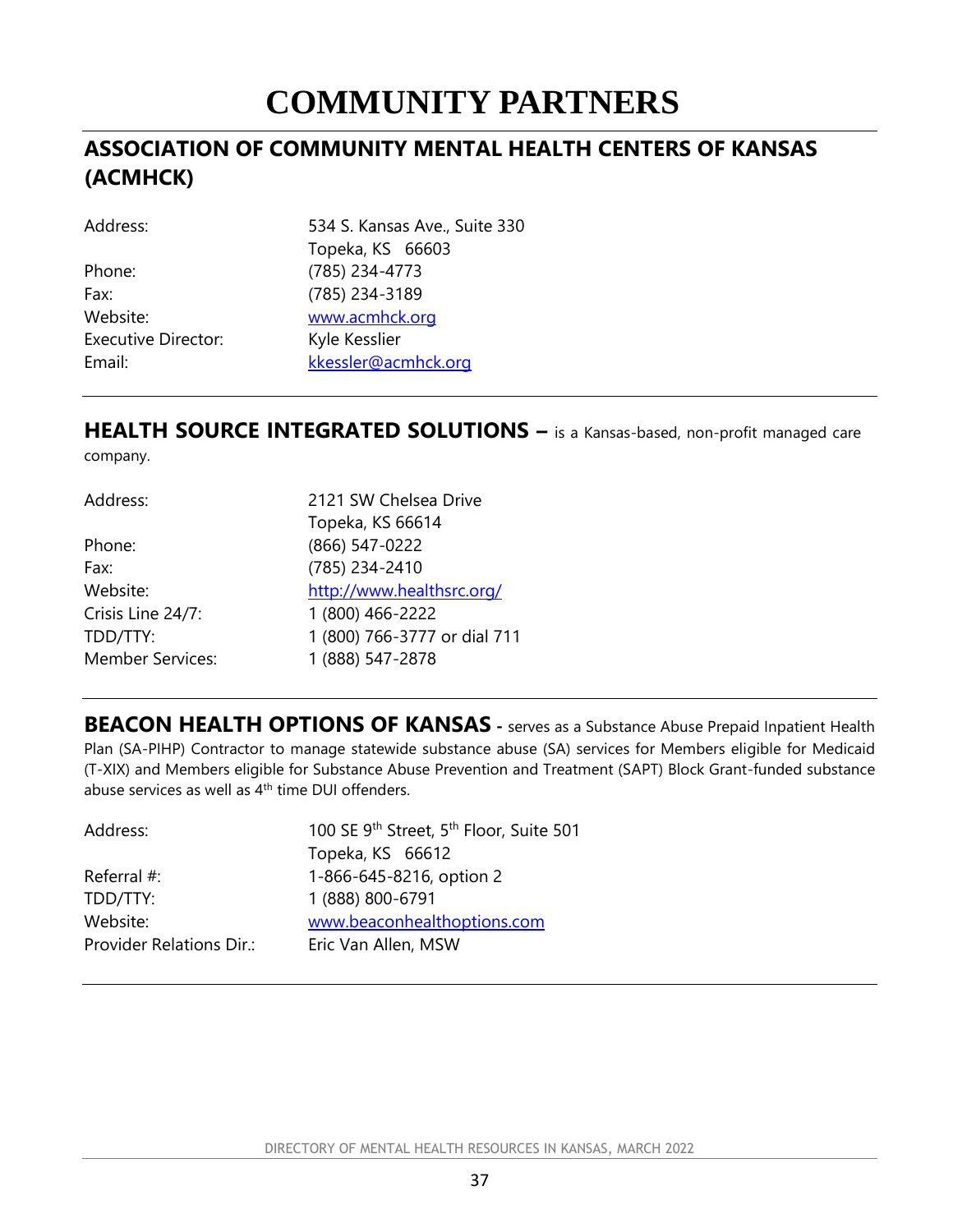### **KANSAS STATEWIDE HOMELESS COALITION**

| Address:                      | 501 SE Jefferson, Suite 30<br>Topeka, KS 66607 |
|-------------------------------|------------------------------------------------|
| Phone & Fax:                  | (785) 354-4990                                 |
| Email:                        | Doug@kshomeless.com                            |
|                               | info@kshomeless.com                            |
| Website:                      | www.kshomeless.com                             |
| Balance of State Coordinator: | Doug Wallace                                   |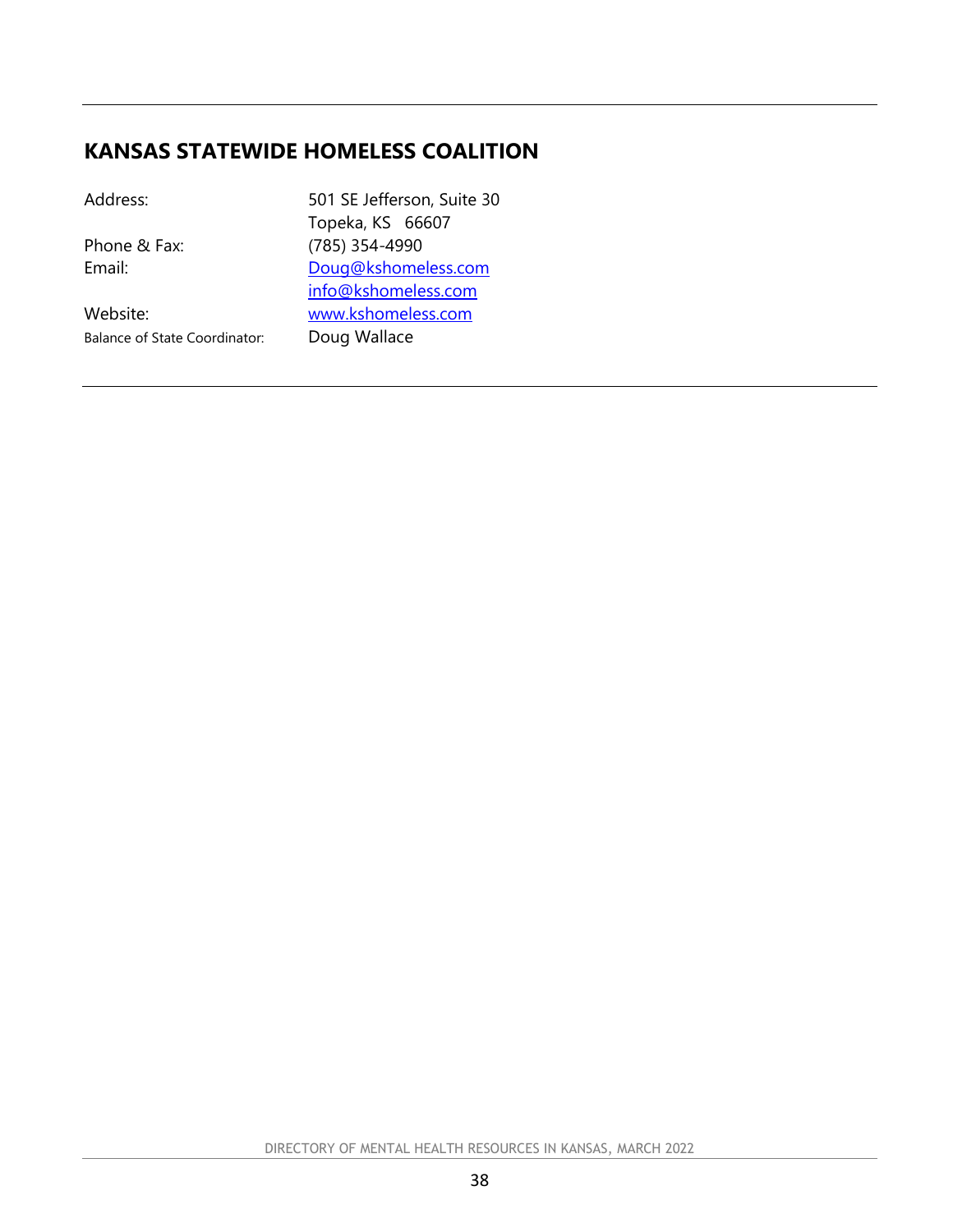### <span id="page-38-0"></span>**MENTAL HEALTH AMERICA OF THE HEARTLAND**

| AUUL COO.              |  |
|------------------------|--|
| Phone:                 |  |
| Fax:                   |  |
| Website:               |  |
| <b>Executive Direc</b> |  |
| Email:                 |  |

Address: 739 Minnesota Avenue Kansas City, KS 66101 Phone: (913) 281-2221 Fax: (913) 281-3977 [www.mhah.org](http://www.mhah.org/) tor: Susan Crain Lewis, President/CEO [slewis@mhah.org](mailto:slewis@mhah.org)

### **MENTAL HEALTH ASSOCIATION OF SOUTH CENTRAL KANSAS (MHASCK)**

| Address:   | 555 N. Woodlawn, Suite 3105 |
|------------|-----------------------------|
|            | Wichita, KS 67208           |
| Phone:     | (316) 685-1821 Ext. 224     |
| Fax:       | $(316)$ 685-0768            |
| Website:   | www.mhasck.org              |
| President: | Mary Jones                  |
| Email:     | mjones@mhasck.org           |

### **MENTAL HEALTH AMERICA IN RENO COUNTY (MHARC)**

| Address:                   | 400 W 2 <sup>ND</sup> Street, Suite A - P.O. Box 2021 |
|----------------------------|-------------------------------------------------------|
|                            | Hutchinson, KS 67504-2021                             |
| Phone:                     | (620) 663-7772                                        |
| Fax:                       | (620) 662-7711                                        |
| Email:                     | patsy@mharenoco.org                                   |
| Website:                   | www.mharenoco.org                                     |
| <b>Executive Director:</b> | Candace Anderson Dixon                                |
|                            |                                                       |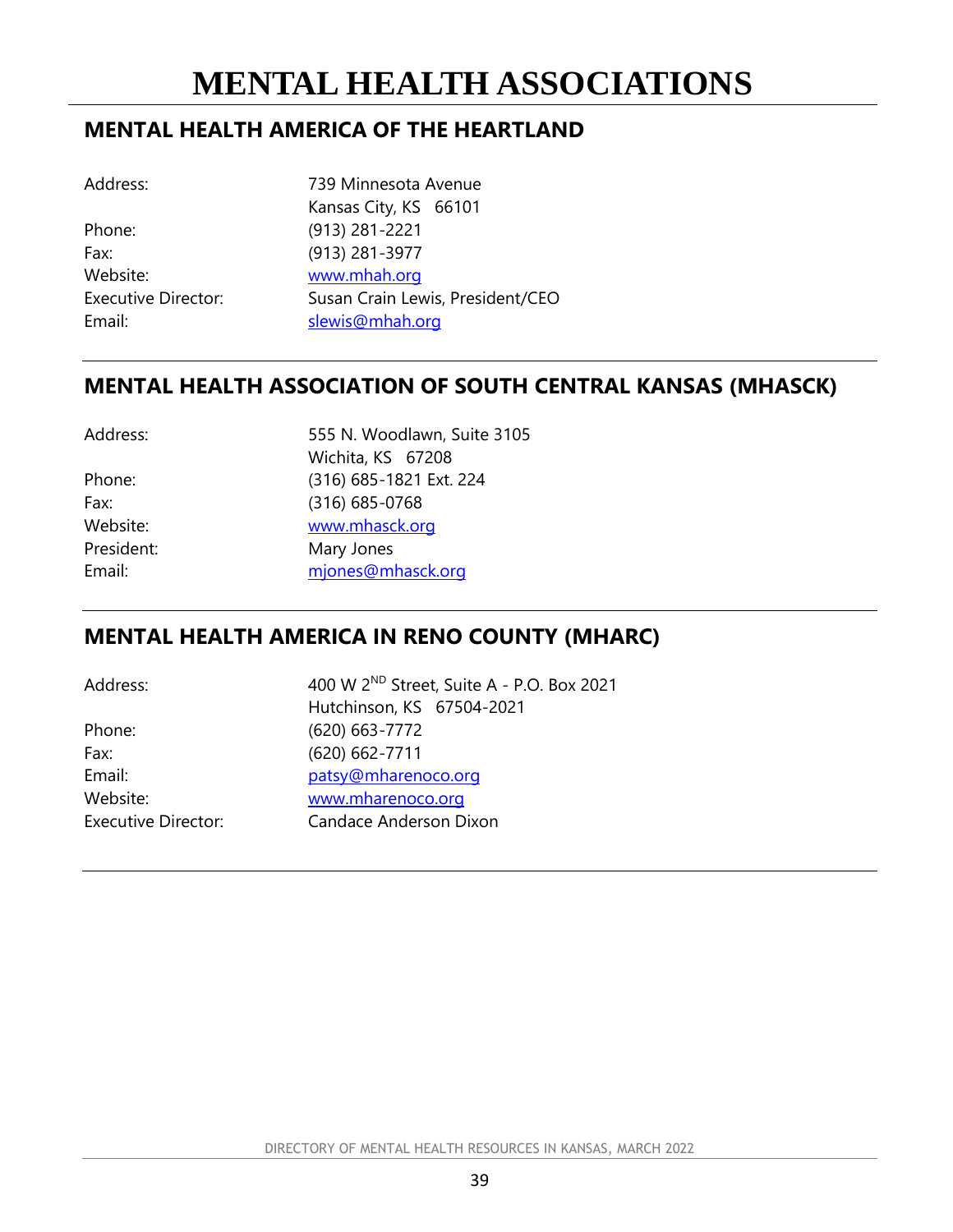## <span id="page-39-0"></span>**KANSAS MENTAL HEALTH ADVOCACY GROUPS**

### **DISABILITY RIGHTS CENTER OF KANSAS (DRC)**

| Address:                   | 635 S.W. Harrison Street, Suite 100 |  |
|----------------------------|-------------------------------------|--|
|                            | Topeka, KS 66603-3726               |  |
| Phone:                     | (785) 273-9661                      |  |
| Fax:                       | (785) 273-9414                      |  |
| Toll Free:                 | (877) 776-1541                      |  |
| Website:                   | www.drckansas.org                   |  |
| <b>Executive Director:</b> | <b>Rocky Nichols</b>                |  |

### **FAMILIES TOGETHER INC.**

|                            | STATEWIDE SPANISH PARENT LINE: 1-800-499-9433 (ESPANOL) |
|----------------------------|---------------------------------------------------------|
| Website:                   | www.familiestogetherinc.org                             |
| <b>Executive Director:</b> | Connie Zienkewicz                                       |
| Center:                    | <b>ADMINISTRATIVE CENTER</b>                            |
| Address:                   | 313 N. Seneca, Suite 114                                |
|                            | Wichita, KS 67203                                       |
| Phone:                     | 1-888-815-6364 (KS parents)                             |
| Fax:                       | $(316)$ 263-0031                                        |
| Center:                    | <b>GARDEN CITY PARENT CENTER</b>                        |
| Address:                   | 1518 Taylor Plaza                                       |
|                            | Garden City, KS 67846                                   |
| Phone:                     | 1-888-820-6364 (KS parents)                             |
| Phone:                     | (620) 276-6364 Voice/TTY                                |
| Fax:                       | (620) 276-3488                                          |
| Email:                     | gardencity@familiestogetherinc.org                      |
| Center:                    | <b>TOPEKA PARENT CENTER</b>                             |
| Address:                   | 5611 Southwest Barrington Court South, Suite 120        |
|                            | Topeka, KS 66614-2489                                   |
| Phone:                     | 1-800-264-6343 (KS parents)                             |
| Phone:                     | (785) 233-4777                                          |
| Fax:                       | (785) 233-4787                                          |
| Email:                     | topeka@familiestogetherinc.org                          |
| Center:                    | <b>WICHITA PARENT CENTER</b>                            |
| Address:                   | 3033 W. 2 <sup>ND</sup> , Suite 122                     |
|                            | Wichita, KS 67203                                       |
| Phone:                     | 1-888-815-6364 (KS parents)                             |
| Fax:                       | (316) 945-7795                                          |
| Email:                     | wichita@familiestogetherinc.org                         |
|                            |                                                         |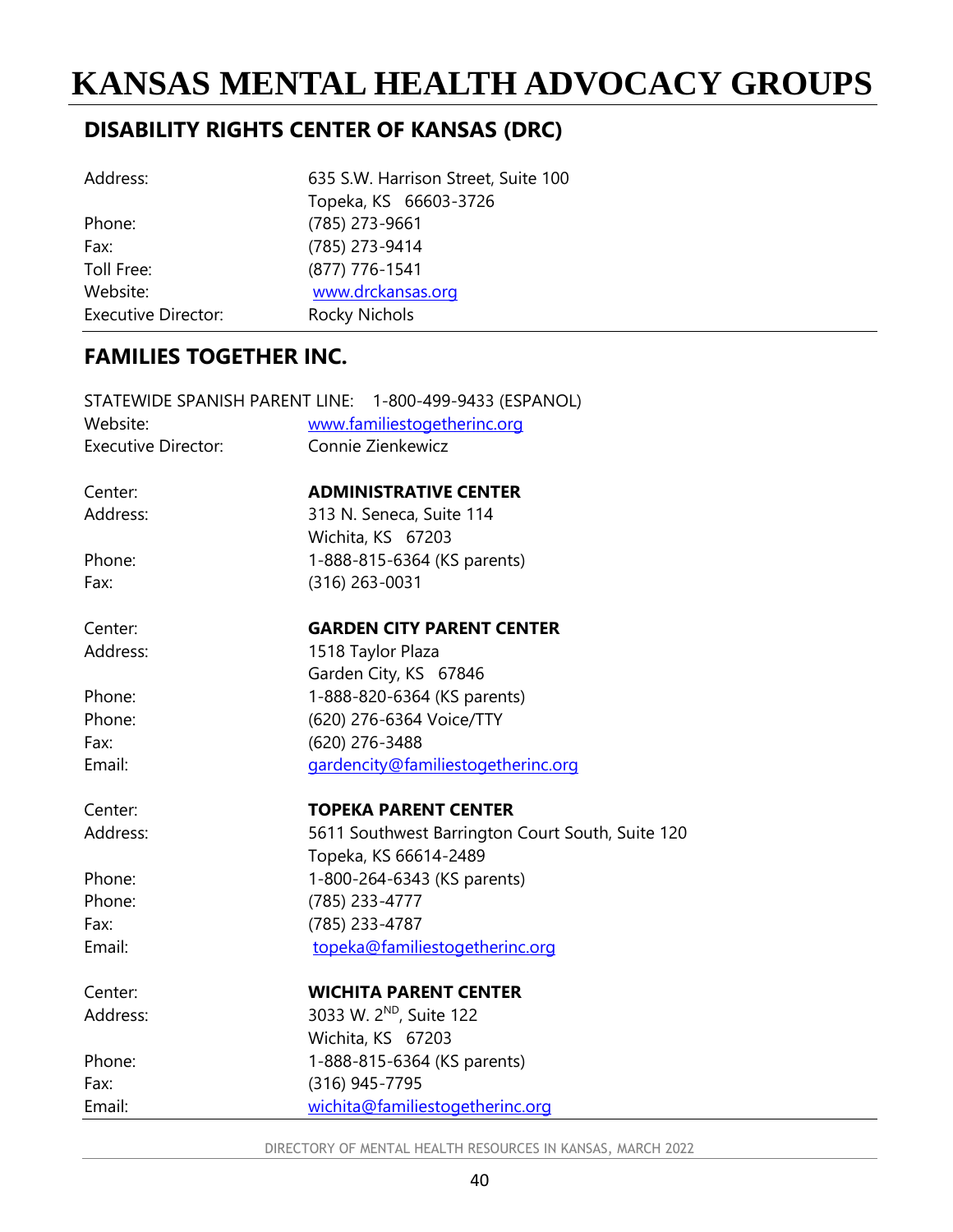### **KANSAS ACTION FOR CHILDREN, INC. (KAC)**

| Address:         | 720 SW Jackson, Suite 201 |
|------------------|---------------------------|
|                  | Topeka, KS 66603          |
| Phone:           | (785) 232-0550            |
| Fax:             | (785) 232-0699            |
| Email:           | kac@kac.org               |
| Website:         | www.kac.org               |
| President & CEO: | Annie McKay               |

### **KANSAS ASSOCIATION OF CENTERS FOR INDEPENDENT LIVING (KACIL)**

| Address:                   | 214 SW 6 <sup>th</sup> , Suite A |
|----------------------------|----------------------------------|
|                            | Topeka, KS 66603                 |
| Phone:                     | (785) 215-8048                   |
| Fax:                       | (785) 215-8050                   |
| Website:                   | http://www.kacil.org             |
| Email:                     | info@kacil.org                   |
| <b>Executive Director:</b> | Jennifer Schwartz                |

## **KANSAS CONSUMER ADVISORY COUNCIL FOR ADULT MENTAL HEALTH, INC. (CAC)**

| 1919 N. Amidon, Suite 212                                    |
|--------------------------------------------------------------|
| Wichita, KS 67203                                            |
| (316) 312-3479 or (620) 639-1258                             |
| koleengarrison@kansascac.org or melissapatrick@kansascac.org |
| http://www.kansascac.org                                     |
|                                                              |
| Koleen Garrison and Melissa Patrick                          |
|                                                              |

#### **KANSAS GUARDIANSHIP PROGRAM**

| Address:   | 3248 Kimball Ave.       |
|------------|-------------------------|
|            | Manhattan, KS 66503     |
| Phone:     | (785) 587-8555          |
| Toll Free: | (800) 672-0086          |
| Fax:       | (785) 587-9626          |
| Website:   | http://www.ksgprog.org/ |
| Director:  | M. Jean Krahn           |
| Email:     | jkrahn@ksgprog.org      |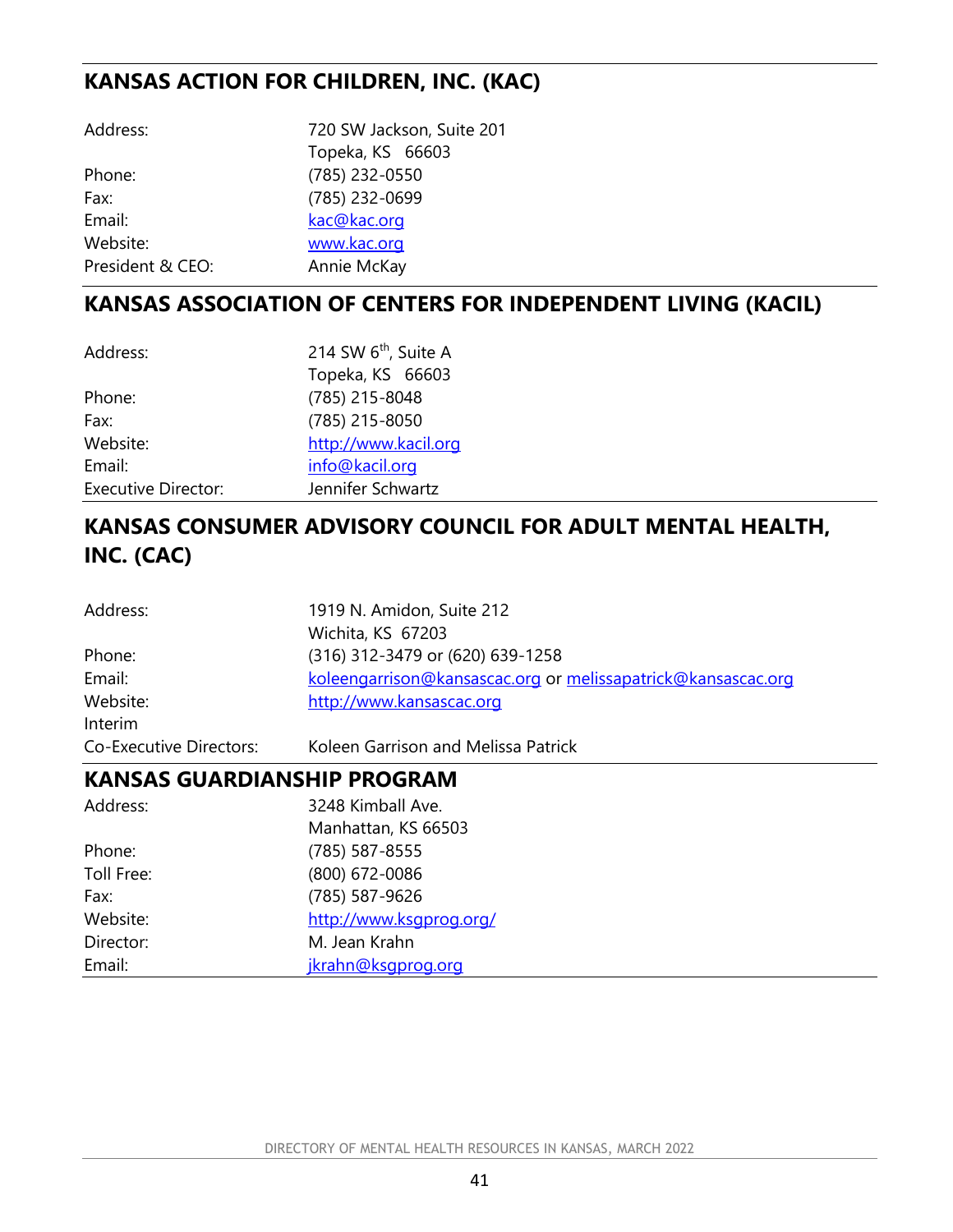### **KEYS FOR NETWORKING, INC.**

| Address:                   | 900 S. Kansas, Ste 301        |
|----------------------------|-------------------------------|
|                            | Topeka KS 66612               |
| Phone:                     | (785) 233-8732                |
| Fax:                       | (785) 235-6659                |
| Toll Free:                 | 800-499-8732 (In Kansas Only) |
| Website:                   | www.keys.org                  |
| <b>Executive Director:</b> | Jane Adams, Ph.D.             |
| Email:                     | jadams@keys.org               |
|                            |                               |

### **NATIONAL ALLIANCE ON MENTAL ILLNESS (NAMI KANSAS)**

| Address:                   | 1801 SW Wanamaker   |
|----------------------------|---------------------|
|                            | Topeka, KS 66604    |
| Phone:                     | (785) 233-0755      |
| Fax:                       | (785) 233-4804      |
| Toll Free:                 | (800) 539-2660      |
| Website:                   | www.namikansas.org  |
| Email:                     | info@namikansas.org |
| <b>Executive Director:</b> | Sherrie Vaughn      |
|                            |                     |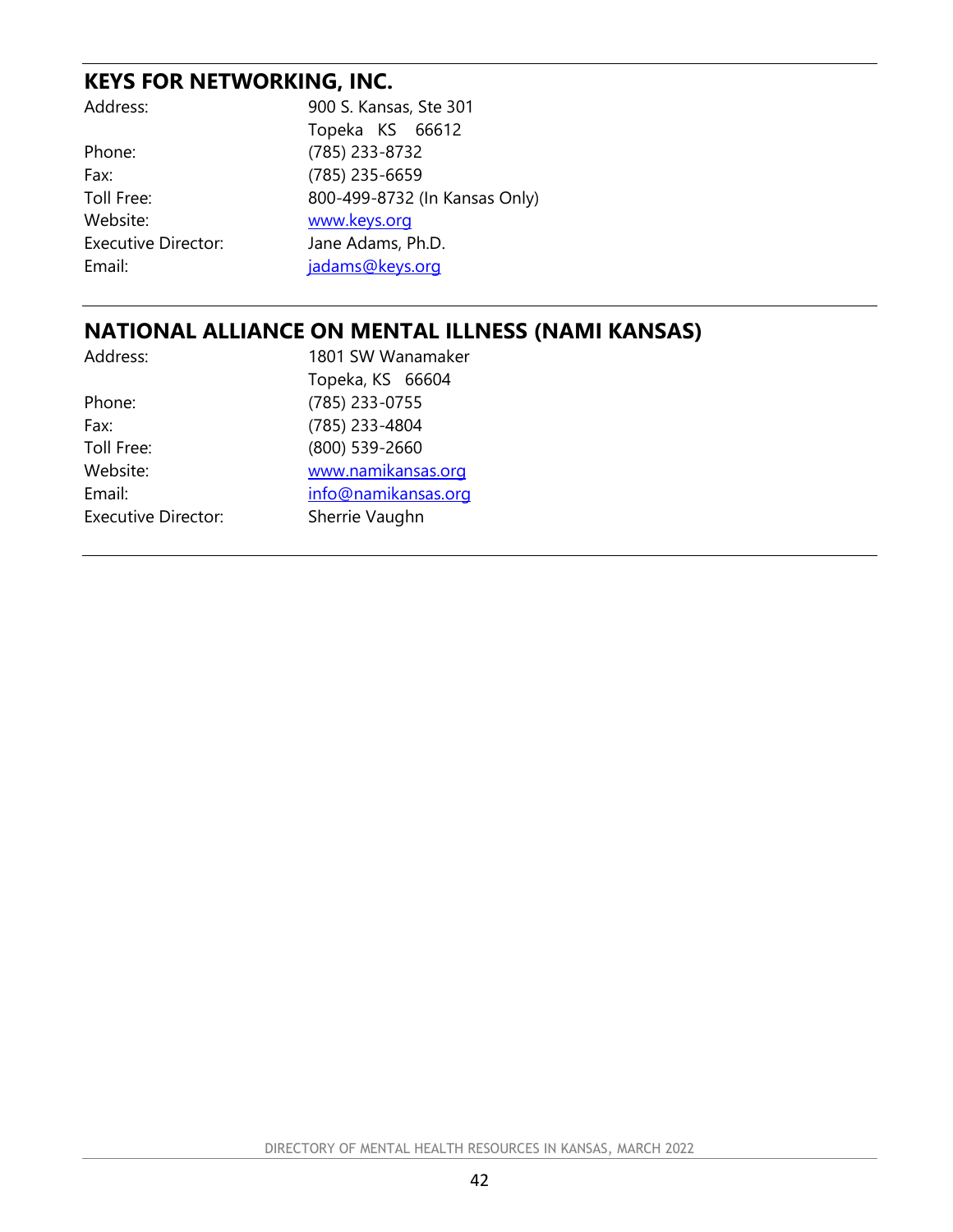## <span id="page-42-0"></span>**CONSUMER RUN ORGANIZATIONS (CROs)**

### **CARING PLACE, INC.**

| Address:                   | 414 N. Main, P.O. Box 334     |                                               |
|----------------------------|-------------------------------|-----------------------------------------------|
|                            | Newton, KS 67114              |                                               |
| Phone/Fax:                 | (316) 284-2935                |                                               |
| Email:                     | caringplace20012002@yahoo.com |                                               |
| <b>Executive Director:</b> | Vacant                        |                                               |
| <b>NAMI Volunteer:</b>     | Barbara Gibson                | bgibson10@cox.net                             |
| Hours of Operation:        |                               | Mondays, Thursdays & Fridays 6:30pm to 9:00pm |
|                            |                               | Saturdays & Sundays 2:00pm to 5:00pm          |

## **CRO'S NEST, INC.**

| 114 E. Main                                          |
|------------------------------------------------------|
| Independence, KS 67301                               |
| (620) 331-4026                                       |
| pgs1969@yahoo.com                                    |
| Patricia Sandoval                                    |
| Leilana 620-313-9226                                 |
| Monday through Friday 4 to 8 pm then Nov. 1st 4-7 pm |
|                                                      |

### **DODGE CITY PEACEFUL TRIBE, INC.**

| Address:                   | 607 Clark Street, P.O. Box 1111                           |
|----------------------------|-----------------------------------------------------------|
|                            | Dodge City, KS 67801                                      |
| Phone/Fax:                 | (620) 371-6242                                            |
| Email:                     | dodgecity_peaceful_tribe_06@yahoo.com                     |
| <b>Executive Director:</b> | Tammy Rehmer                                              |
| Board President:           | David Asbury                                              |
| Hours of Operation:        | Mon 9:00-3:00 and Wednesday 9:00 - 3:00 Friday 11:00-2:00 |

### **HIGH PLAINS INDEPENDENCE, INC.**

| Address:                   | 1200 Canterbury, PO Box 956                            |
|----------------------------|--------------------------------------------------------|
|                            | Hays, KS 67601                                         |
| Phone:                     | (785) 621-4188                                         |
| Email:                     | hpiisoaringeagles@yahoo.com                            |
| <b>Executive Director:</b> | Gina Anderson                                          |
| <b>Board President:</b>    | Helen Benlien                                          |
| Hours of Operation:        | Monday, Tuesday, Thursday and Friday $3:00 - 6:00$ pm, |
|                            | Saturday and Sunday $1:00 - 6:00$ pm                   |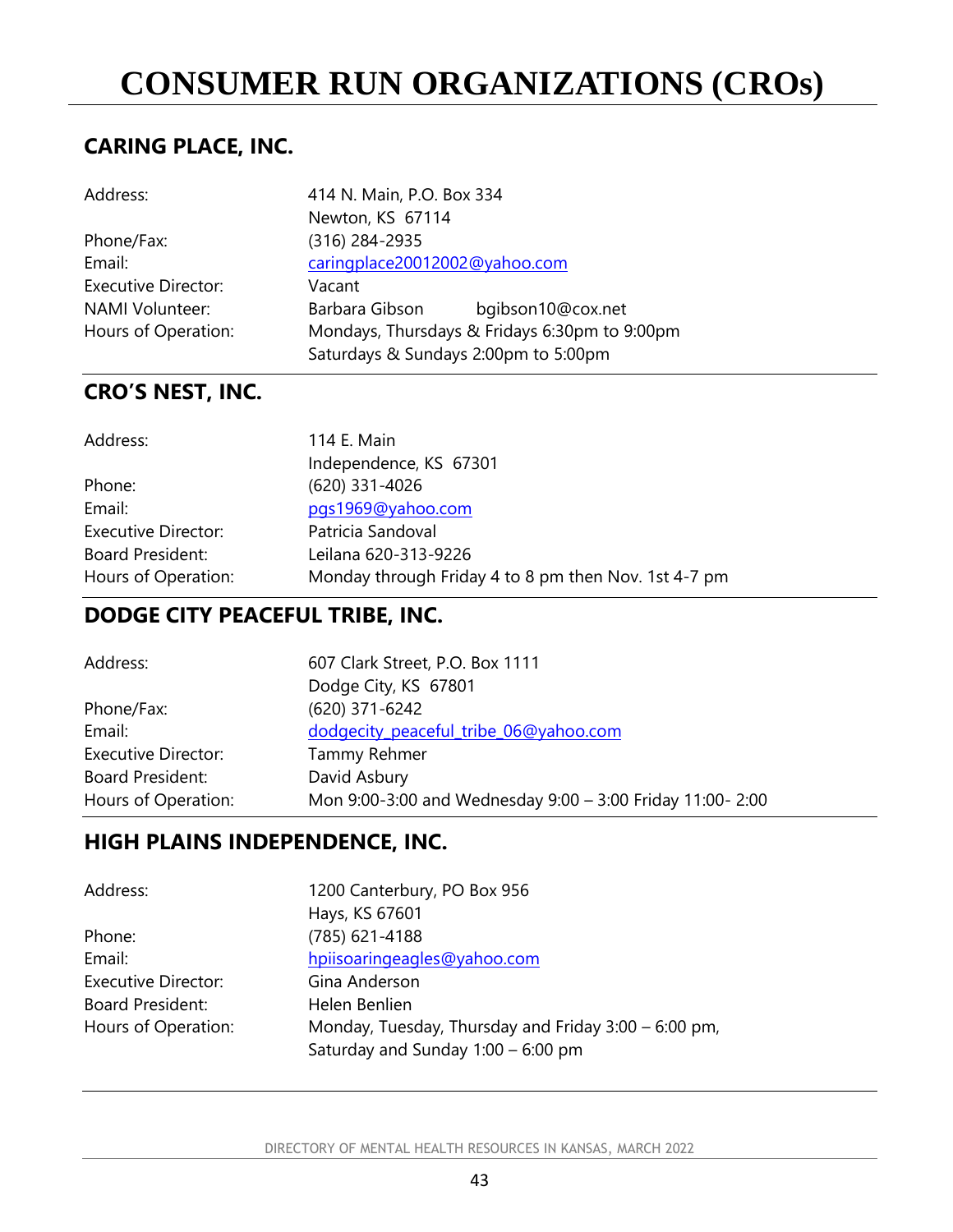#### **JOURNEY TO RECOVERY**

| Address:                  | 127 E. 6th                                                                                             |
|---------------------------|--------------------------------------------------------------------------------------------------------|
|                           | El Dorado, KS 67042                                                                                    |
| Phone:                    | 316-621-1858                                                                                           |
| Email:                    | jtr127@jtr.kscoxmail.com                                                                               |
| <b>Executive Director</b> | Sandy DeWitt                                                                                           |
| <b>Board President:</b>   | <b>Gabriel Mitchell</b>                                                                                |
| Hours of Operation:       | Monday, Tuesday, Thursday & Friday 4:00pm - 8:00 pm<br>and Saturday $12:00 \text{pm} - 4:00 \text{pm}$ |

### **MORNING STAR, INC.**

| Address:                       | 1018 Poyntz                                                         |
|--------------------------------|---------------------------------------------------------------------|
|                                | Manhattan, KS 66502                                                 |
| Phone:                         | (785) 587-4644,                                                     |
|                                | (785) 410-8430 warmline                                             |
| Email:                         | cromorningstar@sbcqlobal.net                                        |
| <b>Co-Executive Directors:</b> | <b>Richard Stitt</b>                                                |
| President:                     | Christine Thompson                                                  |
| Other:                         | Dantia MacDonald                                                    |
| Hours of Operation:            | Monday, Tuesday, Thursday, Friday & Saturday 1:00-7:00pm, Wednesday |
|                                | $1:00 - 4:00$ pm                                                    |

### **OPEN DOOR**

| Address:                   | 210 E. 9th                                  |
|----------------------------|---------------------------------------------|
|                            | Winfield, KS 67156                          |
| Phone:                     | 620-229-0415                                |
| Email:                     | hicks8029@yahoo.com                         |
| <b>Executive Director:</b> | Marsha Hicks                                |
| President:                 | Eric Lafferty                               |
| Hours of Operation:        | Wednesday, Thursday & Friday 2:30 - 6:30 pm |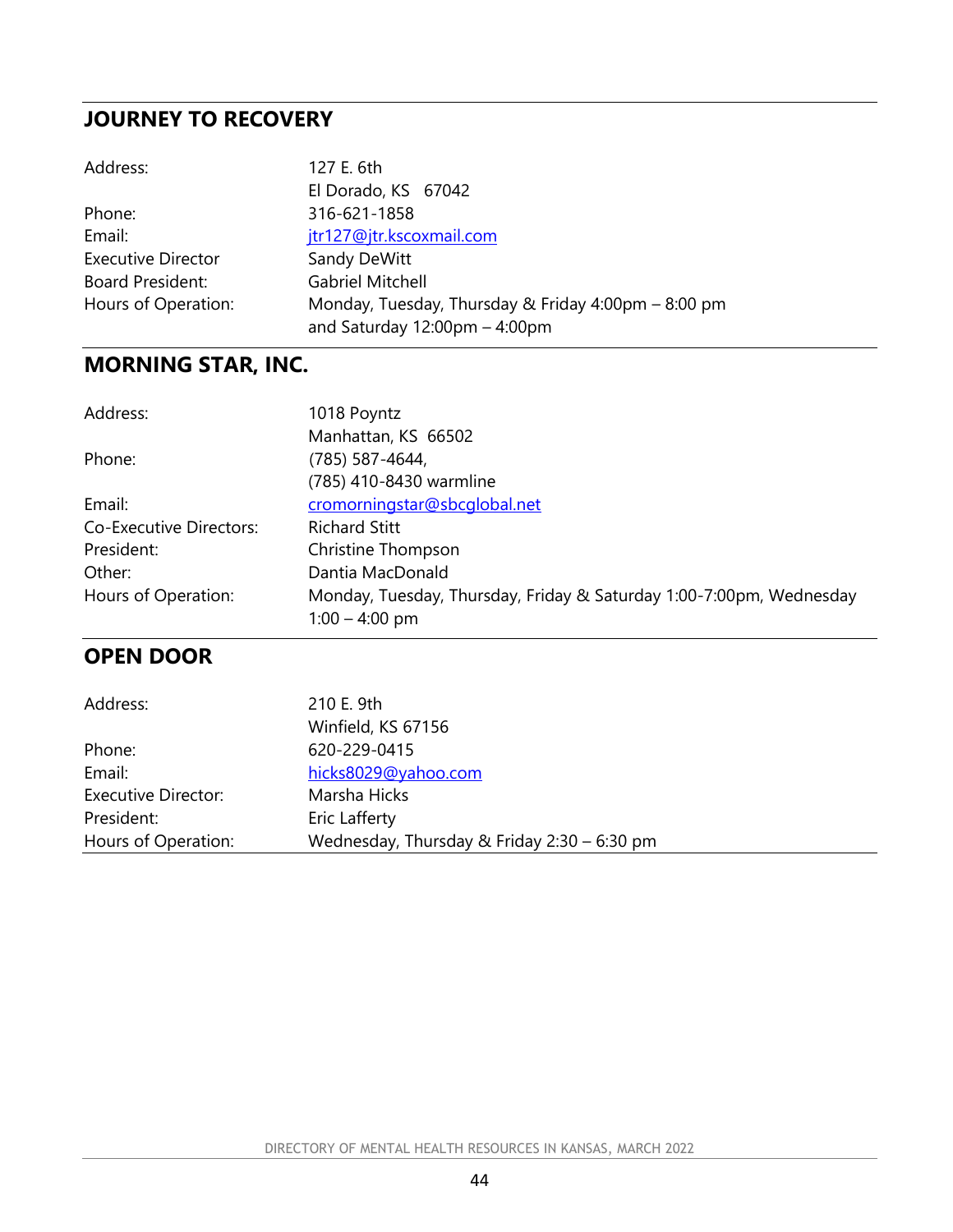### **PROJECT INDEPENDENCE OF SEDGWICK COUNTY, INC.**

| Address:                   | 212 S. Hydraulic, Suite 200, P.O. Box 48369 |
|----------------------------|---------------------------------------------|
|                            | Wichita, KS 67201                           |
| Phone:                     | $(316)$ 262-6898                            |
| Fax:                       | (316) 264-2504                              |
| Email:                     | projectcro@yahoo.com                        |
| <b>Executive Director:</b> | René Strunk                                 |
| <b>Assistant Director:</b> | Tina Bendt                                  |
| President:                 | Janet Ward                                  |
| Hours of Operation:        | Tuesday through Friday 2:30pm - 8:30pm      |

### **P.S. CLUB, INC.**

| 218 S. Washington                         |
|-------------------------------------------|
| Wellington, KS 67152                      |
| (620) 440-8802                            |
| psclub2015@gmail.com                      |
| Jeffery Hunter                            |
| Shonna Reeser                             |
| Monday, Wednesday & Friday 1:00 - 7:00 pm |
| Saturdays-2:00 - 6:00 pm                  |
|                                           |

### **RECOVERY AND HOPE NETWORK (RAHN), INC.**

| Address:                   | 311 E. 9th Street                          |
|----------------------------|--------------------------------------------|
|                            | Lawrence, KS 66044                         |
| Phone/Fax:                 | (785) 856-1222                             |
| Email:                     | recoveryandhope.lawrence@gmail.com         |
| <b>Executive Director:</b> | Mary Lisa Pike                             |
| President:                 | Vacant                                     |
| Hours of Operation:        | Monday – Friday $12:00 \text{pm}$ – 5:00pm |
|                            | Saturday & Sunday for Special events       |

### **SIDE, INC. (Socialization, Interdependence, Development and Empowerment)**

| Address:                   | 630 Minnesota Ave., P.O. Box 171856                        |
|----------------------------|------------------------------------------------------------|
|                            | Kansas City, KS 66117                                      |
| Phone:                     | $(913)$ 621-4202                                           |
| Email:                     | cheriebledsoe.cac@qmail.com                                |
| <b>Executive Director:</b> | Cherie Bledsoe                                             |
| President:                 | Brenda Adams                                               |
| Hours of Operation:        | Monday-Friday, 9:00am - 2:00pm, Saturday, 10:00am - 2:00pm |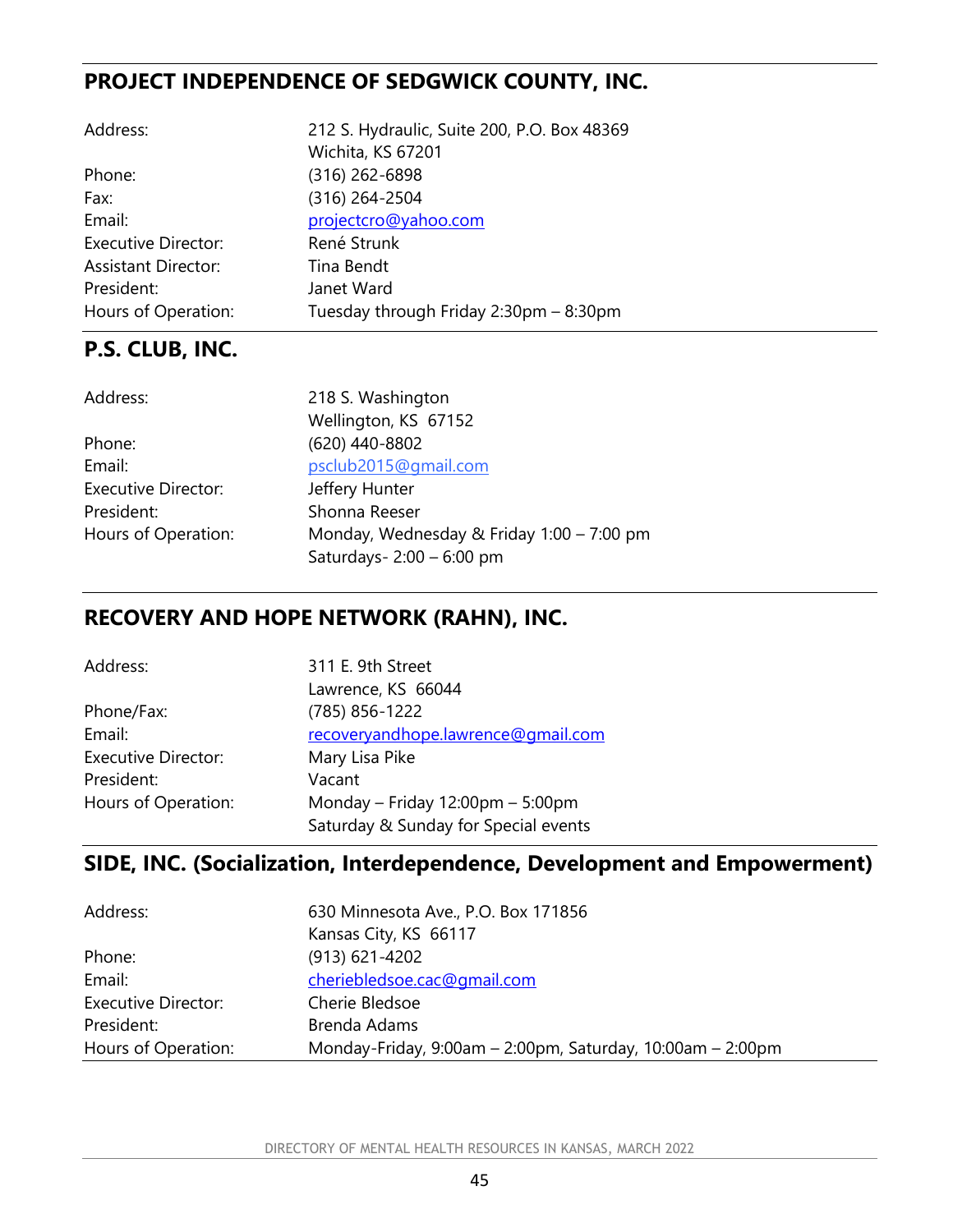## **SUNSHINE CONNECTION, INC.**

| Address:                   | 3434 SW 6 <sup>th</sup> Ave., P.O. Box        |
|----------------------------|-----------------------------------------------|
|                            | Topeka, KS 66606                              |
| Phone:                     | (785) 232-0315                                |
| Email:                     | sunshineconnectiontopeka@qmail.com            |
| <b>Executive Director:</b> | Cara Talley                                   |
| President:                 | <b>Allen Davis</b>                            |
| Hours of Operation:        | Monday, Wednesday & Friday 8:00 am to 3:00 pm |

#### **WINGS UPON THE PRAIRIE**

| Address:                   | 485 N. Franklin, P.O. Box 374                             |
|----------------------------|-----------------------------------------------------------|
|                            | Colby, KS 67701                                           |
| Phone:                     | (785) 460-7477                                            |
| Email:                     | wings@st-tel.net                                          |
| <b>Executive Director:</b> | Helen Stramel                                             |
| Trsp Director:             | William Griggs                                            |
| President:                 | Kirk Dreher                                               |
| Hours of Operation:        | Tues, Weds & Thurs 1:00 to 6:00 pm, Sat 9:00 am - 3:00 pm |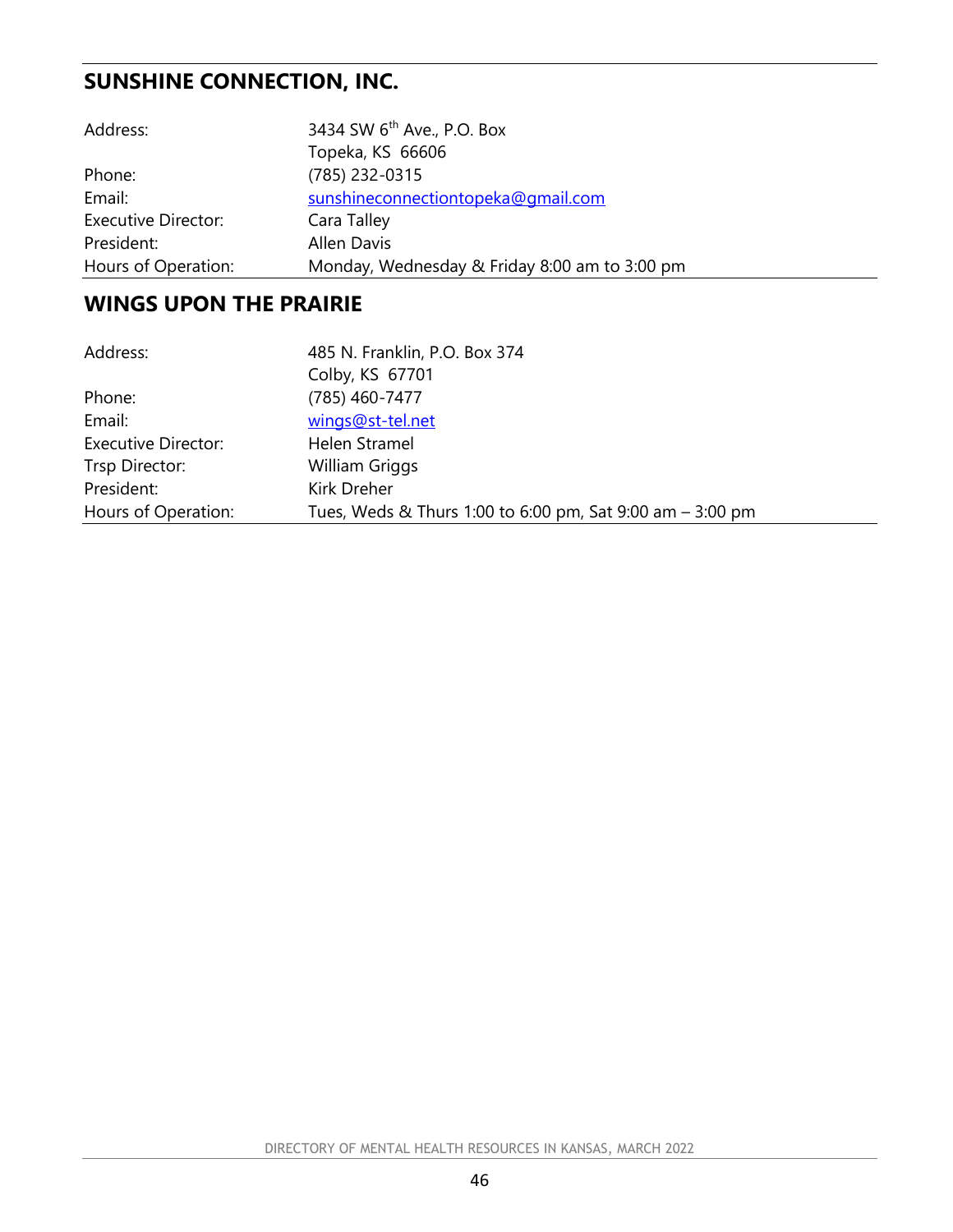## <span id="page-46-0"></span>**NURSING FACILITIES FOR MENTAL HEALTH (NFsMH)**

#### **BRIGHTON PLACE NORTH**

| Address:       | 1301 NE Jefferson                     |
|----------------|---------------------------------------|
|                | Topeka, KS 66608-1118                 |
| Phone:         | (785) 233-5127                        |
| Fax:           | (785) 232-2727                        |
| Administrator: | Jordana Hoeme, jordan.hoeme@yahoo.com |

#### **BRIGHTON PLACE WEST**

| Address:       | 331 SW Oakley Ave.                    |
|----------------|---------------------------------------|
|                | Topeka, KS 66606-1914                 |
| Phone:         | (785) 232-1212                        |
| Fax:           | (785) 232-3907                        |
| Administrator: | Stephanie Morris, slmorris@savasc.com |
|                |                                       |

#### **COUNTRYSIDE HEALTH CENTER**

| Address:       | 440 Woodland                                       |
|----------------|----------------------------------------------------|
|                | Topeka, KS 66607-2172                              |
| Phone:         | (785) 234-6147                                     |
| Fax:           | (785) 232-8781                                     |
| Administrator: | Gary Burkdoll, <i>gburkdoll@midwest-health.com</i> |

#### **GOLDEN LIVING CENTER OF EDWARDSVILLE**

| 751 Blake Street                                       |
|--------------------------------------------------------|
| Edwardsville, KS 66111-1338                            |
| $(913)$ 441-1900                                       |
| (913) 441-0410                                         |
| Candace Webb-Cohen, CEO@edwardsvillehealthandrehab.com |
|                                                        |

#### **GOLDEN LIVING CENTER OF ESKRIDGE**

| Address:       | 505 N. Main Street<br>Eskridge, KS 66423                 |
|----------------|----------------------------------------------------------|
| Phone:         | (785) 449-2294                                           |
| Fax:           | (785) 449-2285                                           |
| Administrator: | Colleen Weddle-Radabaugh, CEO@EskridgeHealthandRehab.com |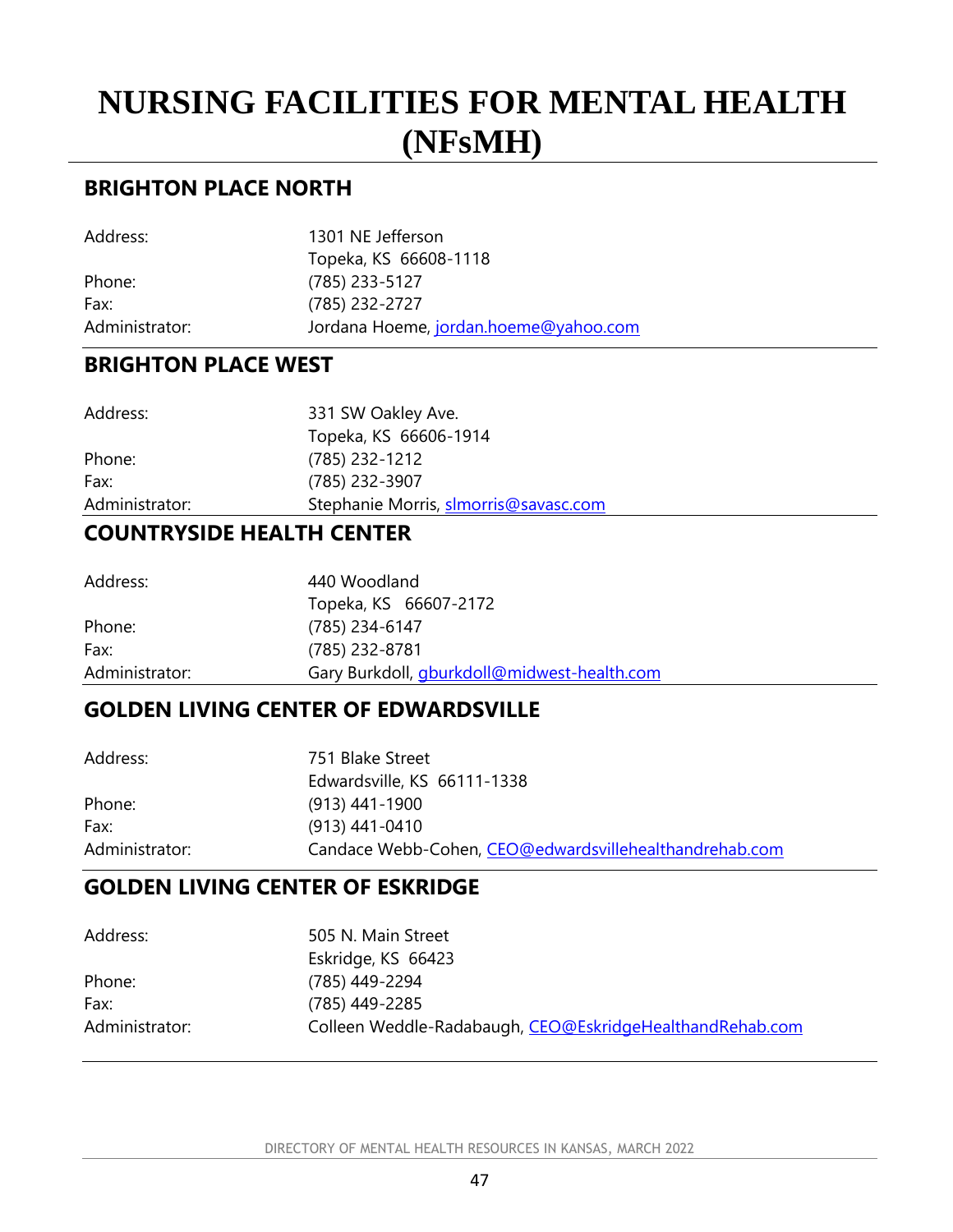### **HAVILAND CARE CENTER**

| Address:       | 200 Main Street                   |
|----------------|-----------------------------------|
|                | Haviland, KS 67059-9525           |
| Phone:         | $(620)$ 862-5291                  |
| Fax:           | $(620)$ 862-5233                  |
| Administrator: | Karel Page, Admin@haviland-cc.com |

### **MEDICALODGE OF PAOLA**

| Address:       | 501 Assembly Lane                       |
|----------------|-----------------------------------------|
|                | Paola, KS 66071-1854                    |
| Phone:         | (913) 294-3345                          |
| Fax:           | $(913)$ 294-3115                        |
| Administrator: | Alieu Jallow, asjallow@medicalodges.com |

### **PROVIDENCE LIVING CENTER**

| Address:       | 1112 SE Republican Ave.                  |
|----------------|------------------------------------------|
|                | Topeka, KS 66607-5517                    |
| Phone:         | (785) 233-0588                           |
| Fax:           | $(785)$ 233-5603                         |
| Administrator: | Jo Olson, ceo@providencelivingcenter.com |

#### **VALLEY HEALTH CARE CENTER**

| Address:       | 400 12 <sup>th</sup> Street, P.O. Box 189                   |
|----------------|-------------------------------------------------------------|
|                | Valley Falls, KS 66088-0189                                 |
| Phone:         | (785) 945-3832                                              |
| Fax:           | (785) 945-3708                                              |
| Administrator: | William (Bill) Boldridge, bboldridge@valleyhealthkansas.com |

#### **WESTVIEW MANOR OF PEABODY**

| Address:       | 500 Peabody                              |
|----------------|------------------------------------------|
|                | P.O. Box 142                             |
|                | Peabody, KS 66866-0142                   |
| Phone:         | $(620)$ 983-2165                         |
| Fax:           | (620) 983-2364                           |
| Administrator: | Bryan Roby, ceo@peabodywestviewmanor.com |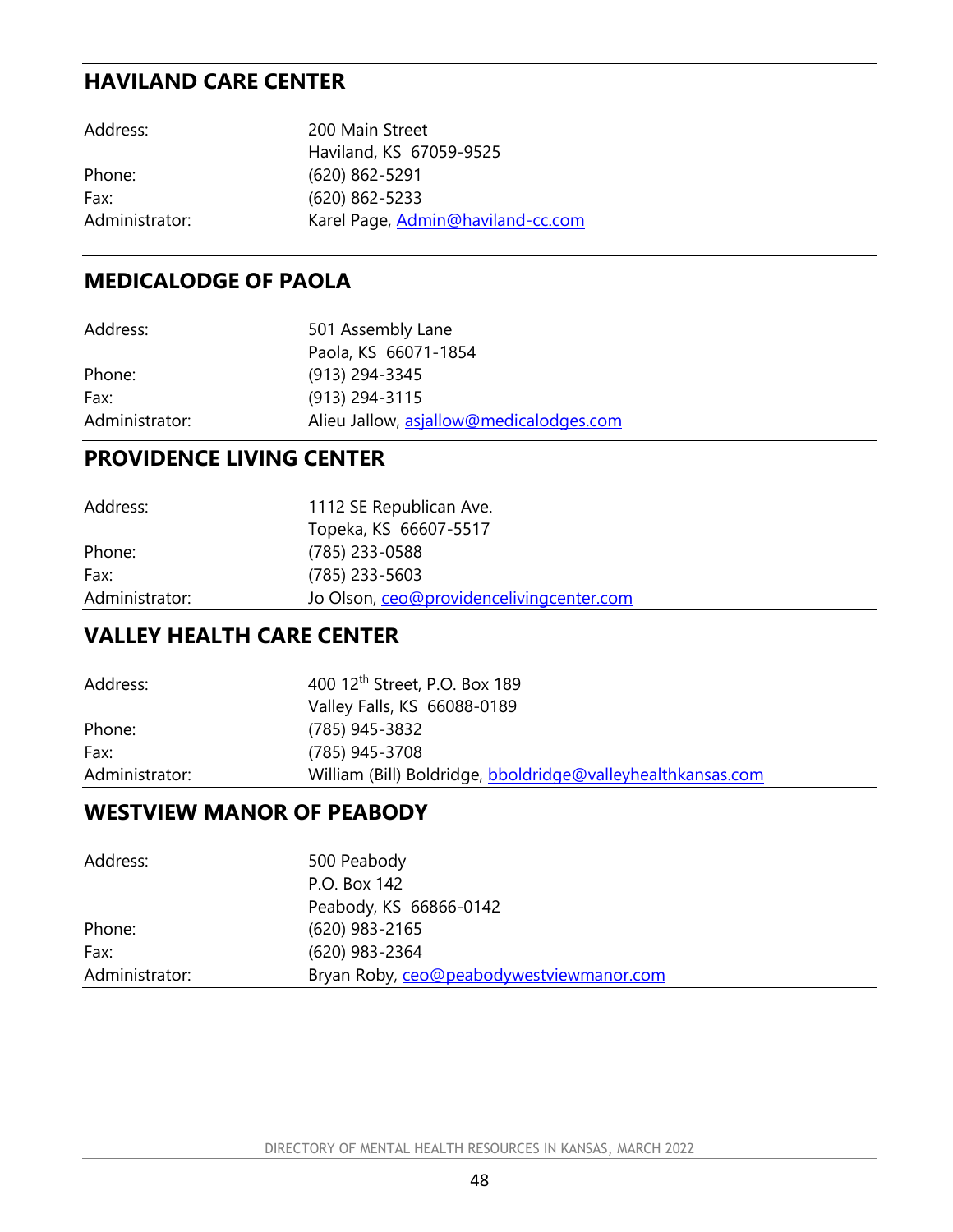## <span id="page-48-0"></span>**PSYCHIATRIC RESIDENTIAL TREATMENT FACILITIES (PRTFs)**

### **FLORENCE CRITTENTON SERVICES, INC.**

| Address:                   | 2649 Arrowhead Rd.    |                                           |
|----------------------------|-----------------------|-------------------------------------------|
|                            | Topeka, KS 66614      |                                           |
| Phone:                     | $(785)$ 233-0516      |                                           |
| Fax:                       | (785) 271-4433        |                                           |
| <b>Executive Director:</b> |                       | Dana Schoffelman, danas@flocritkansas.org |
| Website:                   | www.flocritkansas.org |                                           |

#### **KVC PRAIRIE RIDGE - PRTF**

| Address:   | 4300 Brenner Road                        |  |
|------------|------------------------------------------|--|
|            | Kansas City, KS 66104                    |  |
| Phone:     | (913) 334-0294                           |  |
| Fax:       | (913) 312-9025                           |  |
| President: | Robert (Bobby) Eklofe, beklofe@kvc.org   |  |
| Website:   | http://www.kvchospitals.org/prairieridge |  |

#### **KVC WHEATLAND - PRTF**

| Address:                      | 205 E 7 <sup>th</sup> Street                                                      |
|-------------------------------|-----------------------------------------------------------------------------------|
|                               | Hays, KS 67601                                                                    |
| Phone:                        | $(785)$ 624-6000                                                                  |
| Fax:                          | (785) 650-0620                                                                    |
| Program Director:<br>Website: | Audrey Lindenmeyer, alindenmeyer@kvc.org<br>http://www.kvchospitals.org/wheatland |

### **KIDS TLC, INC.**

| Address:                   | 480 S. Rogers Road                     |  |
|----------------------------|----------------------------------------|--|
|                            | Olathe, KS 66062                       |  |
| Phone:                     | (913) 764-2887                         |  |
| Fax:                       | (913) 768-1437                         |  |
| Senior Vice President of   |                                        |  |
| <b>Clinical Services:</b>  | Roy Rotz, RRotz@kidstlc.org            |  |
| <b>Admissions Officer:</b> | Lauren Hentchel, Ihentchel@kidstlc.org |  |
| Website:                   | http://kidstlc.org/                    |  |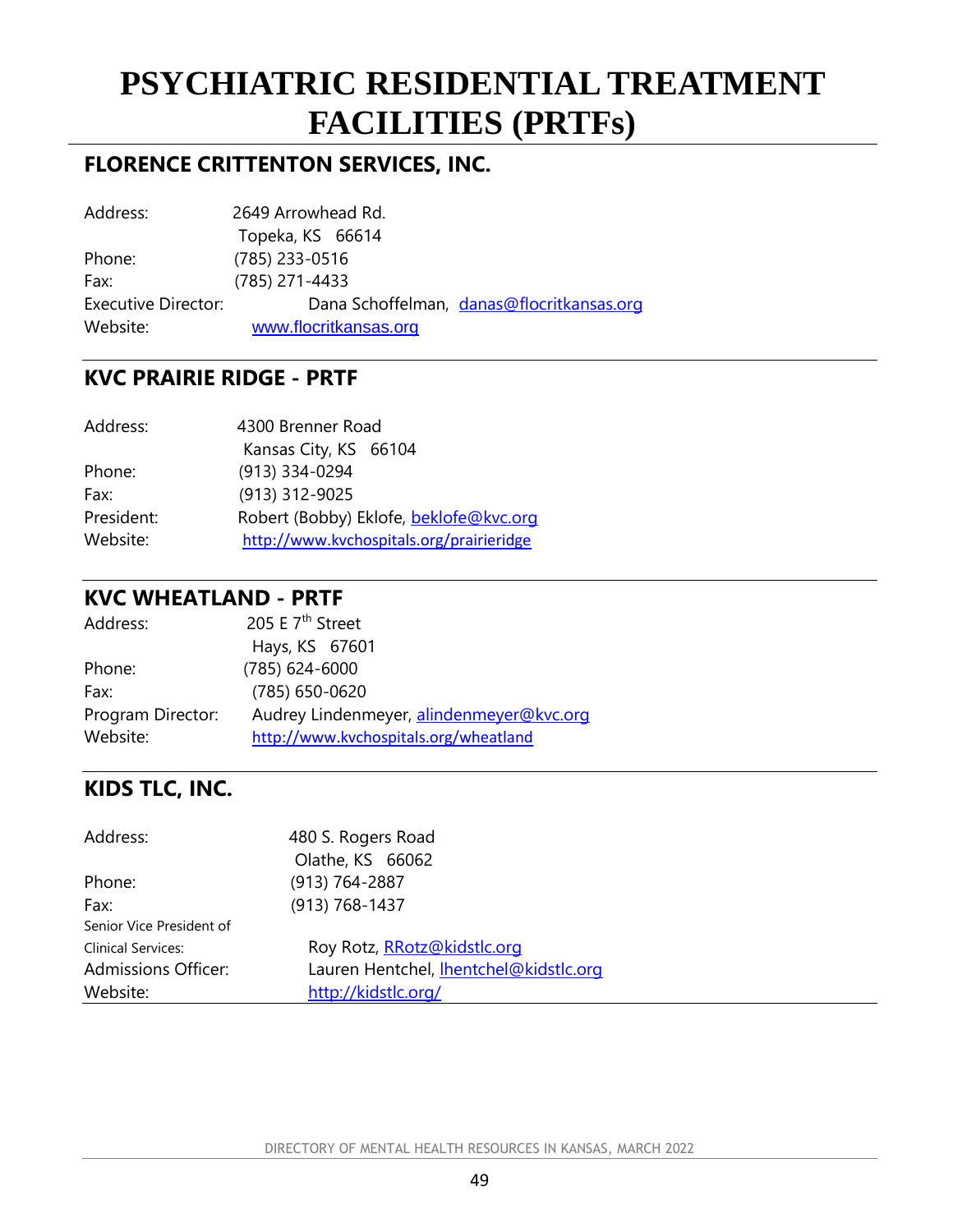#### **LAKEMARY CENTER, INC.**

| Address: | 100 Lakemary Drive                       |
|----------|------------------------------------------|
|          | Paola, KS 66071                          |
| Phone:   | $(913) 557 - 4000$                       |
| Fax:     | (913) 557-4910                           |
| Director | Dr. Courtnie Cain, ccain@lakemaryctr.org |
| Website: | http://www.lakemaryctr.org/              |

#### **PATHWAYS FAMILY SERVICES, INC.**

| 4101-B SW Martin Drive                                     |  |
|------------------------------------------------------------|--|
| Topeka, KS 66609                                           |  |
| (785) 783-8438                                             |  |
| (785) 861-7147                                             |  |
| V. Torrez Dawson, vdawson@tfifamily.org                    |  |
| <b>Admissions Director:</b><br>Karyn Finn, kfinn@pfsks.org |  |
| http://www.pathwayfs.org/                                  |  |
|                                                            |  |

#### **PRAIRIE VIEW, INC.**

| Address:  | 1901 E. First St.                                      |
|-----------|--------------------------------------------------------|
|           | Newton, KS 67114                                       |
| Phone:    | $(316)$ 284-6400                                       |
| Fax:      | (316) 284-6492                                         |
| Director: | Mark Willems, willemsjm@pvi.org                        |
|           | Clinical Oversight: Elizabeth Guhman, guhmanea@pvi.org |
| Website:  | http://www.prairieview.org/                            |

#### **ST. FRANCIS ACADEMY**

| Address:                    | 5097 W. Cloud St., Salina, KS 67401         |
|-----------------------------|---------------------------------------------|
| Phone:                      | $(785)$ 825-0563                            |
| Fax:                        | (785) 825-2549                              |
| Director:                   | Jerry Slaight, Jerry.Slaight@st-francis.org |
| <b>Admissions Director:</b> | Dave Lang, dave.lang@st-francis.org         |
| Website:                    | http://www.st-francis.org/                  |

#### **ST. FRANCIS ACADEMY, INC. CORPORATE OFFICE** in Salina (Ph: 785-

825-7667) Cheryl Rathbun is Corporate Office Director of Facilities (Ph# 785-825-0541, ext. 224; cell phone - 785-472-8628). (Fax = 785-825-2012) (Email: *cherylr@st*[francis.org\)](mailto:cherylr@st-francis.org)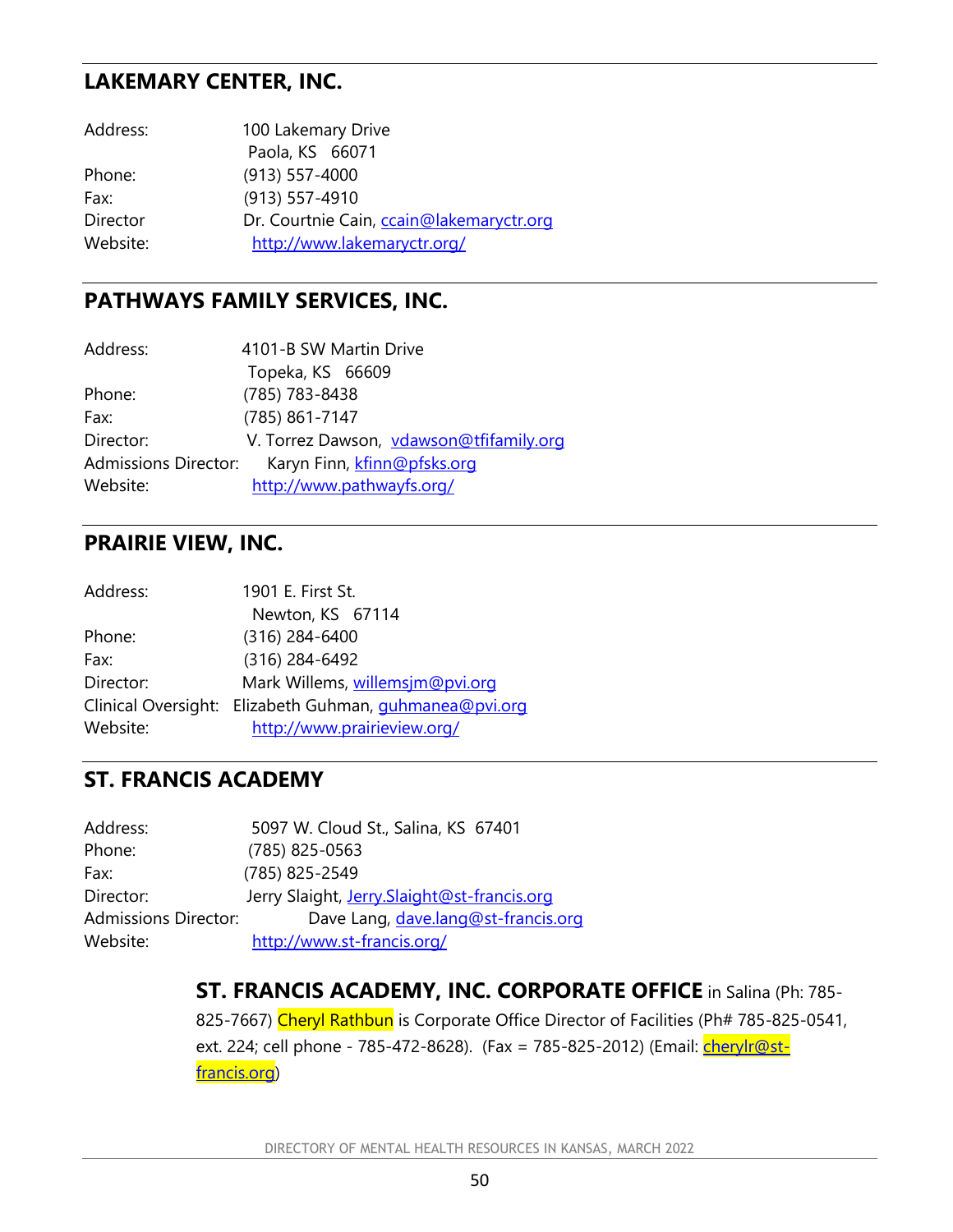## <span id="page-50-0"></span>**RESIDENTIAL CARE FACILITIES (RCFs)**

### **BERKLEY HOUSE**

| Address:       | 1502 E Berkley    |  |
|----------------|-------------------|--|
|                | Wichita, KS 67217 |  |
| Phone:         | $(316)$ 685-1821  |  |
| Administrator: | Stephanie Cline   |  |
|                |                   |  |

### **BREAKTHROUGH HOUSE, INC. – GOLDEN HOUSE**

| 2880 Golden |                                      |
|-------------|--------------------------------------|
|             |                                      |
|             |                                      |
| Lynn Davis  |                                      |
|             | Topeka, KS 66605<br>$(785)$ 267-1163 |

#### **BREAKTHROUGH HOUSE, INC. – KEREDEL HOUSE**

| Address:       | 318 SW Harrison  |  |
|----------------|------------------|--|
|                | Topeka, KS 66603 |  |
| Phone:         | (785) 233-3297   |  |
| Administrator: | Lynn Davis       |  |

#### **CANDLEROCK RCF AT CEDAR VALE**

| Address:       | 501 Cedar St.        |
|----------------|----------------------|
|                | Cedar Vale, KS 67024 |
| Phone:         | $(620)$ 758-5026     |
| Administrator: | John Hayes           |
|                |                      |

#### **CANDLEROCK RESIDENTIAL CARE**

| Address:       | Route 4, Box 102   |
|----------------|--------------------|
|                | Fredonia, KS 66736 |
| Phone:         | (620) 378-2040     |
| Administrator: | Lilly Green        |
|                |                    |

### **CLARA HOUSE**

| Address:       | 745 N. Clara           |  |
|----------------|------------------------|--|
|                | Wichita, KS 67212-2661 |  |
| Phone:         | $(316)$ 685-1821       |  |
| Administrator: | Stephanie Cline        |  |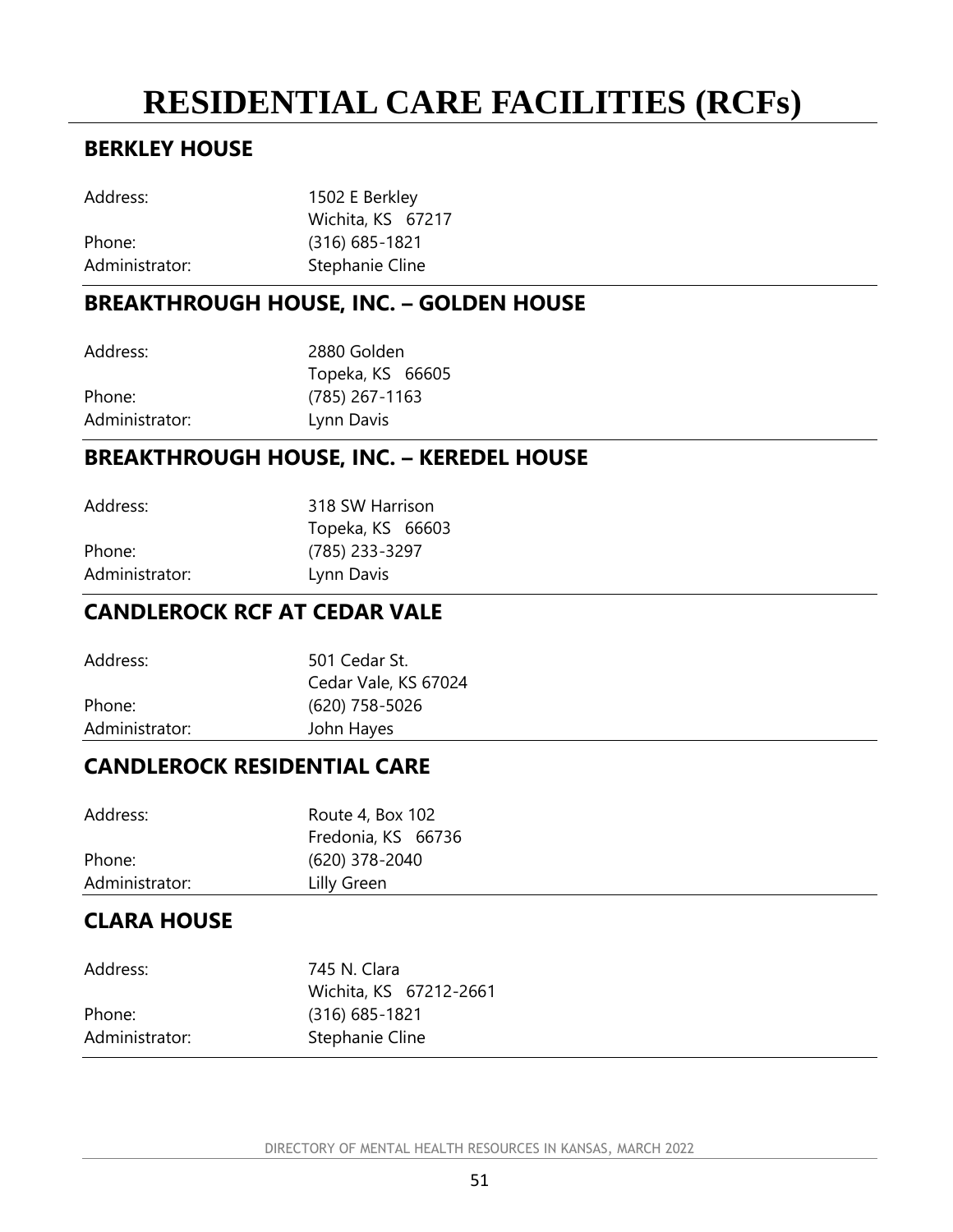### **COMCARE OF SEDGWICK COUNTY CRISIS STABILIZATION UNIT**

| 1720 E Morris Street |
|----------------------|
| Wichita, KS 67211    |
| $(316) 660 - 7500$   |
| Alisa Tipton         |
|                      |

#### **CRISIS RECOVERY CENTER**

| Address:       | 1120 W 65th St    |  |
|----------------|-------------------|--|
|                | Shawnee, KS 66216 |  |
| Phone:         | $(913)$ 715-5000  |  |
| Administrator: | Judy Jones        |  |

#### **DUKE HOUSE**

| Address:       | 1115 SW Taylor   |  |
|----------------|------------------|--|
|                | Topeka, KS 66604 |  |
| Phone:         | (785) 408-5095   |  |
| Administrator: | Jay Nichols      |  |
|                |                  |  |

#### **DUKE LESIURELY**

| Address:       | 1114 SW Western  |  |
|----------------|------------------|--|
|                | Topeka, KS 66604 |  |
| Phone:         | (785) 408-5095   |  |
| Administrator: | Jay Nichols      |  |
|                |                  |  |

#### **EVERGREEN HOUSE**

| Address:       | 302 South Merchant Street               |
|----------------|-----------------------------------------|
|                | Emporia, KS 66801                       |
| Phone:         | $(620)$ 343-2211                        |
| Administrator: | Crosswinds Counseling & Wellness Center |

### **FRAZIER HOUSE**

| Address:       | 520 SW Frazier Street             |
|----------------|-----------------------------------|
|                | Topeka, KS 66606                  |
| Phone:         | (785) 228-3070                    |
| Administrator: | Valeo Community Residency Program |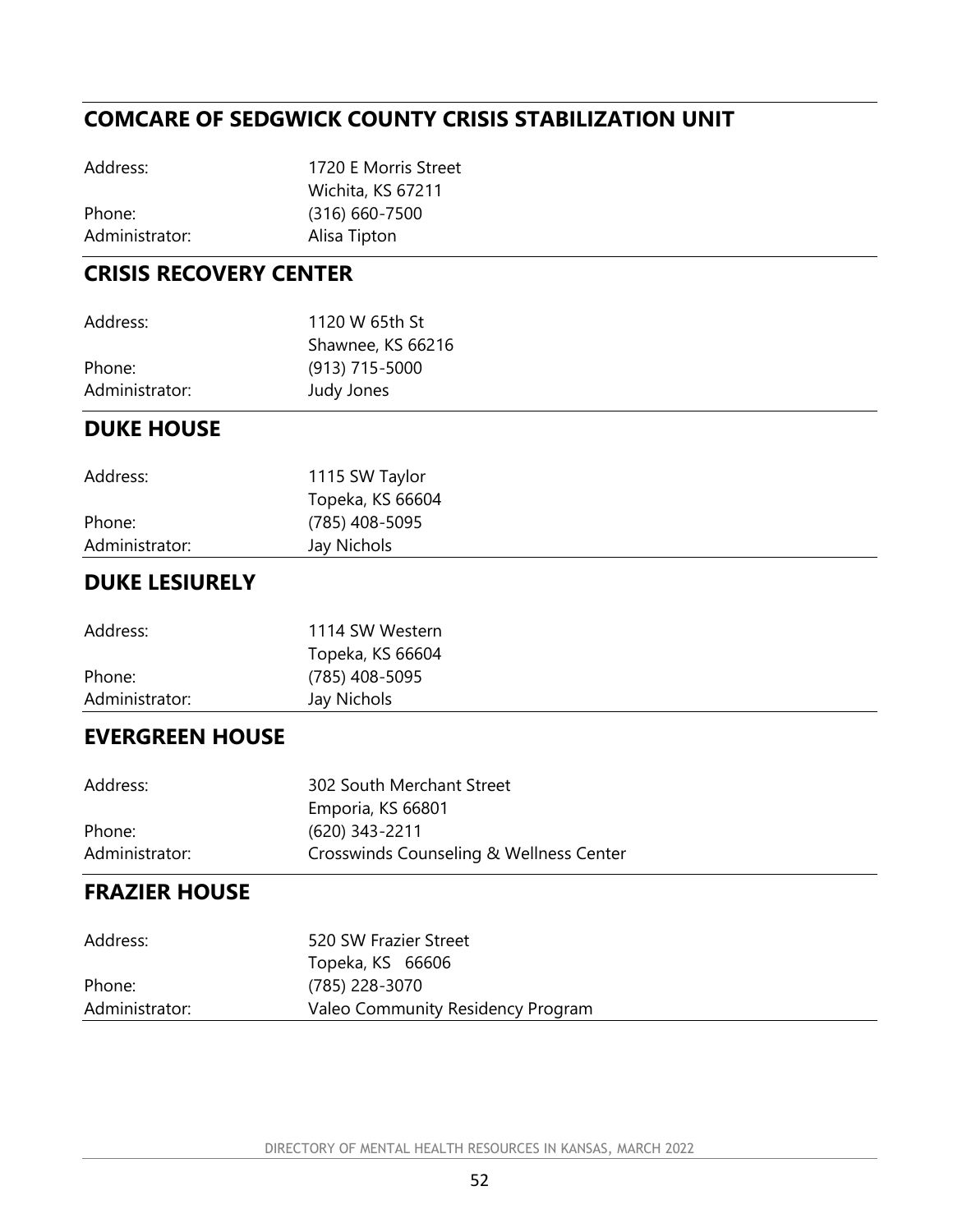### **HCHV ROSE VILLA, INC.**

| Address:       | 529 Limit             |  |
|----------------|-----------------------|--|
|                | Leavenworth, KS 66048 |  |
| Phone:         | (913) 250-5790        |  |
| Administrator: | Jay Nichols           |  |

#### **RAINBOW SERVICES, INC.**

| Address:       | 2205 W. 36th St<br>Kansas City, KS 66103 |
|----------------|------------------------------------------|
| Phone:         | $(913)$ 956-5620                         |
| Administrator: | Sharon Sawyer                            |
|                |                                          |

#### **ROSE VILLA, INC.**

| Address:       | 519 Limit             |  |
|----------------|-----------------------|--|
|                | Leavenworth, KS 66048 |  |
| Phone:         | (913) 250-5790        |  |
| Administrator: | Jay Nichols           |  |
|                |                       |  |

### **ROSE VILLA, INC.**

| Address:       | 523 Limit             |  |
|----------------|-----------------------|--|
|                | Leavenworth, KS 66048 |  |
| Phone:         | $(913)$ 250-5790      |  |
| Administrator: | Jay Nichols           |  |

## **ROSE VILLA, INC.**

| Address:       | 2075 Fillmore    |  |
|----------------|------------------|--|
|                | Topeka, KS 66604 |  |
| Phone:         | (785) 232-0671   |  |
| Administrator: | Jay Nichols      |  |
|                |                  |  |

#### **ROSE VILLA HOPE HOUSE**

| Address:       | 915 W 10 <sup>th</sup> |
|----------------|------------------------|
|                | Topeka, KS 66604       |
| Phone:         | (785) 861-7242         |
| Administrator: | Jay Nichols            |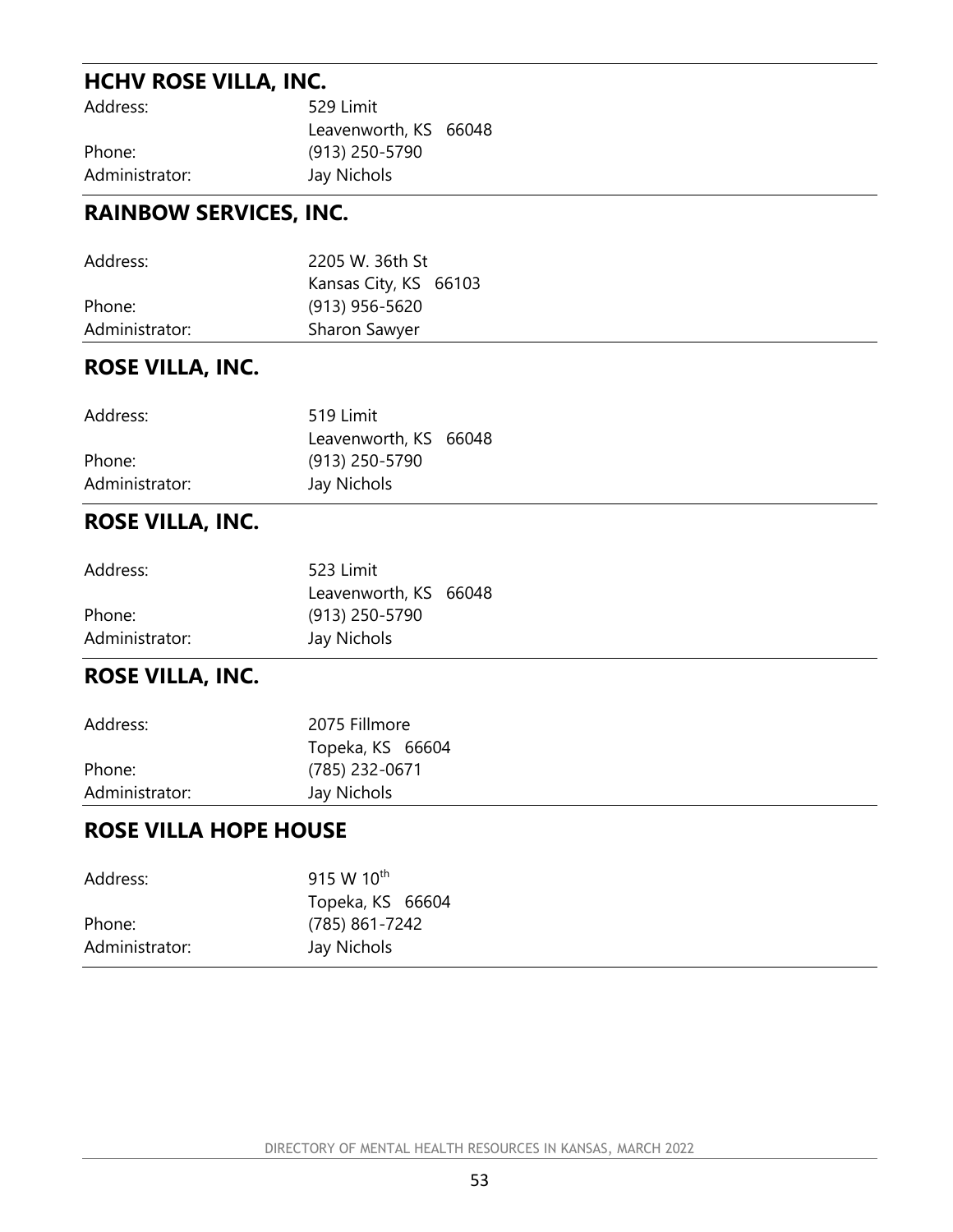### **SAFE HAVEN – ROSE VILLA**

| Address:       | 527 Limit             |  |
|----------------|-----------------------|--|
|                | Leavenworth, KS 66048 |  |
| Phone:         | (913) 250-5790        |  |
| Administrator: | Jay Nichols           |  |
|                |                       |  |

#### **SHARP HOUSE**

| Address:       | 400 SW Frazier   |  |
|----------------|------------------|--|
|                | Topeka, KS 66606 |  |
| Phone:         | (785) 228-3070   |  |
| Administrator: | Valeo BHC        |  |

### **THALIA HOUSE**

| Address:       | 5301 Norwood      |  |
|----------------|-------------------|--|
|                | Fairway, KS 66205 |  |
| Phone:         | (888) 913-1428    |  |
| Administrator: | Lynette Morris    |  |

### **THE RESIDENCE**

| Address:       | 2221 SW 6 <sup>th</sup> Ave. |
|----------------|------------------------------|
|                | Topeka, KS 66606             |
| Phone:         | (785) 235-5856               |
| Administrator: | Valeo BHC                    |

### **ROOSEVELT PLACE**

| Address:       | 2221 SW 6th      |  |
|----------------|------------------|--|
|                | Topeka, KS 66606 |  |
| Phone:         | (785) 233-1730   |  |
| Administrator: | Lisa Hastings    |  |
|                |                  |  |

### **WICHITA HOUSE**

| Address:       | 3227 S Wichita    |  |
|----------------|-------------------|--|
|                | Wichita, KS 67217 |  |
| Phone:         | $(316)$ 685-1821  |  |
| Administrator: | Stephanie Cline   |  |
|                |                   |  |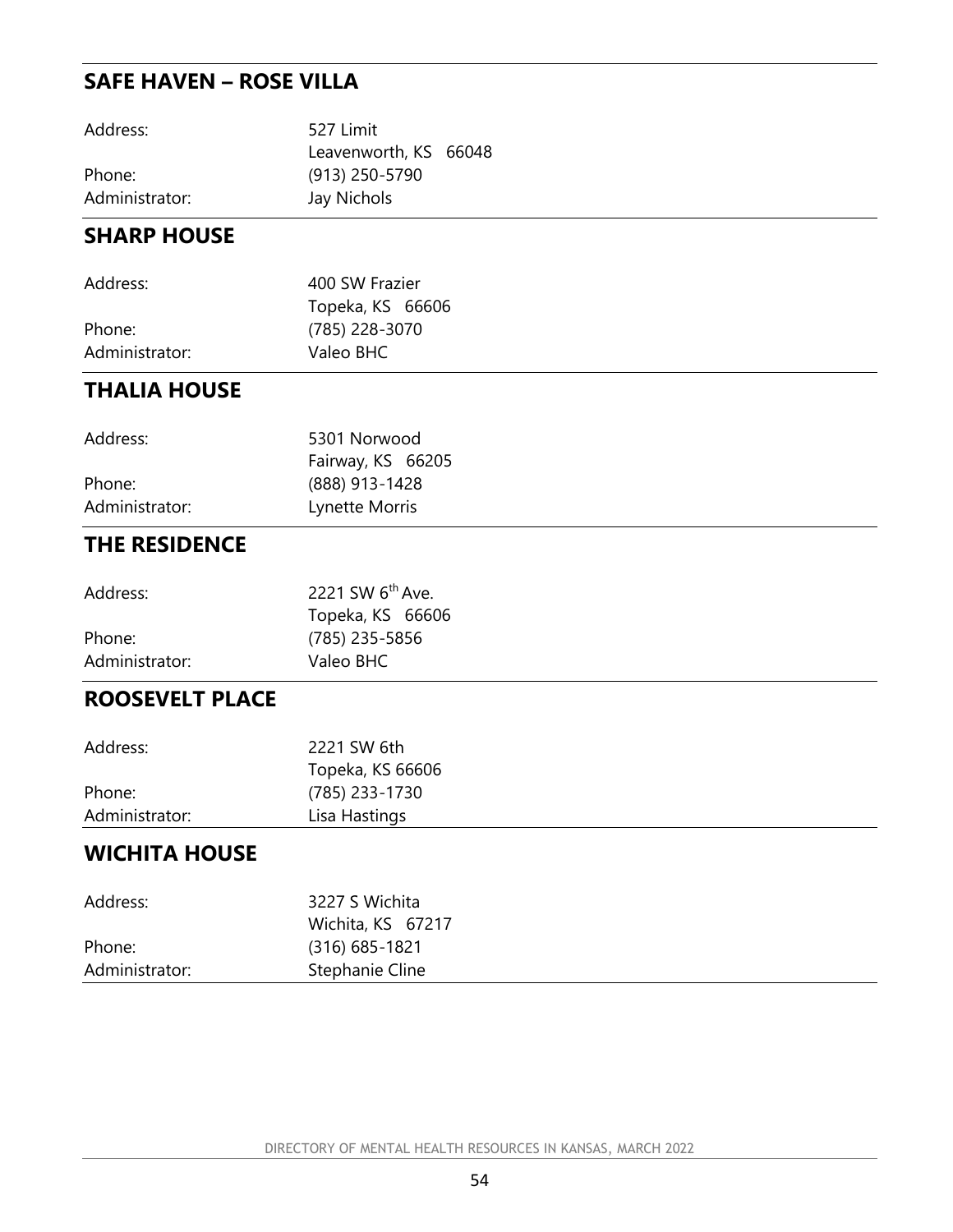## <span id="page-54-0"></span>**INPATIENT PSYCHIATRIC FACILITIES (by City)**

(Located within Hospitals)

#### **MEMORIAL HOSPITAL**

| Address:                | 511 NE 10 <sup>th</sup> Street |  |
|-------------------------|--------------------------------|--|
|                         | Abilene, KS 67410-2153         |  |
| Phone:                  | $(785)$ 263-6610               |  |
| Number of Beds:         | 10 (Geriatric)                 |  |
| Hospital Administrator: | Mark Miller                    |  |

#### **MITCHELL COUNTY HOSPITAL HEALTH SYSTEMS**

| Address:                | 400 W. 8 <sup>TH</sup> Street, P.O. Box 399 |
|-------------------------|---------------------------------------------|
|                         | Beloit, KS 67420-0399                       |
| Phone:                  | (785) 738-2266                              |
| Number of Beds:         | 10 (Geriatric)                              |
| Hospital Administrator: | Jeremy Armstrong                            |

#### **FREDONIA REGIONAL HOSPITAL**

| Address:        | 1527 Madison, P.O. Box 579 |  |
|-----------------|----------------------------|--|
|                 | Fredonia, KS 66736-0579    |  |
| Phone:          | $(620)$ 378-2121           |  |
| Number of Beds: | 9 (Geriatric)              |  |
| Interim CEO:    | John Hart                  |  |
|                 |                            |  |

### **ST. CATHERINE HOSPITAL**

| Address:                | 401 East Spruce Street     |  |
|-------------------------|----------------------------|--|
|                         | Garden City, KS 67846-5679 |  |
| Phone:                  | $(620)$ 272-2561           |  |
| Number of Beds:         | 10 (Adult)                 |  |
| Hospital Administrator: | Scott Taylor               |  |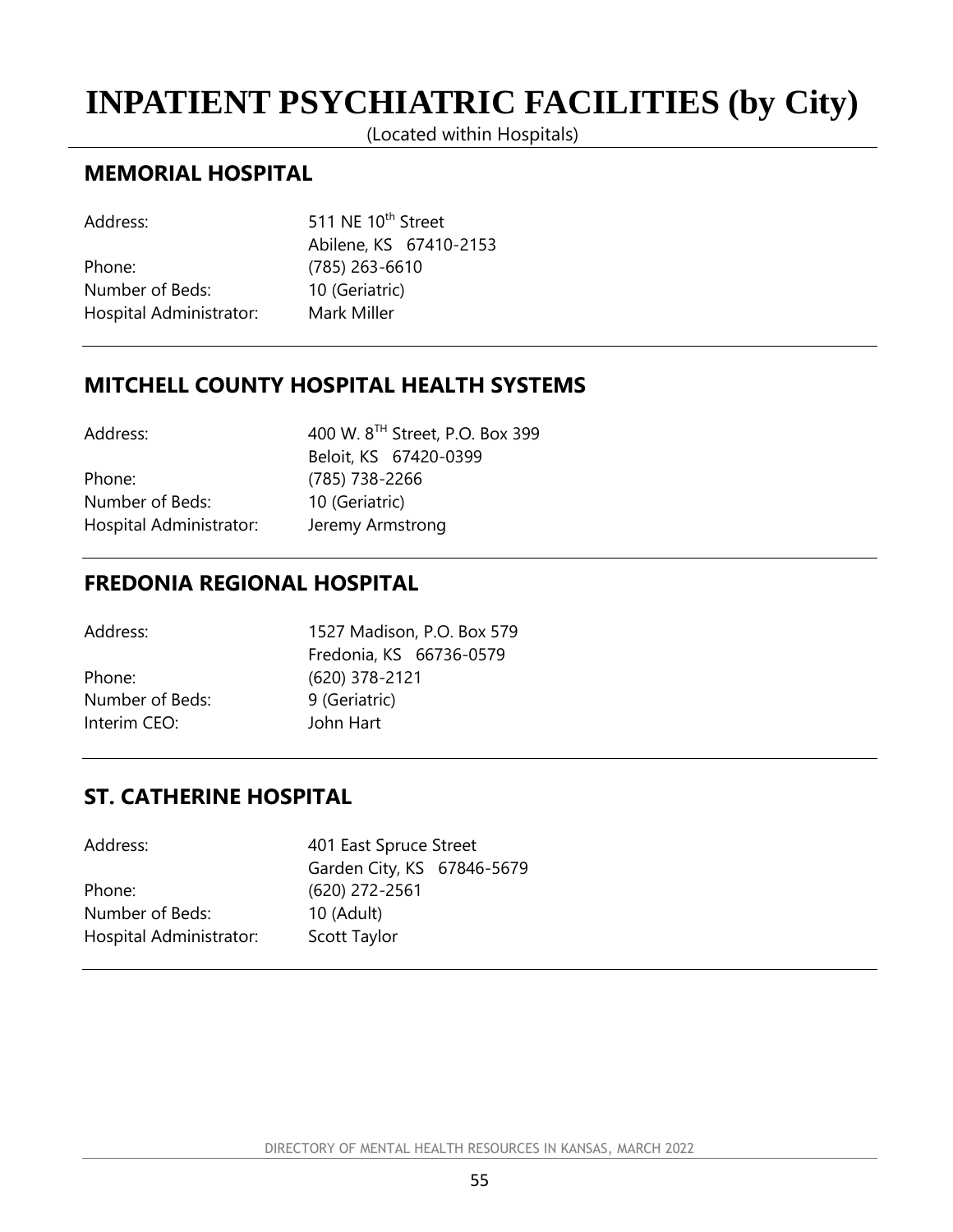#### **GIRARD MEDICAL CENTER**

| Address:                | 302 North Hospital Drive |
|-------------------------|--------------------------|
|                         | Girard, KS 66743         |
| Phone:                  | (620) 724-8291           |
| Number of Beds:         | 10 (Geriatric)           |
| Hospital Administrator: | Michael Payne            |

### **HUTCHINSON REGIONAL MEDICAL CENTER**

| Address:                | 1701 East 23rd Avenue     |
|-------------------------|---------------------------|
|                         | Hutchinson, KS 67502-1191 |
| Phone:                  | $(620) 665 - 2000$        |
| Number of Beds:         | 13 (Adult)                |
| Hospital Administrator: | Kenneth Johnson           |

#### **UNIVERSITY OF KANSAS HOSPITAL**

| Address:                | 3901 Rainbow Blvd.         |
|-------------------------|----------------------------|
|                         | Kansas City, KS 66160-7200 |
| Phone:                  | $(913) 588 - 7332$         |
| Number of Beds:         | 26 (Adult)                 |
| Hospital Administrator: | Robert Page                |

### **EDWARDS COUNTY HOSPITAL**

| Address:                | 620 W. 8 <sup>th</sup> Street, P.O. Box 99 |
|-------------------------|--------------------------------------------|
|                         | Kinsley, KS 67547-0099                     |
| Phone:                  | $(620) 659 - 3621$                         |
| Number of Beds:         | 10 (Geriatric)                             |
| Hospital Administrator: | Jim Hansel                                 |

### **SAINT JOHN HOSPITAL**

| Address:                | 3500 South 4 <sup>th</sup> Street |  |
|-------------------------|-----------------------------------|--|
|                         | Leavenworth, KS 66048-5014        |  |
| Phone:                  | $(913) 680 - 6000$                |  |
| Number of Beds:         | 18 (Geriatric)                    |  |
| Hospital Administrator: | Randall Nyp                       |  |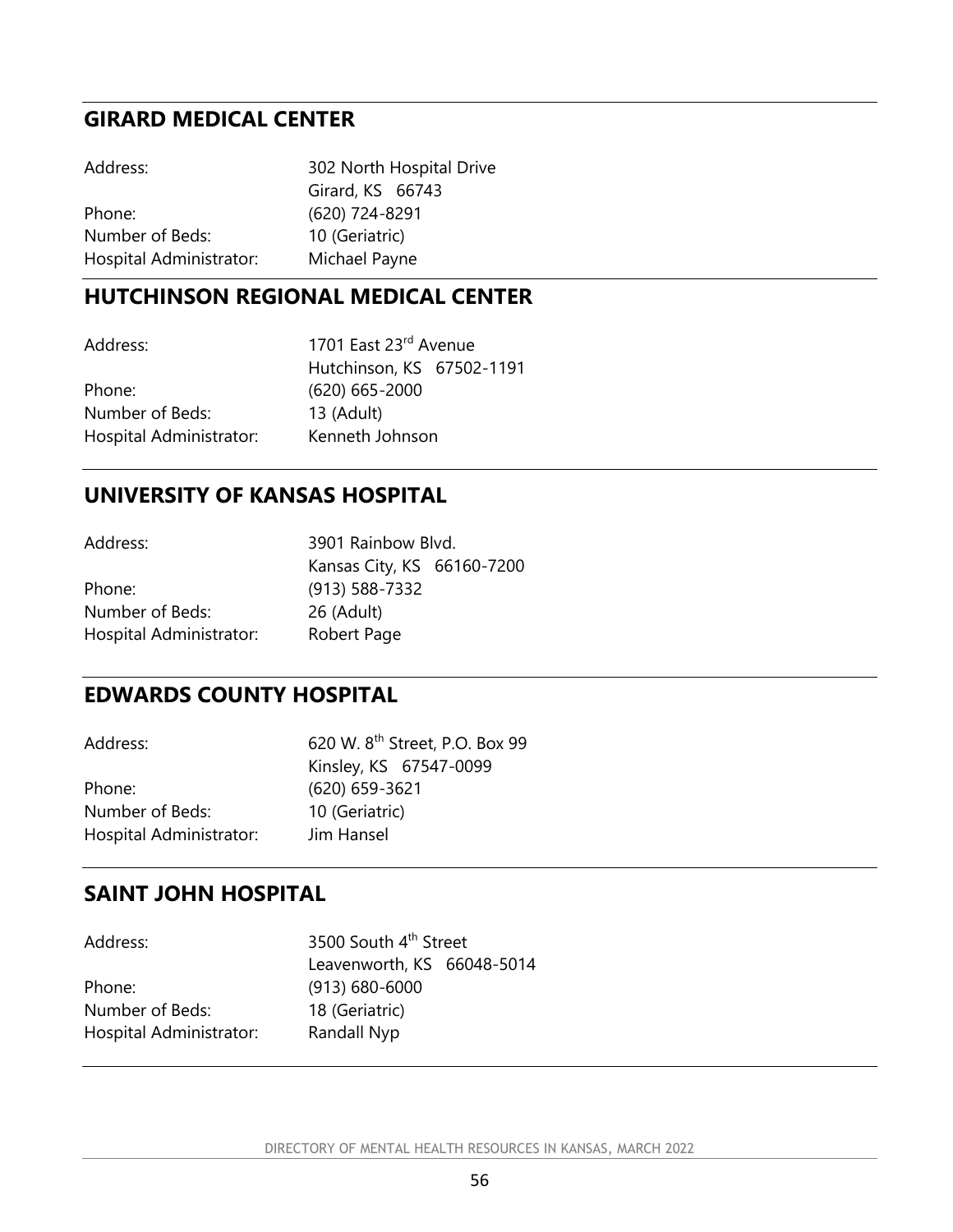### **NEWTON MEDICAL CENTER**

| Address:                | 600 Medical Center Drive, P.O. Box 308                        |
|-------------------------|---------------------------------------------------------------|
|                         | Newton, KS 67114-0308                                         |
| Phone:                  | (316) 283-2700 or (316) 804-6119 (Geriatric Psychiatric Unit) |
| Number of Beds:         | 11 (Geriatric)                                                |
| Hospital Administrator: | Val Gleason                                                   |

#### **SALINA REGIONAL HEALTH CENTER**

| Address:                | 400 South Santa Fe Avenue |
|-------------------------|---------------------------|
|                         | Salina, KS 67401-4144     |
| Phone:                  | (785) 452-7000            |
| Number of Beds:         | 15 (Adult)                |
| Hospital Administrator: | Michael Terry             |

#### **SHAWNEE MISSION MEDICAL CENTER**

| Shawnee Mission, KS 66204-4019 |
|--------------------------------|
|                                |
|                                |
|                                |
|                                |

#### **STORMONT-VAIL REGIONAL MEDICAL CENTER**

| Address:                | 1500 SW 10 <sup>th</sup> Street |
|-------------------------|---------------------------------|
|                         | Topeka, KS 66604-1353           |
| Phone:                  | $(785)$ 354-6121                |
| Number of Beds:         | 59 (38 Adult, 21 Children)      |
| Hospital Administrator: | <b>Randall Peterson</b>         |

### **SUMNER REGIONAL MEDICAL CENTER**

| Address:                | 1323 North A. Street      |
|-------------------------|---------------------------|
|                         | Wellington, KS 67152-4350 |
| Phone:                  | (620) 326-7451            |
| Number of Beds:         | 10 (Geriatric)            |
| Hospital Administrator: | Leonard Hernandez         |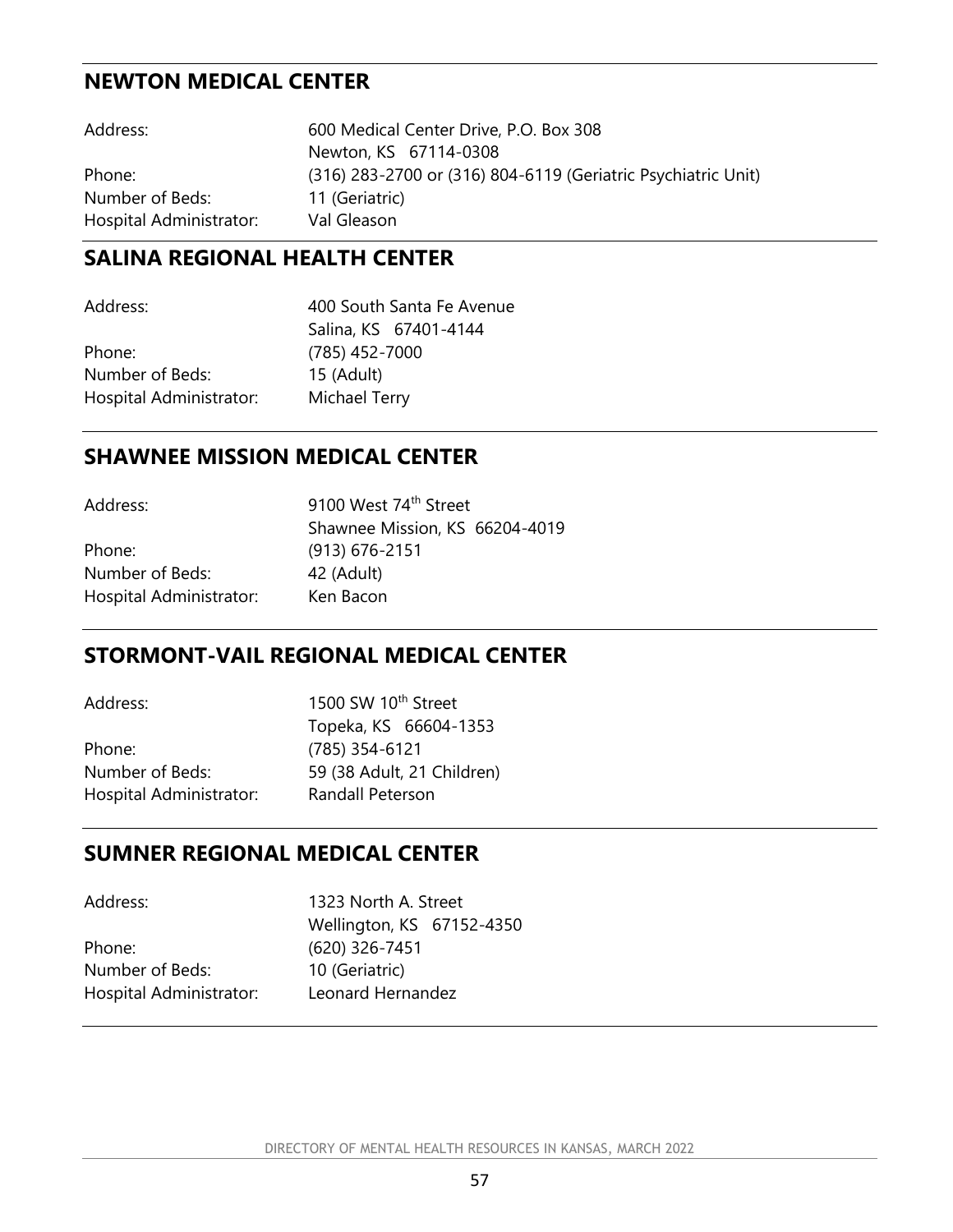### **VIA CHRISTI REGIONAL MEDICAL CENTER**

| Address:                | 929 N. St. Francis St.     |
|-------------------------|----------------------------|
|                         | Wichita, KS 67214-3882     |
| Phone:                  | $(316)$ 268-1381           |
| Number of Beds:         | 80 (60 Adult, 20 Children) |
| Hospital Administrator: | Sherry Hausman             |
|                         |                            |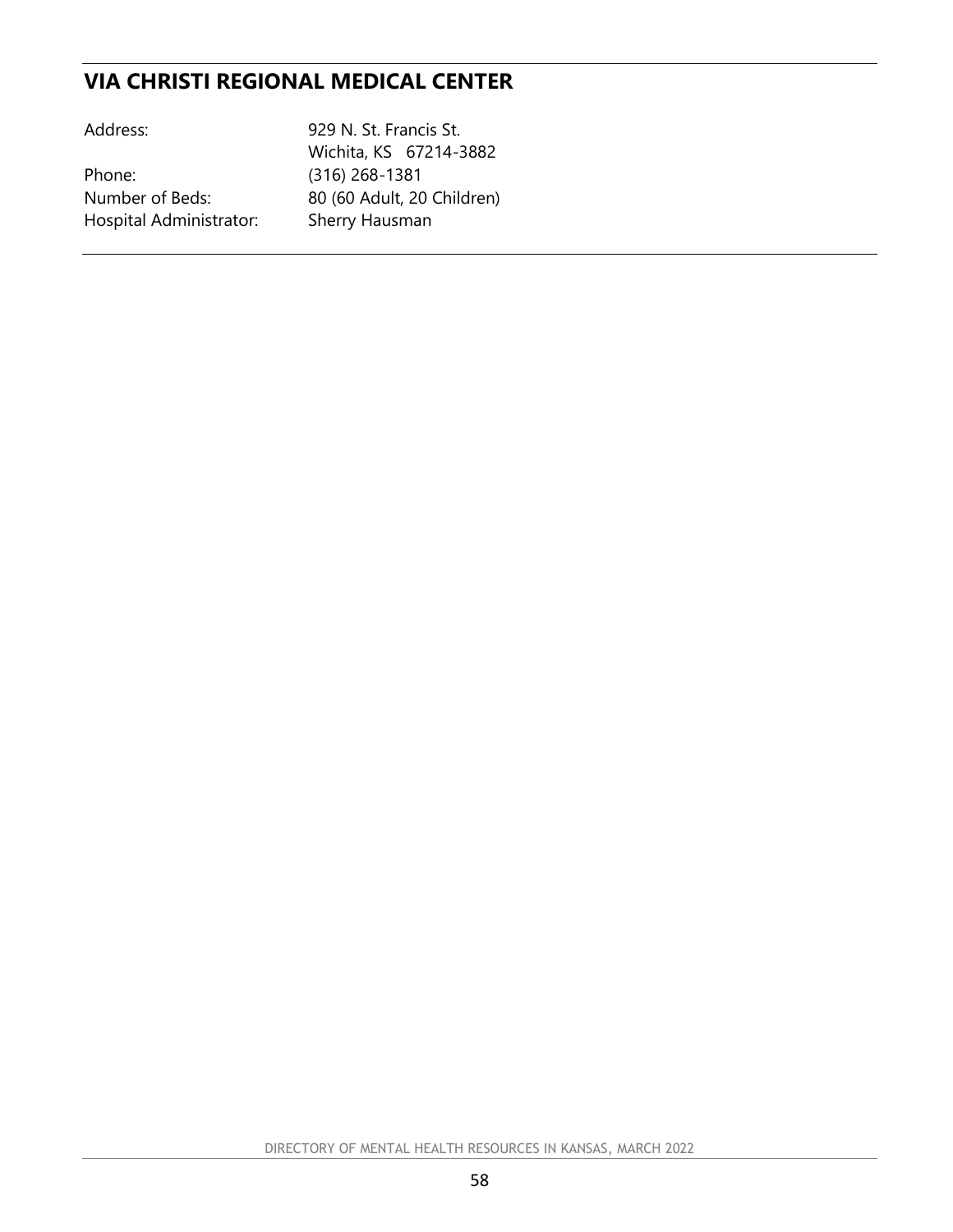## **PRIVATE PSYCHIATRIC FACILITIES**

### <span id="page-58-0"></span>**COTTONWOOD SPRINGS**

| Address:       | 13351 S. Arapaho Dr                        |
|----------------|--------------------------------------------|
|                | Olathe, KS 66062                           |
| Phone:         | $(913)$ 353-3000                           |
| Fax:           | $(913)$ 353-3001                           |
| Administrator: | Kimberly Tabales, kimberlytabales@spsh.com |

### **KVC HOSPITAL, INC. – KVC PRAIRIE RIDGE**

| Address:       | 4300 Brenner Drive                              |
|----------------|-------------------------------------------------|
|                | Kansas City, KS 66104-1163                      |
| Phone:         | (913) 322-4900                                  |
| Fax:           | $(913) 621 - 1448$                              |
| Administrator: | Brynn Fowler, bfowler@kvc.org                   |
| Admissions:    | (913) 890-7468                                  |
| Website:       | https://hospitals.kvc.org/locations/kansascity/ |

## **KVC HOSPITALS - WICHITA**

| Address:               | 1507 West 21 <sup>st</sup> Street               |
|------------------------|-------------------------------------------------|
|                        | Wichita, KS 67203                               |
| Phone:                 | $(316)$ 221-7310                                |
| Director:              | Erin Conniley-Marceau, econnellymarceau@kvc.org |
| Admissions:            | (913) 890-7468                                  |
| <b>Admissions Fax:</b> | (913) 334-0284                                  |
| Website:               | https://hospitals.kvc.org/locations/wichita/    |

### **PRAIRIE VIEW, INC.**

| Address:                | 1901 E. 1st                       |
|-------------------------|-----------------------------------|
|                         | P.O. Box 467                      |
|                         | Newton, KS 67114                  |
| Phone:                  | $(316)$ 284-6400                  |
| Fax:                    | $(316)$ 284-6491                  |
| Hospital Administrator: | Kayla L. Straub, straubkl@pvi.org |
| Website:                | https://prairieview.org/          |